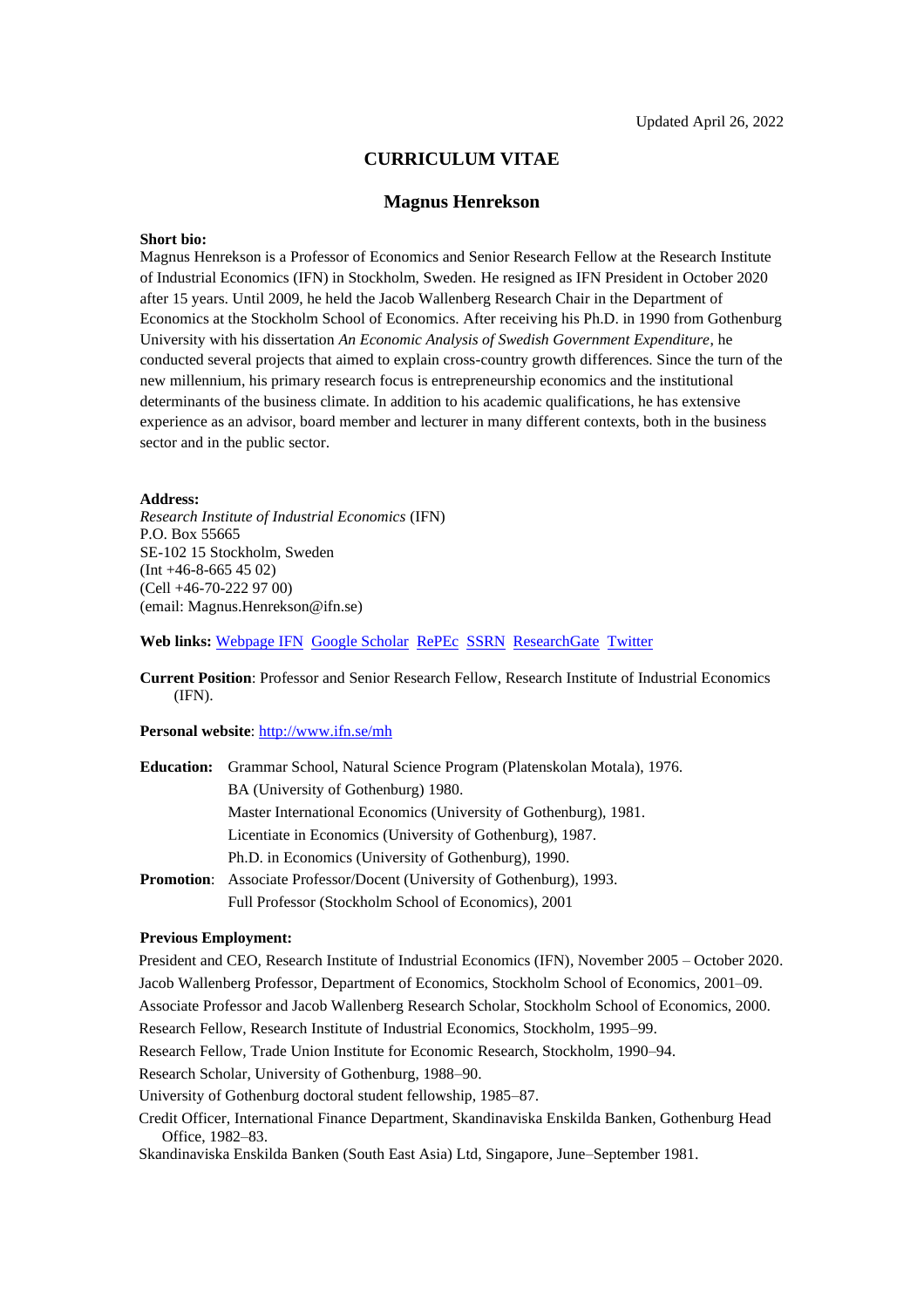### **Visiting appointments (of longer duration):**

Department of Economics, University of Michigan, Ann Arbor, 1988–89. Trade Union Institute for Economic Research, Stockholm, 1989–90.

#### **Scientific publications and scientific impact in brief:**

- Roughly 85 peer-reviewed journal articles, about 30 contributions in international collective volumes, 27 books, 14 edited volumes and 125 published essays in Swedish, government commissioned reports etc. For a complete list see below and [http://www.ifn.se/mh.](http://www.ifn.se/mh)
- Ranked among the top 1% in terms of downloads o[n SSRN,](https://hq.ssrn.com/rankings/Ranking_display.cfm?RequestTimeout=5000&TRN_gID=7&TMY_gID=1&runid=74558) ranked top 2% in th[e World RePEc](https://ideas.repec.org/top/top.person.all.html)[ranking,](https://ideas.repec.org/top/top.person.all.html) ranked no. 1 in Sweden and no. 5 in Europe in RePEc in [Entrepreneurship Economics](https://ideas.repec.org/top/top.ent.html) (as of February 2022), and ranked no. 6 in Sweden and top-1000 in Economics and Finance in the world b[y Research.com.](https://research.com/scientists-rankings/economics-and-finance)
- Roughly 14 300 citations in *Google Scholar,* 3 600 citations in *Scopus*, and 2 800 citations in the *Web of Science (SSCI)* (as of February 2022).

Principal advisor for 7 PhD students.

## **Grants and awards:**

Axel Holstensson Best Student Award, Platenskolan Motala, 1976.

Marcus och Amalia Wallenbergs Stiftelse, Scholarship for Ph.D. Studies, 1983–84.

Department of Economics, University of Gothenburg, Fellowship for graduate studies, 1985–90.

Finanspolitiska Forskningsinstitutet, 1985–88 ("Explaining the Growth of Government").

- Scholarship to cover visit at the University of Michigan, Ann Arbor 1988–89 from the Swedish Institute and the Gothenburg Business School Foundation.
- Jacob Wallenbergs Fond, 1991 ("Catching Up at the Industry Level").
- Jan Wallanders och Tom Hedelius stiftelse, 1992 ("Why Do Countries Grow at Different Rates?").
- Jan Wallanders och Tom Hedelius stiftelse, 1993–94 ("Economic Policy and Economic Growth").
- Swedish Research Council in the Humanities and Social Sciences (HSFR), 1995–98 ("Industrial Structure, International Specialisation and Structural Change").
- Marianne och Marcus Wallenbergs Stiftelse, 1997–98 ("Industrial Policy, Small Business and Economic Performance: A Comparison of Sweden and the U.S.").
- Ruben Rausings Fond, 1999–2000 ("Universities as Economic Institutions Investments in Human Capital and their Role for Innovative Activity and Economic Growth").
- Handelns Utvecklingsråd, 2000–01 ("Personal Taxation, the Organization of Economic Activity, and the Scope for Entrepreneurial Expansion in the Service Sector").
- Jan Wallanders och Tom Hedelius stiftelse ("Institutional Determinants of the Business Climate"), 2000–04.
- Sven Hagströmers och Mats Qvibergs Stiftelse ("Ownership Policy and Ownership Structure in Swedish Industry"), 2002–2003.
- Jacob Wallenbergs Forskningsstiftelse ("Historical Economics and Entrepreneurship"), 2001–04, 2005–07.
- Marianne och Marcus Wallenbergs Stiftelse ("Globalization and Corporate Restructuring"), 2006–11. Familjen Gustaf Douglas ("The Economics of Entrepreneurship"), 2007–11.
- Curt Nicolin Prize for "important contributions to the Swedish public debate", 2008.
- J.V. Tallqvist Award for best article in *Ekonomiska Samfundets Tidskrift* in 2007, 2008.
- Catarina och Sven Hagströmers Stiftelse ("Policies Fostering High-Growth Firms"), 2009–10.
- Jan Wallanders och Tom Hedelius stiftelse ("Entrepreneurship, Ownership, and Firm Growth"), 2009– 2012.
- Torsten and Ragnar Söderberg Foundations ("Entrepreneurship, Industrial Development, and Growth"; joint with Swedish Entrepreneurship Forum), 2010–12.
- af Jochnick Foundation ("The Economics of Entrepreneurship"), 2012.
- Karl-Adam Bonniers Stiftelse ("Stock Option Taxation and Innovative Entrepreneurship"), 2013–14.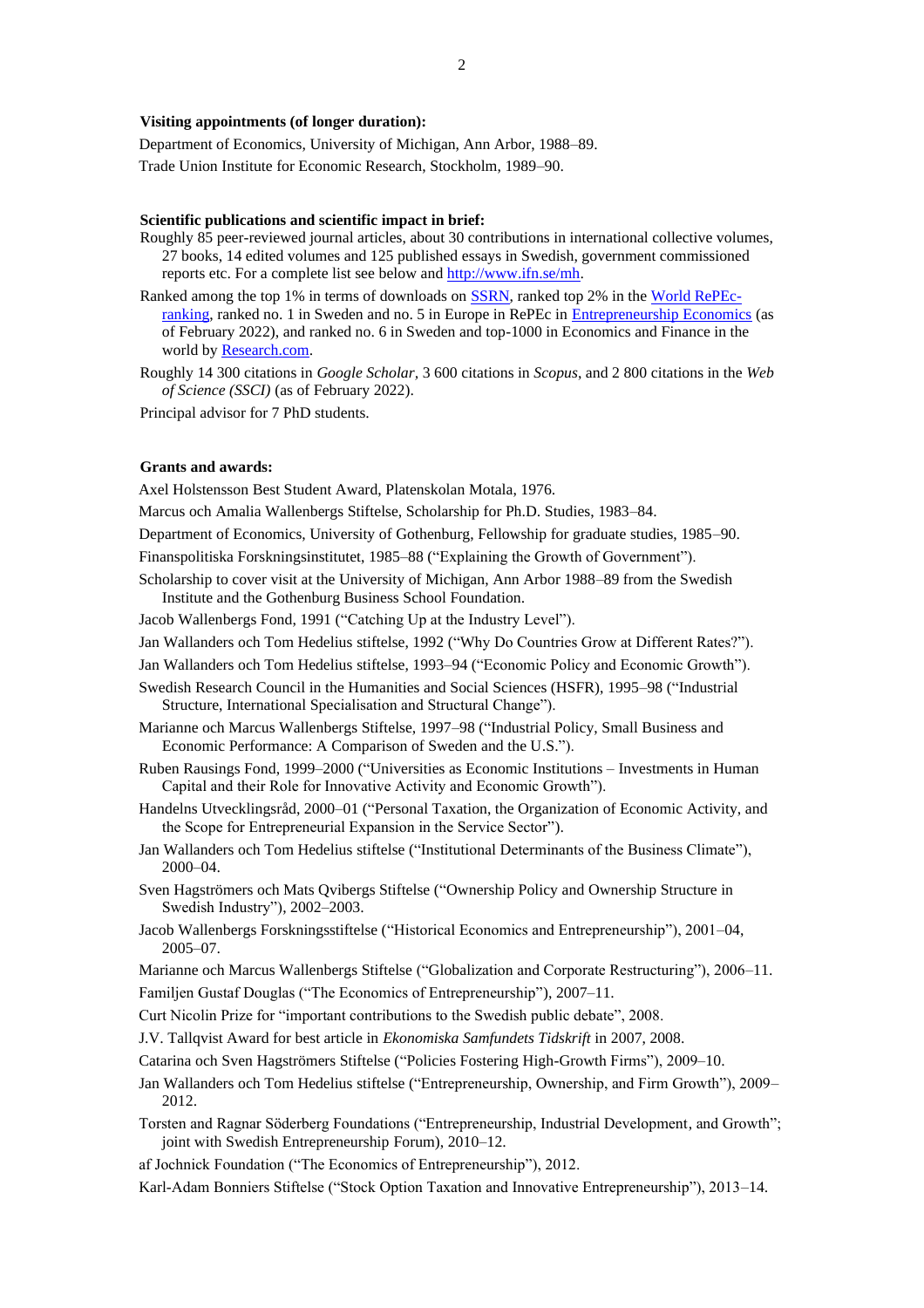Jacob Palmstierna's Award for Significant Contributions to Economic Education, 2013.

- Jan Wallanders och Tom Hedelius stiftelse ("The Economics of Entrepreneurship"), 2013–2018.
- EU's Horizon 2020 Research and Innovation Programme ("Financial and Institutional Reforms for an Entrepreneurial Society – FIRES", Grant Agreement No. 649378, 2015–2018).
- Karl-Adam Bonniers Stiftelse ("Born Globals Facts and Myths"), 2017–18.
- Catarina och Sven Hagströmers Stiftelse ("Education Policy, School Reform and School Results"), 2018–19.
- Jan Wallanders och Tom Hedelius stiftelse ("The Economics of Entrepreneurship"), 2018–2023.
- The Scottish Economic Society Award for best paper published in the *Scottish Journal of Political Economy* in 2019.

Ericsson Research ("Digitalization and Productivity"), 2022–23.

Familjen Kamprads stiftelse (Growth and Local Institutions: What Can Policymakers Do?"), 2023–25.

## **Other major appointments, administrative duties, and consultancies (selected):**

- Editor *Ekonomisk Debatt* (journal of the Swedish Economic Ass'n), 1991–92.
- Editorial Board *Ekonomisk Debatt* (journal of the Swedish Economic Ass'n), 1993–94.
- Economics Editor *Volvo Monitor*, 1988–89.
- Member of the SNS Policy Group, 1992, 1994, 1995, 1998 and 2006.

SNS-associated researcher, 1992–.

Responsible for the visitors' program at FIEF, 1990–95.

Secretary, *The Economic Club*, Stockholm, 1993–96.

- Scientific advisor to the AP-fund, 1993–99.
- Member of the government appointed group of experts regarding the formation of a new gender policy, 1993–94.
- Economic analyst *Dagens Politik*, 1996–97.
- Responsible for the *Astra-Ericsson Seminar Series on Human Capital and Economic Growth* at the IUI, 1995–99.
- Responsible for the regular seminar series at the IUI, 1998–99.
- Member of the Board and Research Project Manager *Pensionsforum*, 1999–2004.
- Member of the Board *Custos AB*, 1999–2004.

Member of the Board *Institute for Research in Economic History* (EHF)*,* 2000–09.

Founder and Head of Section for Historical Economics, Evolution and Entrepreneurship (SHEEE) at the Stockholm School of Economics, 2001–05.

Chairman of the Board *Finanspolitiska Forskningsinstitutet*, 2003–07.

- Member of the Board *Finanspolitiska Forskningsstiftelsen*, 2004–09.
- Board of Editors *Small Business Economics*, 2001–2016.

Board of Editors *Foundations and Trends in Entrepreneurship*, 2004–.

Advisory Board: *Ratio Institute*, 2001–05, *Women's Business Research Institute*, 2001–2006; Glass House Forum, 2007–2011; *Swedish Entrepreneurship Forum*, 2001–; ESBRI, 2001–2015.

Board of Trustees *Axel & Margret Ax:son Johnsons Stiftelse*, 2003–07.

Board of Trustees (Förtroenderådet) *SNS*, 2003–.

- Member of the Swedish Government Expert Group on Innovation Policy (*IPE-gruppen*) appointed jointly by the Ministers of Education and Industry, 2002–2003.
- Advisor to *VINNOVA* regarding their assignment to advise the government on measure facilitating the commercialization of university research, 2003.
- Member of the Prize Committee for the *Global Award for Entrepreneurship Research*, 2002–2006, 2009–2010, 2020–.

Chairman of the Prize Committee for the *Global Award for Entrepreneurship Research*, 2007–2009. Member of the Prize Committee for the *Jacob Palmstierna Award*, 2010–2011.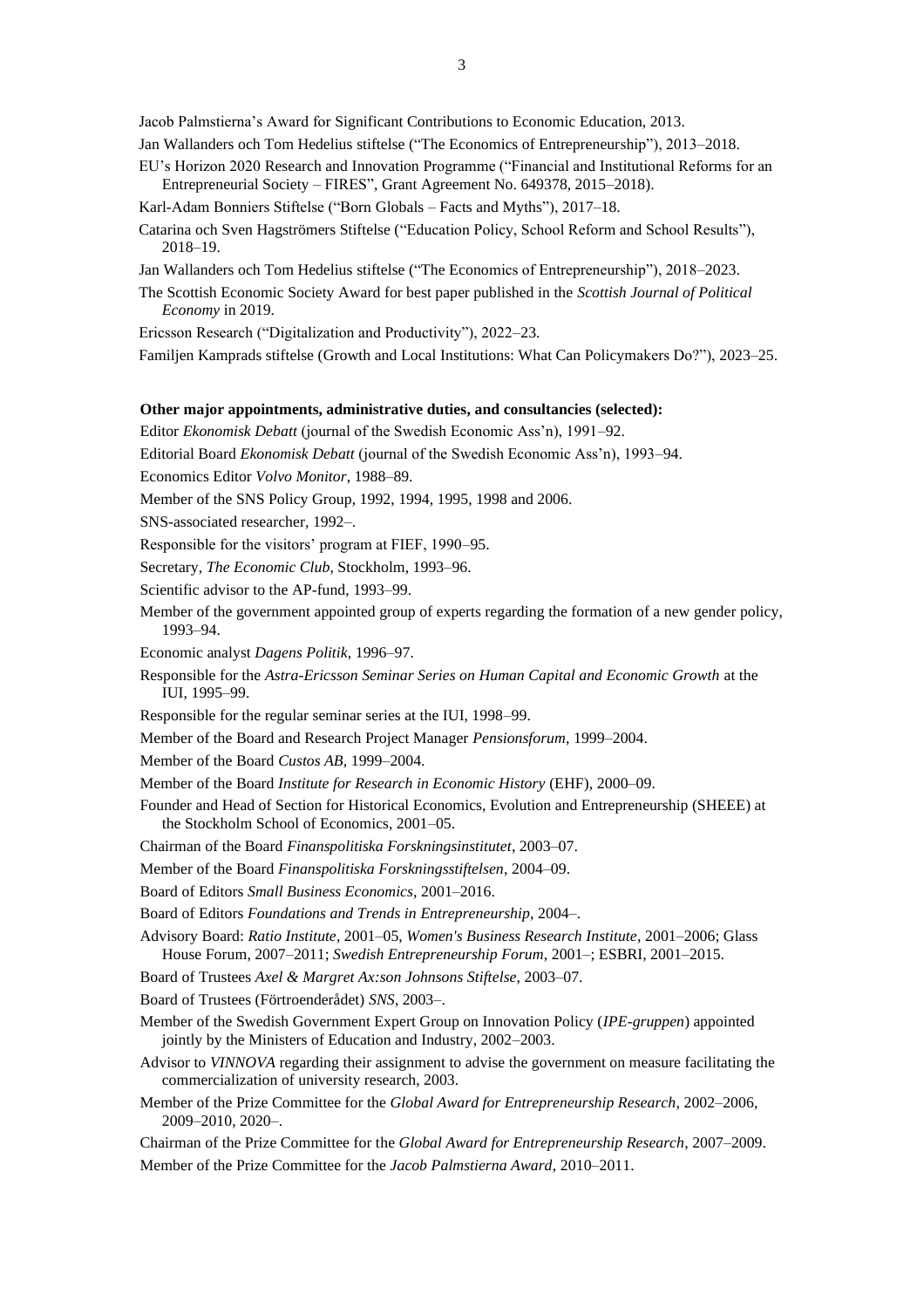- Scientific advisor, *FORES* (Forum for Reforms, Entrepreneurship and Sustainability), 2007–2014. Member of the Board *Investment AB Öresund*, 2004–2007.
- Member of the Board *Sveriges Television* (The Swedish public service broadcaster), 2007–2011. Fellow, *Amsterdam Center for Entrepreneurship* (ACE), 2008–2015.
- Commissioned expert report and advisory function, *Swedish Globalization Council* (Ministry of Education), 2007–2008.
- Chairman of the Scientific Evaluation Committee for the Social Sciences, *Ragnar Söderberg Foundation*, 2009–2010.
- Member of the Scientific Advisory Committee to the *Royal Academy of Engineering Sciences*' (IVA) project Innovation for Growth, Stockholm, 2009–11.
- Member of the Board for the Service Sector Initiative, *Royal Academy of Engineering Sciences* (IVA), Stockholm, 2010–2013.
- Special expert (*sakkunnig*) on the Government Committee on Business Taxation (*Företagsskattekommittén*), 2011–2014.
- Scientific advisor, Region of Skåne, 2012–2014.
- Member of the Board Ohlininstitutets stiftelseråd, 2011–2019.
- Member of the Scientific Committee of the CEPR Entrepreneurship Economics Group, 2013–2017.
- Member of the Board *Fundcurve AB,* 2013–2020.
- Expert on the Government Committee on Entrepreneurship (*Entreprenörskapskommittén*), 2015–2017.
- Member of the Board *Nationalekonomiska Föreningen* (Swedish Economic Association)*,* 2015–2017.
- Vice Chairman of the Board *Nationalekonomiska Föreningen* (Swedish Economic Association)*,* 2018– 2020.
- Member of the Editorial Board *Respons*, 2012–2019, and *Kvartal*, 2016–.
- Member of the Executive Board of the EU Horizon 2020 research program Financial and Institutional Reforms for an Entrepreneurial Society – FIRES, 2015–2018.
- Member of the Board *Stiftelsen Affärsvärlden*, 2019–.
- Member of the Governing Council of the mutual insurance company *Skandia,* 2019–.
- Government appointed (the University's nominee) member of the nomination committee of board members to Lund University, 2019–2023.
- Editorial Board *Journal of Risk and Financial Management,* 2020–
- Chairman of the Board *Nationalekonomiska Föreningen* (Swedish Economic Association)*,* 2020– 2022.
- Member of the Board *Infostat AB,* 2020–.
- Member of the Board *Stiftelsen Europaskolan*, 2020–.
- IZA Research Fellow, 2021–

#### **Public appearances, policy work, rankings etc. (selected):**

- Roughly 1 000 public appearances at quasi- or non-academic events, roundtable discussions etc. since 1990.
- More than 130 Op-ed articles on policy issues in leading Swedish daily newspapers.
- Invited talks at Ministries, Parliament, and to Government Expert Commissions on numerous occasions.
- Commissioned to write an expert report to the two most extensive government commissions on economic policy in Sweden in recent decades: the Lindbeck Commission in 1993 and the Swedish Globalization Council in 2008.
- Ranked among the top-100 opinion leaders in Sweden in the annual *DSM* ranking 2001, 2002, 2003 and 2013.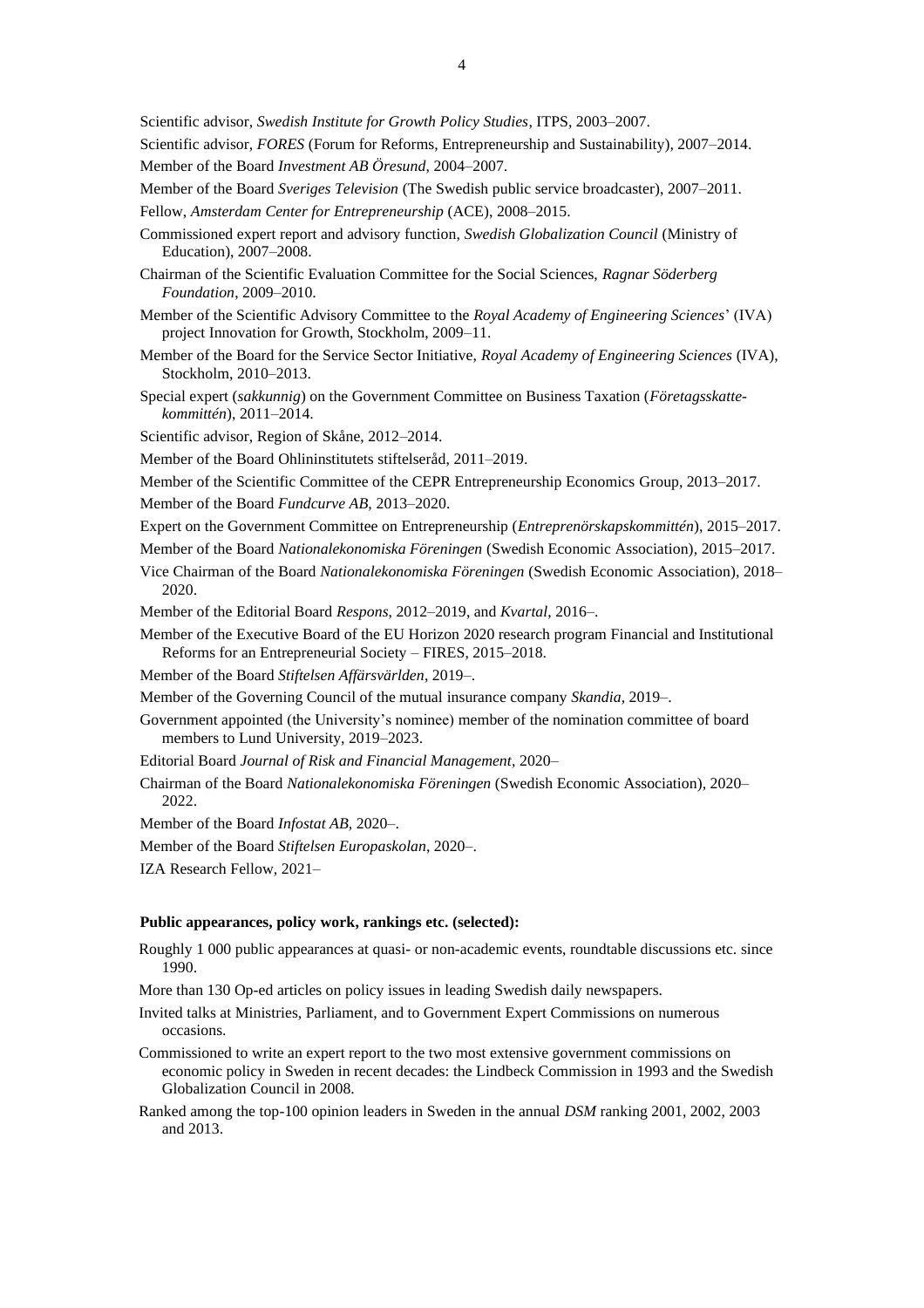#### **Teaching experience:**

Approximately 2 200 hours of lecturing and tutoring in connection with term papers during the period 1985–2011.

#### **Professional memberships:**

Nationalekonomiska Föreningen, 1983– American Economic Association, 1985– European Economic Association, 2007– International Society for New Institutional Economics (ISNIE), 2002–2008 Liberala Ekonomklubben, 1997– Frisinnade klubben, 1999– Royal Swedish Academy of Engineering Sciences, IVA, 2005– Skatteakademien, 2011– Stockholms Köpmansklubb, 2014– Sällskapet Idun, 2015– Royal Patriotic Society (Kungl. Patriotiska Sällskapet), 2020– Swedish Society for International Affairs (Utrikespolitiska samfundet), 2021–

#### **Research interests:**

Entrepreneurship Economics, Economic Growth, Public Choice, Public Finance, Technical Change, Structural Change, New Institutional Economics.

#### **Refereeing in academic journals:**

*American Economic Review, Journal of Public Economics, Quarterly Journal of Economics, Scandinavian Journal of Economics, Public Choice, European Journal of Political Economy, International Economic Journal, Journal of Economic Behavior & Organization, Journal of Economic Growth, Journal of Economic Surveys, Journal of Human Resources, Journal of Macroeconomics, Journal of Labor Economics, European Economic Review, Small Business Economics, Entrepreneurship & Regional Development, Economic Journal, Journal of Economic Integration, Economica, Economic Notes, Feminist Economics, International Labor Relations Review, Fiscal Studies, Economic Inquiry, Journal of Business Venturing, Entrepreneurship Theory & Practice, Labour Economics, Foundations and Trends in Entrepreneurship, Journal of Applied Economics, Pakistan Development Review, PNAS, Public Finance Review, Regional Science and Urban Economics, International Tax and Public Finance, Industrial & Labor Relations Review, IZA World of Labor, Nordic Tax Journal, Scandinavian Journal of Management, American Journal of Political Science*, *Economic Modelling, Baltic Journal of Management, Journal of the Economics of Business, International Review of Entrepreneurship*, *Venture Capital: An International Journal of Entrepreneurial Finance, International Journal of the Economics of Business, Scandinavian Economic History Review, Technovation, Economic Systems, Scottish Journal of Political Economy, Journal of Policy Analysis and Management, Business History, Journal of Family Business Strategy, Journal of Management Studies*.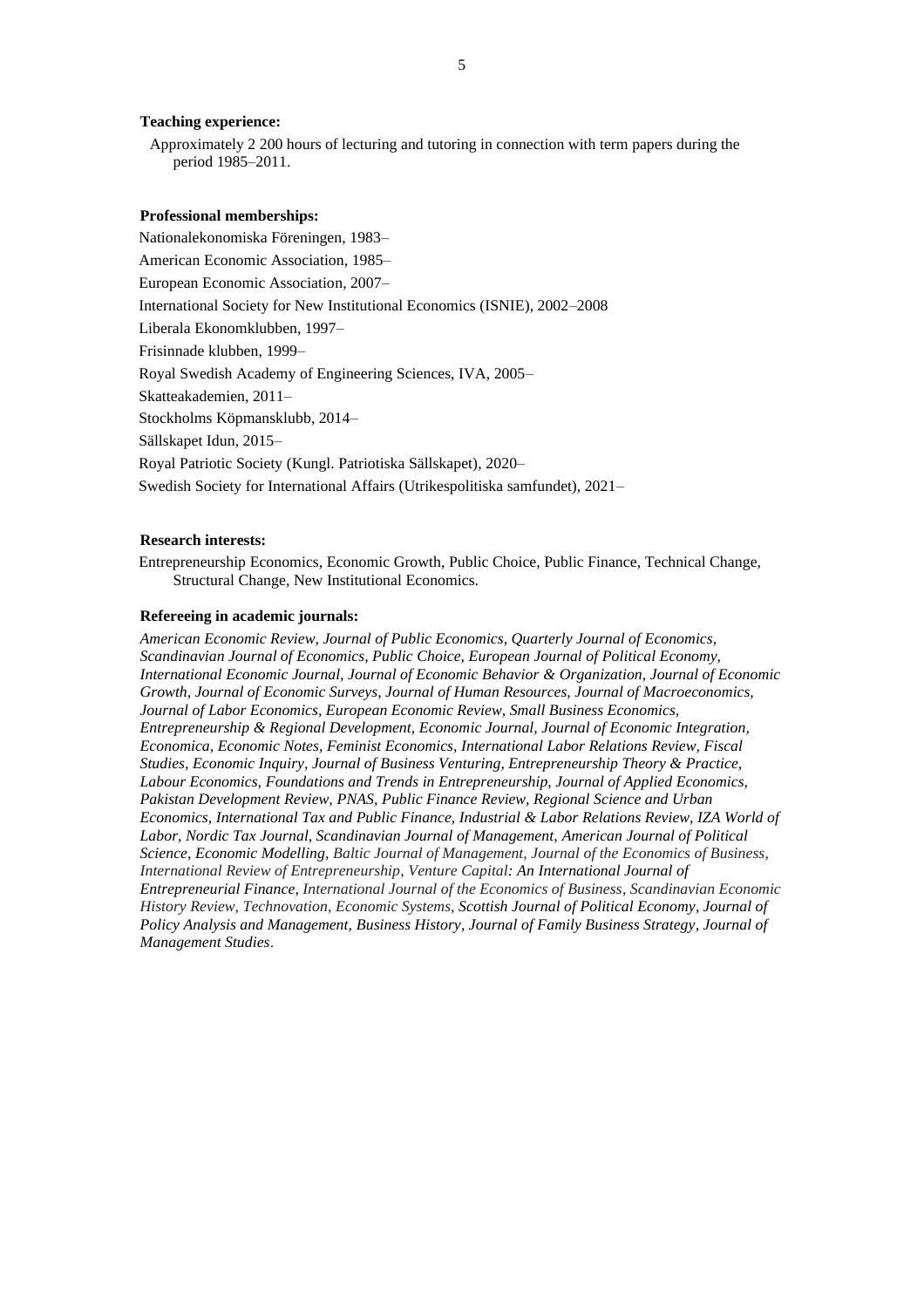## **PUBLICATIONS**

**(**Updated April 26, 2022**)**

# **Magnus Henrekson**

**[A] Articles in English** \*A peer-reviewed publication

- [A121]\* "Schumpeterian Entrepreneurship: Coveted by Policymakers but Impervious to Top-Down Policymaking" (with Anders Kärnä and Tino Sanandaji). *Journal of Evolutionary Economics*, published online, February 2022.
- [A120]\* "Improved Framework Conditions for a More Entrepreneurial, Innovative and Resilient EU" (with Niklas Elert). In Antonina Bakardjieva Engelbrekt, Per Ekman, Lars Oxelheim and Thomas Persson, eds., *Routes to a Resilient European Union* (pp. xx–yy). Cham, CH: Springer, 2022.
- [A119]\* "The Interaction of Schumpeterian Institutional Entrepreneurship and Hayekian Institutional Change in Innovative Industries" (with Erik Lakomaa and Tino Sanandaji). *International Review of Entrepreneurship*, Vol. 19, No. 3, pp. 387–410, 2021.
- [A118]\* "Entrepreneurial Accessibility, Eudaimonic Well-Being, and Inequality" (with Christopher Boudreaux, Niklas Elert, and David S. Lucas). *Small Business Economics,* published online, November 2021.
- [A117]\* "Collaborative Innovation Blocs and Mission-Oriented Innovation Policy: An Ecosystem Perspective" (with Niklas Elert). In Karl Wennberg and Christian Sandström, eds., *Questioning the Entrepreneurial State* (pp. xx–yy). Springer, Cham, CH, forthcoming, 2022.
- [A116]\* "William J. Baumol: Innovative Contributor to Entrepreneurship Economics" (with Mikael Stenkula). *Research in the History of Economic Thought and Methodology*, Vol. 40B, pp. 107–131, 2022.
- [A115] "John Haltiwanger: Recipient of the 2020 Global Award for Entrepreneurship Research" (with Alex Coad, Martin Andersson, Sarah Jack, Mikael Stenkula, Karin Thorburn, Karl Wennberg, and Ivo Zander). *Small Business Economics,* Vol. 58, No. 1, pp. 15–25, 2022.
- [A114]\* "The Social Background of Elite Executives: The Swedish Case" (with Odd Lyssarides and Jan Ottosson). *Management & Organizational History,* Vol. 16, No. 1, pp. 65–87, 2021.
- [A113]\* "Female Self-Employment: Prevalence and Performance Effects of Having a High-Income Spouse" (with Carl Magnus Bjuggren). *Small Business Economics,* published online, June 2021.
- [A112]\* "Innovative Entrepreneurship as a Collaborative Effort: An Institutional Framework" (with Niklas Elert). *Foundations and Trends in Entrepreneurship*, Vol. 17, No. 4, pp. 329–434, 2021.
- [A111]\* "Entrepreneurship Prompts Institutional Change in Developing Economies" (with Niklas Elert). *Review of Austrian Economics*, Vol. 34, No. 1, pp. 33–53, 2021.
- [A110]\* "Collaborative Innovation Blocs and Antifragility" (with Niklas Elert). *Journal of Institutional Economics*, Vol. 20, No. 4, pp. 537–552, 2020.
- [A109]\* "Getting the Facts Right on Born Globals" (with Shon Ferguson and Louise Johannesson). *Small Business Economics*, Vol. 56, No. 1, pp. 259–276, 2021.
- [A108]\* "The Rise and Decline of Private Foundations as Controlling Owners of Swedish Listed Firms: The Role of Tax Incentives" (with Dan Johansson and Mikael Stenkula). *Scandinavian Economic History Review*, Vol. 68, No. 2, pp. 170–191, 2020.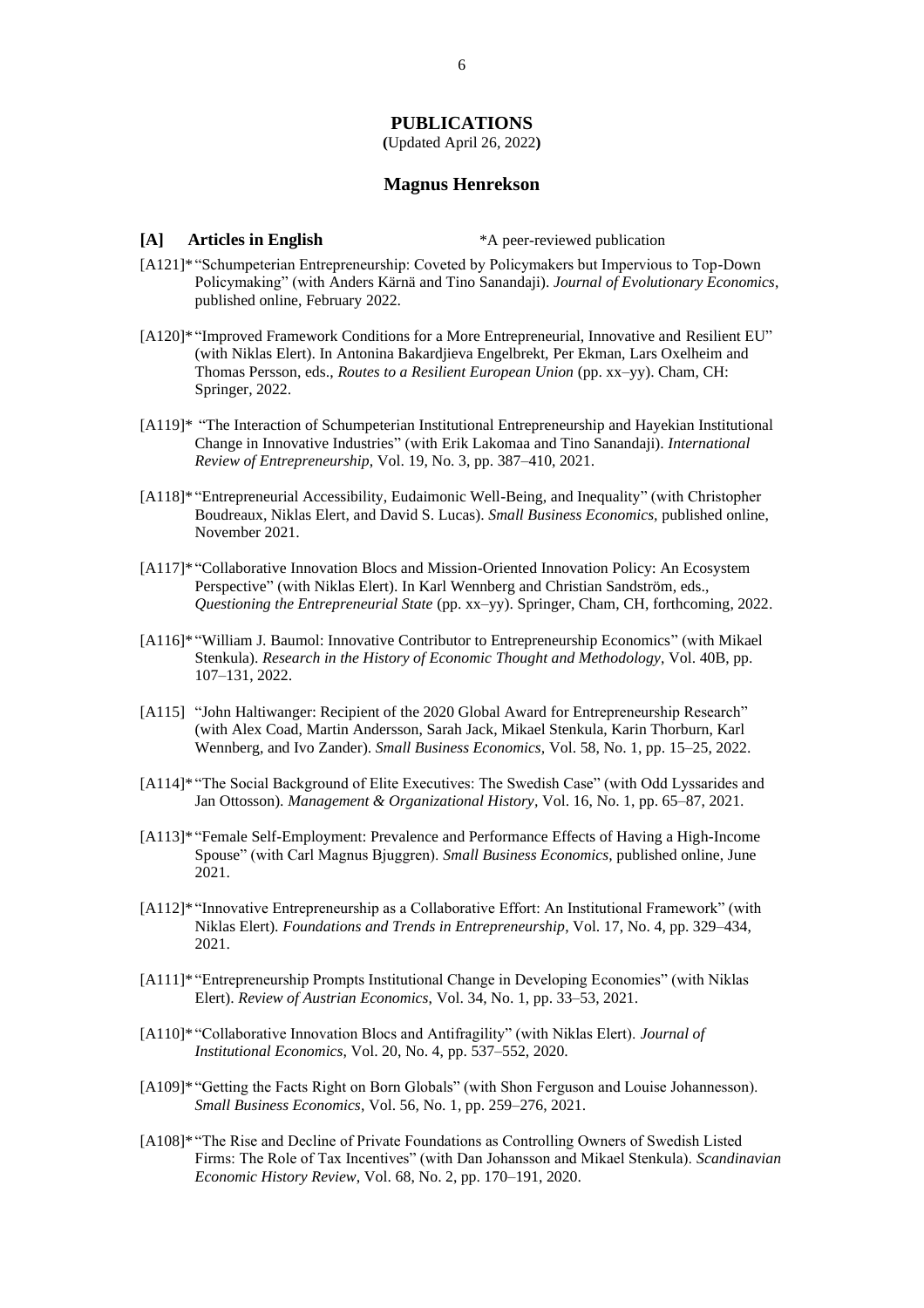- [A107]\* "How Labor Market Institutions Affect Job Creation and Productivity Growth Update". *IZA World of Labor*, Vol. 2020, No. 1, pp. 1–10, 2020.
- [A106]\* "The Long-Run Performance of Born Globals in Computing: The Role of Digital Platforms" (with Shon Ferguson). *International Review of Entrepreneurship*, Vol. 17, No. 3, pp. 257– 280, 2019.
- [A105]\* "The Refugee Crisis and the Reinvigoration of the Nation State: Does the European Union Have a Common Refugee Policy?" (with Özge Öner and Tino Sanandaji). In Antonina Bakardjieva Engelbrekt, Lars Oxelheim and Thomas Persson, eds., *The European Union and the Return of the Nation State* (pp. 83–110). Cham, CH: Palgrave Macmillan, 2020.
- [A104]\* "The Collaborative Innovation Bloc: A Reply to Our Commentators" (with Niklas Elert). *Review of Austrian Economics*, Vol. 32, No. 4, pp. 349–361, 2019.
- [A103]\* "'Post-Truth' Schooling and Marketized Education: Explaining the Decline in Sweden's School Quality" (with Johan Wennström). *Journal of Institutional Economics*, Vol. 5, No. 5, pp. 897–914, 2019.
- [A102]\* "Measuring Entrepreneurship: Do Established Metrics Capture High-Impact Schumpeterian Entrepreneurship?" (with Tino Sanandaji). *Entrepreneurship Theory and Practice*, Vol. 44, No. 4, pp. 733–760, 2020.
- [A101]\* "The Collaborative Innovation Bloc: A New Mission for Austrian Economics" (with Niklas Elert). *Review of Austrian Economics*, Vol. 32, No. 4, pp. 295–320, 2019.
- [A100]\* "The Geography and Concentration of Authorship in the Top Five: Implications for European Economics" (with Simon Ek). *Scottish Journal of Political Economy*, Vol. 66, No. 2, pp. 215– 245, 2019.
- [A99]\* "Schumpeterian Entrepreneurship in Europe Compared to Other Industrialized Regions" (with Tino Sanandaji). *International Review of Entrepreneurship*, Vol. 16, No. 2, pp. 157–182, 2018.
- [A98] "A Reform Strategy for a More Innovative and Entrepreneurial Europe". In Emil Ems and Thorvaldur Gylfason, eds., *Trade and Economic Reform – Festschrift in Honor of Per Magnus Wijkman* (pp. 175–198). Stockholm: Dialogos, 2018.
- [A97]\* "Financial and Institutional Reforms for an Entrepreneurial Society" (with Claire Economidou, Luca Grilli and Mark Sanders). *Small Business Economics*, Vol. 51, No. 2, pp. 279–291, 2018.
- [A96]\* "Stock Option Taxation: A Missing Piece in European Innovation Policy?" (with Tino Sanandaji). *Small Business Economics*, Vol. 51, No. 2, pp. 411–424, 2018.
- [A95]\* "Stock Option Taxation and Venture Capital Activity: A Cross-Country Study" (with Tino Sanandaji). *Venture Capital*, Vol. 20, No. 1, pp. 51–71, 2018.
- [A94]\* "Swedish Lessons: How Important are ICT and R&D to Economic Growth?" (with Harald Edquist). *Structural Change and Economic Dynamics*, Vol. 42, September, pp. 1–12, 2017.
- [A93]\* "Entrepreneurship and Institutions: A Bidirectional Relationship" (with Niklas Elert). *Foundations and Trends in Entrepreneurship*, Vol. 13, No. 5, pp. 191–263, 2017.
- [A92]\* "Taxation of Swedish Firm Owners: The Great Reversal from the 1970s to the 2010s". *Nordic Tax Journal*, Vol. 2017, No. 1, pp. 26–46, 2017.
- [A91]\* "Status Quo Institutions and the Benefits of Institutional Deviations" (with Niklas Elert). *International Review of Entrepreneurship*, Vol. 15, No. 1, 2017.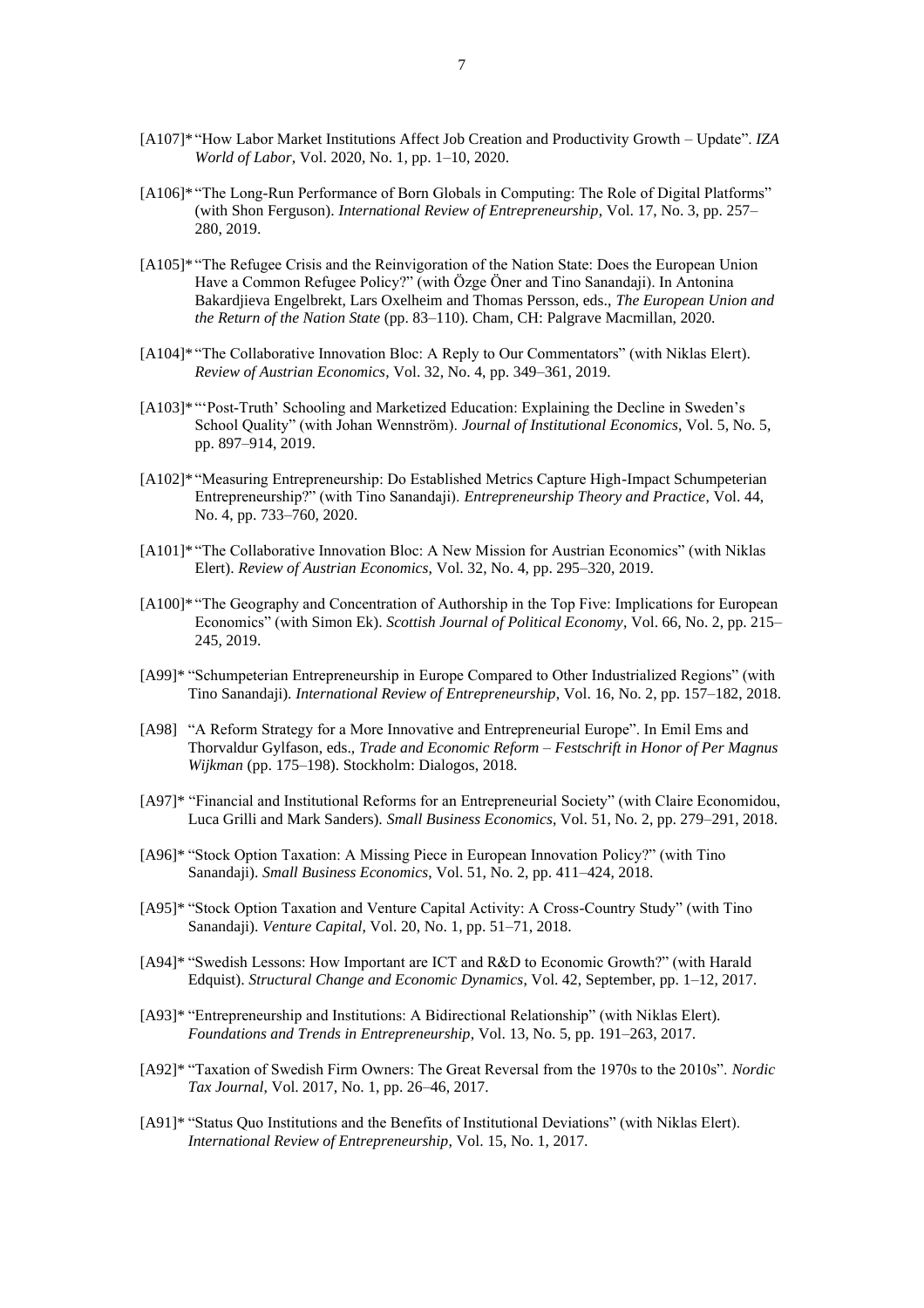- [A90] "Educational Performance in Swedish Schools Is Plummeting What Are the Facts?" (with Sebastian Jävervall). Stockholm: Royal Academy of Engineering Sciences (IVA), 2017.
- [A89]\* "The Entrepreneurial Rent: The Value of and Compensation for Entrepreneurship" (with Mikael Stenkula). *Journal of Entrepreneurship and Public Policy*, Vol. 6, No. 1, pp. 11–25, 2017.
- [A88]\* "Do R&D and ICT Affect Total Factor Productivity Growth Differently? Swedish Industry Level Evidence" (with Harald Edquist). *Telecommunications Policy*, Vol. 41, No. 2, pp. 106– 119, 2017.
- [A87]\* "Two Sides to the Evasion: The Pirate Bay and the Interdependencies of Evasive Entrepreneurship" (with Niklas Elert and Joakim Wernberg). *Journal of Entrepreneurship and Public Policy*, Vol. 5, No. 2, pp. 176–200, 2016.
- [A86]\* "Evasive Entrepreneurship" (with Niklas Elert). *Small Business Economics*, Vol. 47, No. 1, pp. 95–113, 2016.
- [A85]\* "Inheritance Taxation in Sweden, 1885–2004: The Role of Ideology, Family Firms and Tax Avoidance" (with Daniel Waldenström*). Economic History Review*, Vol. 69, No. 4, pp. 1228– 1254, 2016.
- [A84]\* "Owner-Level Taxes and Business Activity" (with Tino Sanandaji). *Foundations and Trends in Entrepreneurship*, Vol. 12, No. 1, pp. 1–101, 2016.
- [A83]\* "An Innovation Policy Framework: Bridging the Gap between Industrial Dynamics and Growth" (with Pontus Braunerhjelm). In David B. Audretsch and Albert N. Link, eds., *Essays in Public Sector Entrepreneurship* (pp. 95–130). New York: Springer, 2016.
- [A82]\* "Government Size and Growth: A Rejoinder" (with Andreas Bergh). *Journal of Economic Surveys*, Vol. 30, No. 2, pp. 393–396, 2016.
- [A81]\* "Superentrepreneurship and Global Imbalances: Closing Europe's Gap to Other Industrialized Regions" (with Tino Sanandaji). In Antonina Bakardjieva Engelbrekt, Lars Oxelheim and Thomas Persson, eds., *The EU's Role in Fighting Global Imbalances* (pp. 58–88). Cheltenham, UK and Northampton, MA: Edward Elgar, 2015.
- [A80]\* "Swedish Taxation since 1862: An Introduction and Overview" (with Mikael Stenkula). In Magnus Henrekson and Mikael Stenkula, eds., *Swedish Taxation: Developments since 1862* (pp. 1–33). New York: Palgrave Macmillan, 2015.
- [A79]\* "Swedish Wealth Taxation (1911–2007)" (with Gunnar Du Rietz). In Magnus Henrekson and Mikael Stenkula, eds., *Swedish Taxation: Developments since 1862* (pp. 267–302). New York: Palgrave Macmillan, 2015.
- [A78]\* "Swedish Inheritance and Gift Taxation (1885–2004)" (with Gunnar Du Rietz and Daniel Waldenström). In Magnus Henrekson and Mikael Stenkula, eds*., Swedish Taxation: Developments since 1862* (pp. 223–265). New York: Palgrave Macmillan, 2015.
- [A77]\* "Local Competitiveness Fostered through Local Institutions for Entrepreneurship" (with Martin Andersson). In David B. Audretsch, Albert N. Link and Mary Walshok, eds., Oxford *Handbook of Local Competitiveness* (pp. 145–190). Oxford: Oxford University Press, 2015.
- [A76]\* "The Rise and Fall of Swedish Wealth Taxation" (with Gunnar Du Rietz). *Nordic Tax Journal*, Vol. 1, No. 1, pp. 9–35, 2014.
- [A75]\* "Entrepreneurship, Innovation and Human Flourishing". *Small Business Economics*, Vol. 43, No. 3, pp. 511–528, 2014.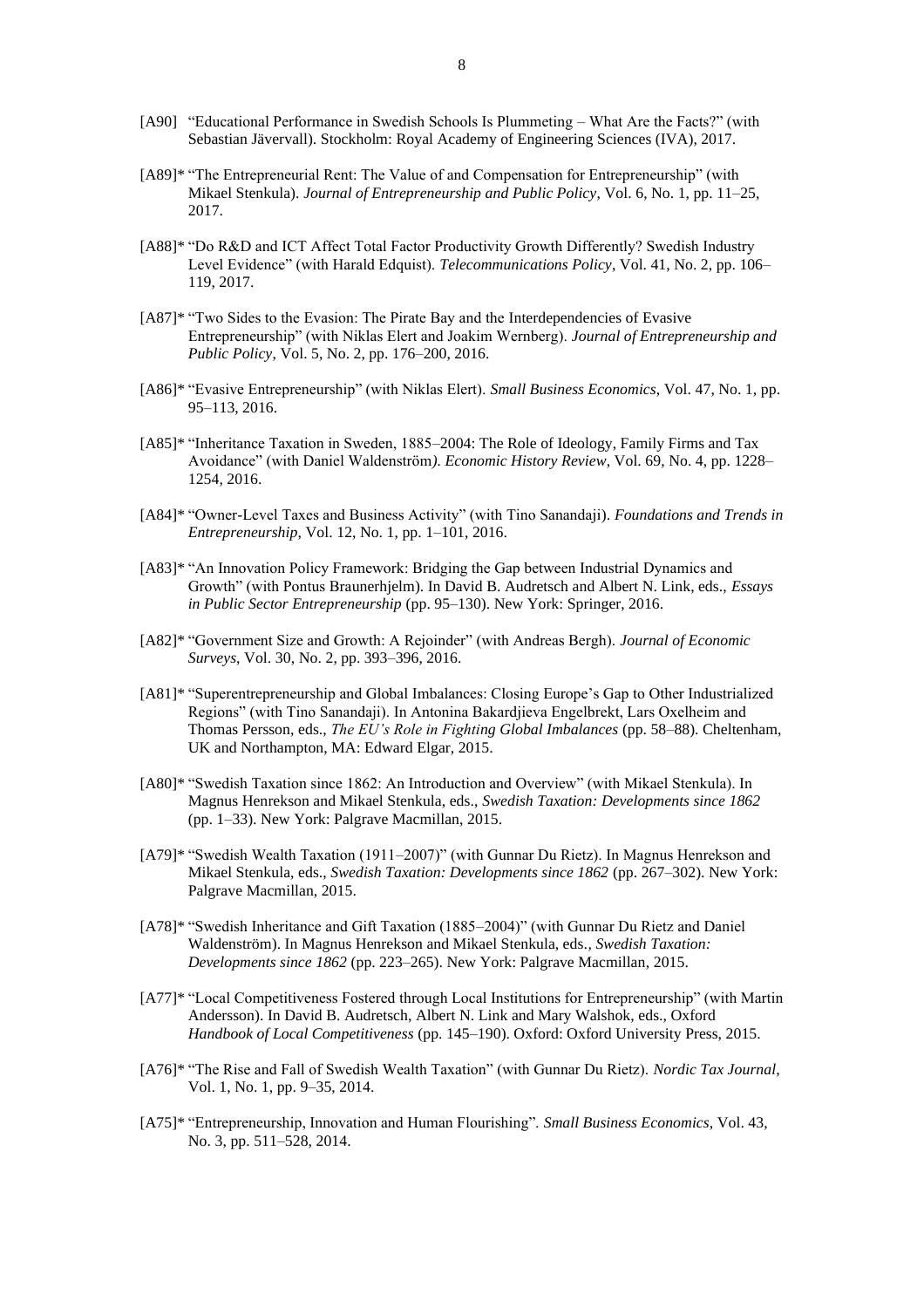- [A74]\* "Small Business Activity Does Not Measure Entrepreneurship" (with Tino Sanandaji). *Proceedings of the National Academy of Sciences of the United States of America*, Vol. 111, No. 5, pp. 1760–1765, 2014.
- [A73]\* "How Labor Market Institutions Affect Job Creation and Productivity Growth". In Alexander S. Kritikos et al., eds., *IZA World of Labor* 2014(38), pp. 1–10. London: Bloomsbury Publishing, 2014.
- [A72] "Product Market Reforms and Incentives to Innovate in Sweden" (with Harald Edquist). In Maria Choupres and Harald Edquist, eds., *What Can We Learn from Economic Reforms in Greece and Sweden?* (pp. 143–198). Brussels: European Liberal Forum, 2013.
- [A71]\* "Entrepreneurship, Institutions and Economic Dynamism: Lessons from a Comparison of the United States and Sweden" (with Pontus Braunerhjelm). *Industrial and Corporate Change*, Vol. 22, No. 1, pp. 107–130, 2013.
- [A70]\* "The Swedish Corporate Control Model: Convergence, Persistence or Decline?" (with Ulf Jakobsson). *Corporate Governance: An International Review*, Vol. 20, No. 2, pp. 212 –227, 2012.
- [A69]\* "Government Size and Growth: A Survey and Interpretation of the Evidence" (with Andreas Bergh). *Journal of Economic Surveys*, Vol. 25, No. 5, pp. 872–897, 2011.
- [A68]\* "The Futile Quest for a Grand Explanation of Long-Run Government Expenditure" (with Dick Durevall), *Journal of Public Economics*, Vol. 95, No. 7–8, pp. 708–722, 2011.
- [A67]\* "Institutional Entrepreneurship: An Introduction" (with Tino Sanandaji). In Magnus Henrekson and Tino Sanandaji, eds., *Institutional Entrepreneurship* (pp. xi–xxvii). The International Library of Entrepreneurship Series. Cheltenham, UK and Northampton, MA: Edward Elgar, 2012.
- [A66] "Bridging the Gap Between Entrepreneurship Research and Mainstream Economics: Review of William J. Baumol's The Microtheory of Innovative Entrepreneurship" (with Tino Sanandaji). *Journal of Economic Literature*, Vol. 48, No. 3, pp. 769–774, 2010.
- [A65]\* "The Interaction of Entrepreneurship and Institutions" (with Tino Sanandaji*). Journal of Institutional Economics*, Vol. 7, No. 1, pp. 47–75, 2011.
- [A64]\* "How Should Research Performance Be Measured?" (with Daniel Waldenström). *The Manchester School*, Vol. 79, No. 6, pp. 1139–1156, 2011.
- [A63]\* "Taxation, Labor Market Policy, and High-Impact Entrepreneurship" (with Dan Johansson and Mikael Stenkula). *Journal of Industry, Competition and Trade*, Vol. 10, No. 3–4, 2010.
- [A62]\* "Firm Growth, Institutions and Structural Transformation" (with Dan Johansson). In Michael Fritsch, ed., *Handbook of Research on Entrepreneurship and Regional Development* (pp. 175– 214). Cheltenham, UK and Northampton, MA: Edward Elgar, 2011.
- [A61]\* "Perspective on the History and Success of the Institute for Industrial and Social Research (IUI)". *History of Economic Ideas*, Vol. 19, No. 1, pp. 125–146, 2011.
- [A60]\* "Entrepreneurship and the Theory of Taxation" (with Tino Sanandaji). *Small Business Economics*, Vol. 37, No. 2, pp. 167–185, 2011.
- [A59] "The Global Award for Entrepreneurship Research: Organization, Objectives and Criteria" (with Pontus Braunerhjelm and Anders Lundström). In Zoltan J. Acs and David B. Audretsch, eds., *Handbook of Entrepreneurship Research* (pp. xi–xxiii). New York: Springer, 2010.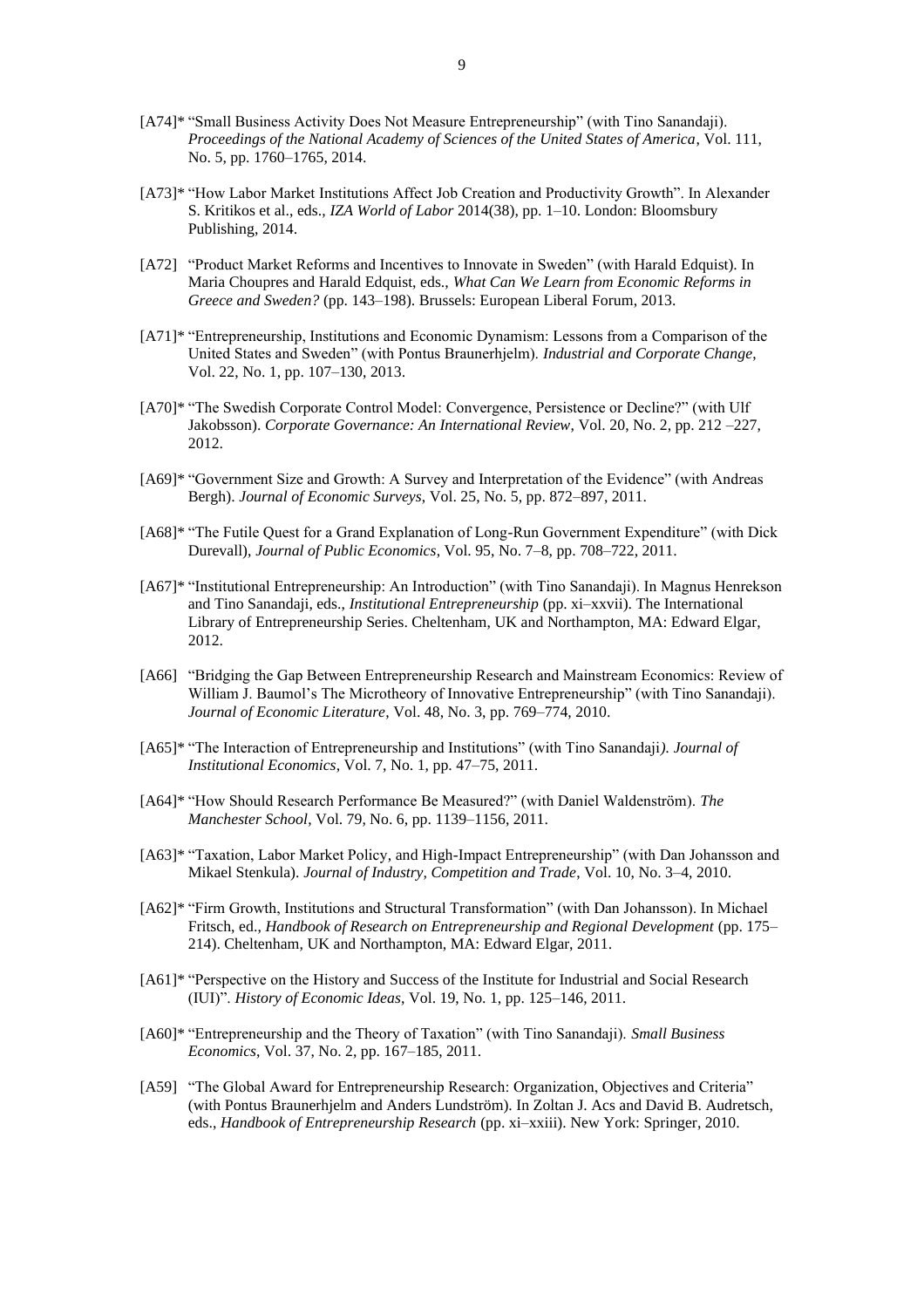- [A58]\* "Entrepreneurship and Public Policy" (with Mikael Stenkula). In Zoltan J. Acs and David B. Audretsch, eds., *Handbook of Entrepreneurship Research* (pp. 595–637). New York: Springer, 2010.
- [A57]\* "Entrepreneurship and Second-Best Institutions: Going Beyond Baumol's Typology" (with Robin Douhan). *Journal of Evolutionary Economics*, Vol. 20, No. 4, pp. 629–643, 2010.
- [A56]\* "Economic Performance and Work Activity in Sweden after the Crisis of the Early 1990s" (with Steven J. Davis). In Richard B. Freeman, Birgitta Swedenborg and Robert Topel, eds., *Reforming the Welfare State: Recovery and Beyond in Sweden* (pp. 225–252). Chicago: University of Chicago Press, 2010.
- [A55]\* "Why Are There So Few Female Top Executives in Egalitarian Welfare States?" (with Mikael Stenkula). *Independent Review*, Vol. 14, No. 2, pp. 239–270, 2009.
- [A54] "Awarding Entrepreneurship Research: A Presentation of the Global Award" (with Pontus Braunerhjelm). *Entrepreneurship Theory and Practice*, Vol. 33, No. 3, pp. 809–814, 2009.
- [A53]\* "Gazelles as Job Creators A Survey and Interpretation of the Evidence" (with Dan Johansson). *Small Business Economics*, Vol. 35, No. 2, pp. 227–244, 2010.
- [A52]\* "The Global Award for Entrepreneurship Research" (with Anders Lundström). *Small Business Economics*, Vol. 32, No. 1, pp. 1–14, 2009.
- [A51]\* "Competencies and Institutions Fostering High-Growth Firms" (with Dan Johansson). *Foundations and Trends in Entrepreneurship*, Vol. 5, No. 1, pp. 1–80, 2009.
- [A50]\* "Entrepreneurship and Institutions". *Comparative Labor Law & Policy Journal*, Vol. 28, No. 3, pp. 717–742, 2007.
- [A49]\* "Israel M. Kirzner: An Outstanding Austrian Contributor to the Economics of Entrepreneurship" (with Robin Douhan and Gunnar Eliasson). *Small Business Economics*, Vol. 29, No. 1–2, pp. 213–223, 2007.
- [A48]\* "The Political Economy of Entrepreneurship: An Introduction" (with Robin Douhan). In Magnus Henrekson and Robin Douhan, eds., *The Political Economy of Entrepreneurship Vol. I and II* (pp. xi–xxxi) The International Library of Entrepreneurship Series. Cheltenham, UK and Northampton, MA: Edward Elgar, 2008.
- [A47]\* "Entrepreneurship and the Welfare State: A Reply". *Industrial and Corporate Change*, Vol. 15, No. 3, pp. 579–593, 2006.
- [A46]\* "Promoting Entrepreneurship in the Welfare State" (with Jesper Roine). In David B. Audretsch, Isabel Grilo and A. Roy Thurik, eds., *The Handbook of Research on Entrepreneurship Policy* (pp. 64–93). Cheltenham, UK and Northampton, MA: Edward Elgar, 2007.
- [A45]\* "Technological Breakthroughs and Productivity Growth" (with Harald Edquist). *Research in Economic History*, Vol. 24, pp. 1–53, 2006.
- [A44]\* "Growth Effects of Government Expenditure and Taxation in Rich Countries: A Reply" (with Stefan Fölster). *European Economic Review*, Vol. 50, No. 1, pp. 219–221, 2006.
- [A43]\* "Is Neoclassical Economics Still Entrepreneurless?" (with Milo Bianchi). *Kyklos*, Vol 58, No. 3, pp. 353–377, 2005.
- [A42]\* "Entrepreneurship: A Weak Link in the Welfare State". *Industrial Policy and Corporate Change*, Vol. 13, No. 3, pp. 437–467, 2005.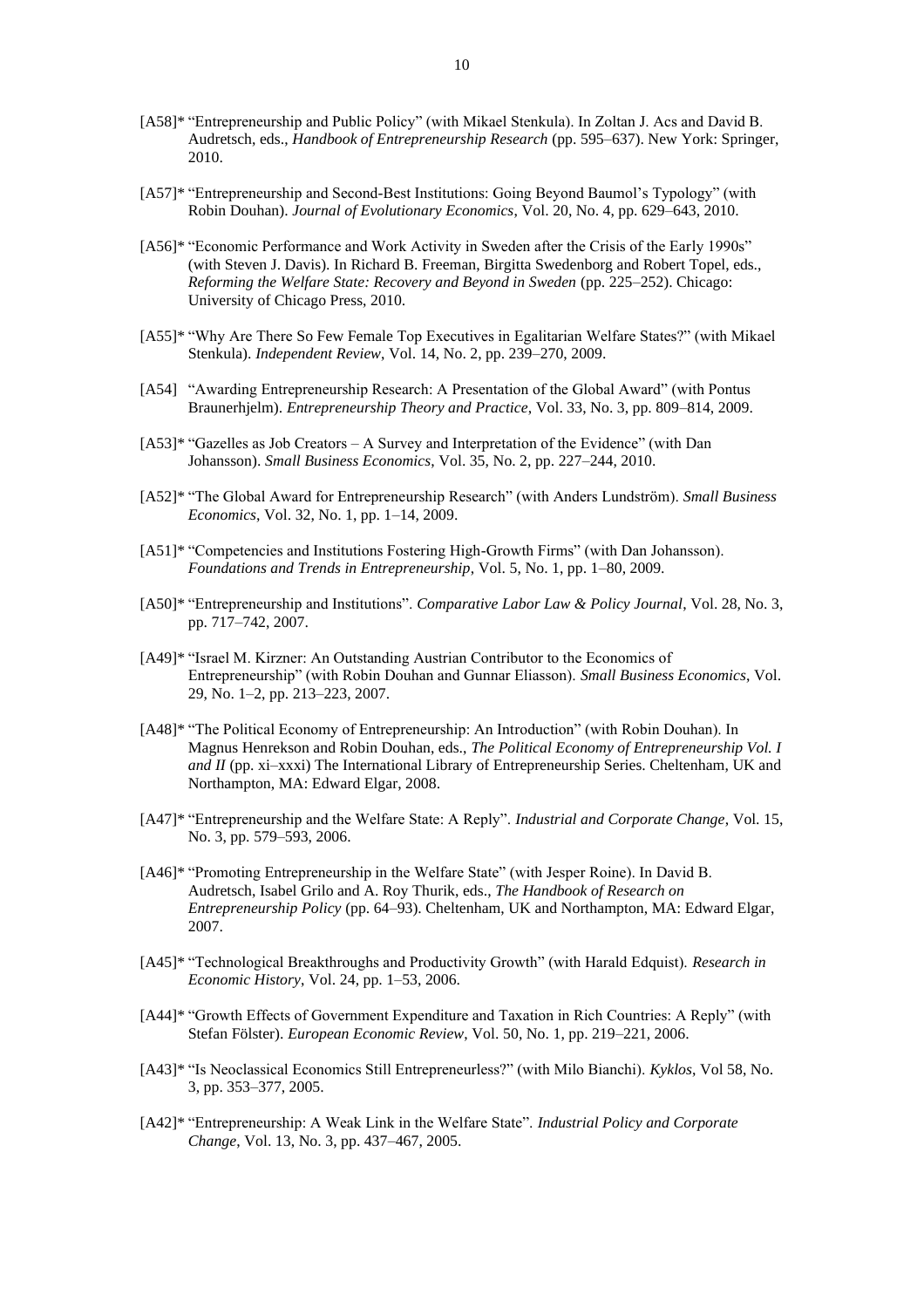- [A41]\* "Tax Effects on Work Activity, Industry Mix and Shadow Economy Size: Evidence from Rich-Country Comparisons" (with Steven J. Davis). In R. Goméz-Salvador, A. Lamo, B. Petrongolo, M. Ward and E. Wasmer, eds., *Labour Supply and Incentives to Work in Europe* (pp. 44–104). Cheltenham, UK and Northampton, MA: Edward Elgar, 2005.
- [A40]\* "Comment on David G. Blanchflower: Is More Self-Employment Good or Bad?" *Swedish Economic Policy Review*, Vol. 11, No. 2, pp. 75–87, 2004.
- [A39] "Taxation, Institutions and the Agents of Economic Growth" (with Dan Johansson). In Göran Hallin and Anders Östhol, eds., *On the Growth Policy Agenda* (pp. 50–68). Stockholm: Institute for Growth Policy Studies (ITPS), 2004.
- [A38]\* "The Swedish Model of Ownership and Corporate Control in Transition" (with Ulf Jakobsson). In Harry Huizinga and Lars Jonung, eds., *Who Will Own Europe? The Internationalisation of Asset Ownership in Europe* (pp. 207–246). Cambridge: Cambridge University Press, 2005.
- [A37]\* "Wage-Setting Institutions as Industrial Policy" (with Steven J. Davis). NBER Working Paper No. 7502. *Labour Economics*, Vol. 12, No. 3, pp. 345–377, 2005.
- [A36]\* "William J. Baumol: An Entrepreneurial Economist on the Economics of Entrepreneurship" (with Gunnar Eliasson). *Small Business Economics*, Vol. 23, No. 1, pp. 1–7, 2004.
- [A35]\* "A Critique of Staffan Jacobsson's paper 'Universities and Industrial Transformation'" (with Thomas Andersson). *Science and Public Policy*, Vol. 30, No. 6, pp. 455–459, 2003.
- [A34]\* "The Transformation of Ownership Policy and Structure in Sweden: Convergence towards the Anglo-Saxon Model?" (with Ulf Jakobsson). *New Political Economy*, Vol. 8, No.1, pp. 71– 102, 2003.
- [A33]\* "The Effects on Sick Leave of Changes in the Sickness Insurance System" (with Mats Persson). *Journal of Labor Economics*, Vol. 20, No. 1, pp. 89–113, 2004.
- [A32]\* "Bottom-Up vs. Top-Down Policies towards the Commercialization of University Intellectual Property" (with Brent Goldfarb). *Research Policy*, Vol. 32, No. 4, pp. 639–658, 2003.
- [A31] "The Entrepreneur and the Swedish Model". In Magnus Henrekson, Mats Larsson and Håkan Sjögren, eds., *Entrepreneurship in Business and Research. Essays in Honour of Håkan Lindgren* (pp. 139–164). Stockholm: Probus Förlag and Institute for Research in Economic History, 2001.
- [A30] "Entrepreneurship in Business and Research: An Introduction" (with Mats Larsson and Hans Sjögren). In Magnus Henrekson, Mats Larsson and Hans Sjögren, eds., *Entrepreneurship in Business and Research. Essays in Honour of Håkan Lindgren* (pp. 9–20). Stockholm: Probus Förlag and Institute for Research in Economic History, 2001.
- [A29]\* "Where Schumpeter was nearly Right The Swedish Model and Capitalism, Socialism and Democracy" (with Ulf Jakobsson). *Journal of Evolutionary Economics*, Vol. 11, No. 3, pp. 331–358, 2001.
- [A28]\* "Determinants of the Prevalence of Start-ups and High-Growth Firms" (with Per Davidsson). *Small Business Economics*, Vol. 19, No. 2, pp. 81–104, 2002.
- [A27]\* "Swedish Economic Growth. A Favorable View of Reform". *Challenge*, Vol. 44, No. 4, pp. 38–58, 2001.
- [A26]\* "Designing Efficient Institutions for Science-Based Entrepreneurship: Lessons from the US and Sweden" (with Nathan Rosenberg). *Journal of Technology Transfer*, Vol. 26, No. 3, pp. 207–231, 2001. Reprinted in Donald S. Siegel, ed., *Technological Entrepreneurship: Institutions and Agents Involved in University Technology Transfer*. Cheltenham: Edward Elgar, 2006.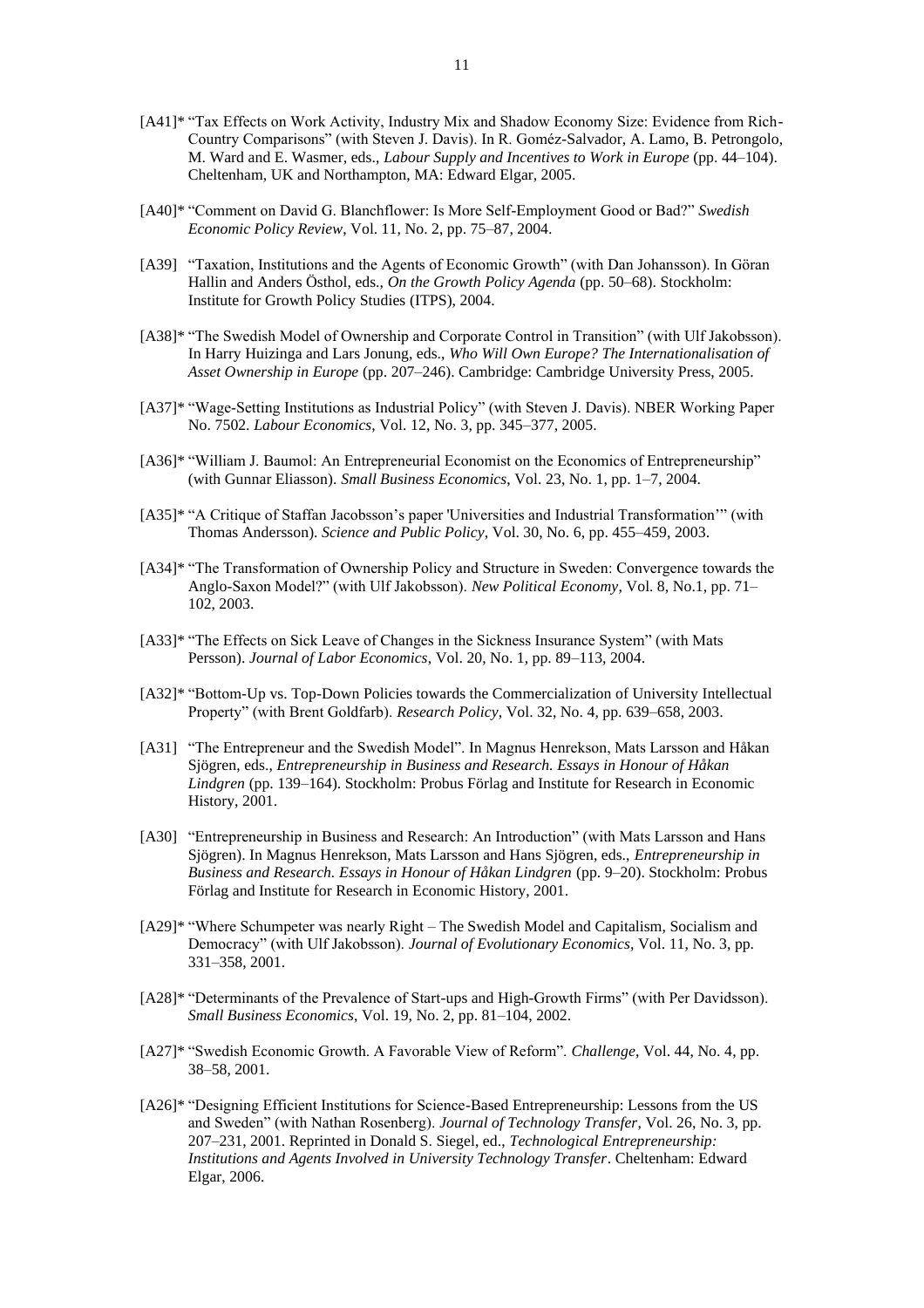- [A25]\* "Incentives for Academic Entrepreneurship and Economic Performance: Sweden and the United States" (with Nathan Rosenberg). SSE/EFI Working Paper No. 362, March 2000, revised 2003. In Sverker Sörlin and Gunnar Törnqvist, eds., *The Wealth of Knowledge: The Role of Universities in the New Economy*.
- [A24]\* "Growth Effects of Government Expenditure and Taxation in Rich Countries" (with Stefan Fölster). *European Economic Review*, Vol. 45, No. 8, pp. 1501–1520, 2001.
- [A23]\* "Testing the Female Underperformance Hypothesis" (with Anita Du Rietz), *Small Business Economics*, Vol. 16, No. 1, pp. 1–10, 2000.
- [A22] "Pre-requisites for a Strengthened Entrepreneurial Culture in Sweden". In Joseph P. Kruzich and Anna Fåhreus, eds., *What We Can Learn from Silicon Valley* (pp. 79–110). Stockholm: The U.S. Embassy et al., 1998.
- [A21]\* "Growth and the Public Sector: A Critique of the Critics" (with Stefan Fölster). *European Journal of Political Economy*, Vol. 15, No. 2, pp. 337–358, 1999.
- [A20]\* "Explaining National Differences in the Size and Industry Distribution of Employment" (with Steven J. Davis). *Small Business Economics*, Vol. 12, No. 1, pp. 59–83, 1999.
- [A19]\* "Institutional Effects on the Evolution of the Size Distribution of Firms" (with Dan Johansson), *Small Business Economics*, Vol. 12, No. 1, pp. 11–23, 1999.
- [A18]\* "Growth Effects of European Economic Integration" (with Johan Torstensson and Rasha Torstensson). *European Economic Review*, Vol. 41, No. 8, pp. 1537–1557, 1997.
- [A17]\* "Sweden's Relative Economic Performance: Staying on Top or Lagging Behind?" Economic Journal, Vol. 106, No. 439, pp. 1747–1759, 1996. Reprinted in Huw D. Dixon, ed., *Controversies in Macroeconomics. Growth, Trade and Policy*. Oxford: Blackwell, 2000.
- [A16]\* "Industrial Policy, Employer Size and Economic Performance in Sweden" (with Steven J. Davis). In Richard B. Freeman, Robert Topel and Birgitta Swedenborg, eds., *The Welfare State in Transition* (pp. 353–397). Chicago: University of Chicago Press, 1997. Reprinted in David B. Audretsch, ed. *SMEs in the Age of Globalization*. Elgar Reference Collection: Globalization of the World Economy, Vol. 13. Cheltenham, UK and Northampton, MA: Edward Elgar, 2003.
- [A15]\* "Catching Up, Social Capability, Government Size and Economic Growth" (with Pär Hansson). In Villy Bergström, ed., *Government and Growth* (pp. 61–148). Oxford: Oxford University Press, 1997.
- [A14]\* "Economic Growth and the Swedish Model" (with Lars Jonung and Joakim Stymne). In Nicholas F. R. Crafts and Gianni Tonniolo, eds., *Economic Growth in Europe since 1945* (pp. 210–289). Cambridge: Cambridge University Press, 1996.
- [A13]\* "What Makes a Country Socially Capable of Catching Up?" (with Pär Hansson). *Review of World Economics* (Weltwirtschaftliches Archiv), Vol. 130, No. 4, pp. 760–783, 1994.
- [A12]\* "A New Framework for Testing the Effect of Government Spending on Growth and Productivity" (with Pär Hansson). *Public Choice*, Vol. 81, No. 3–4, pp. 381–401, 1994.
- [A11]\* "Catching Up in Industrialized Countries: A Disaggregated Study" (with Pär Hansson). *Journal of International Trade and Economic Development*, Vol. 3, No. 2, pp. 129–145, 1994.
- [A10]\* "Wagner's Law A Spurious Relationship?" *Public Finance*, Vol. 48, No. 3, pp. 406–415, 1993.
- [A9]\* "The Peacock-Wiseman Hypothesis". In Norman Gemmel, ed., *Public Sector Growth: Theories and International Evidence* (pp. 53–71). Cheltenham, UK: Edward Elgar, 1993.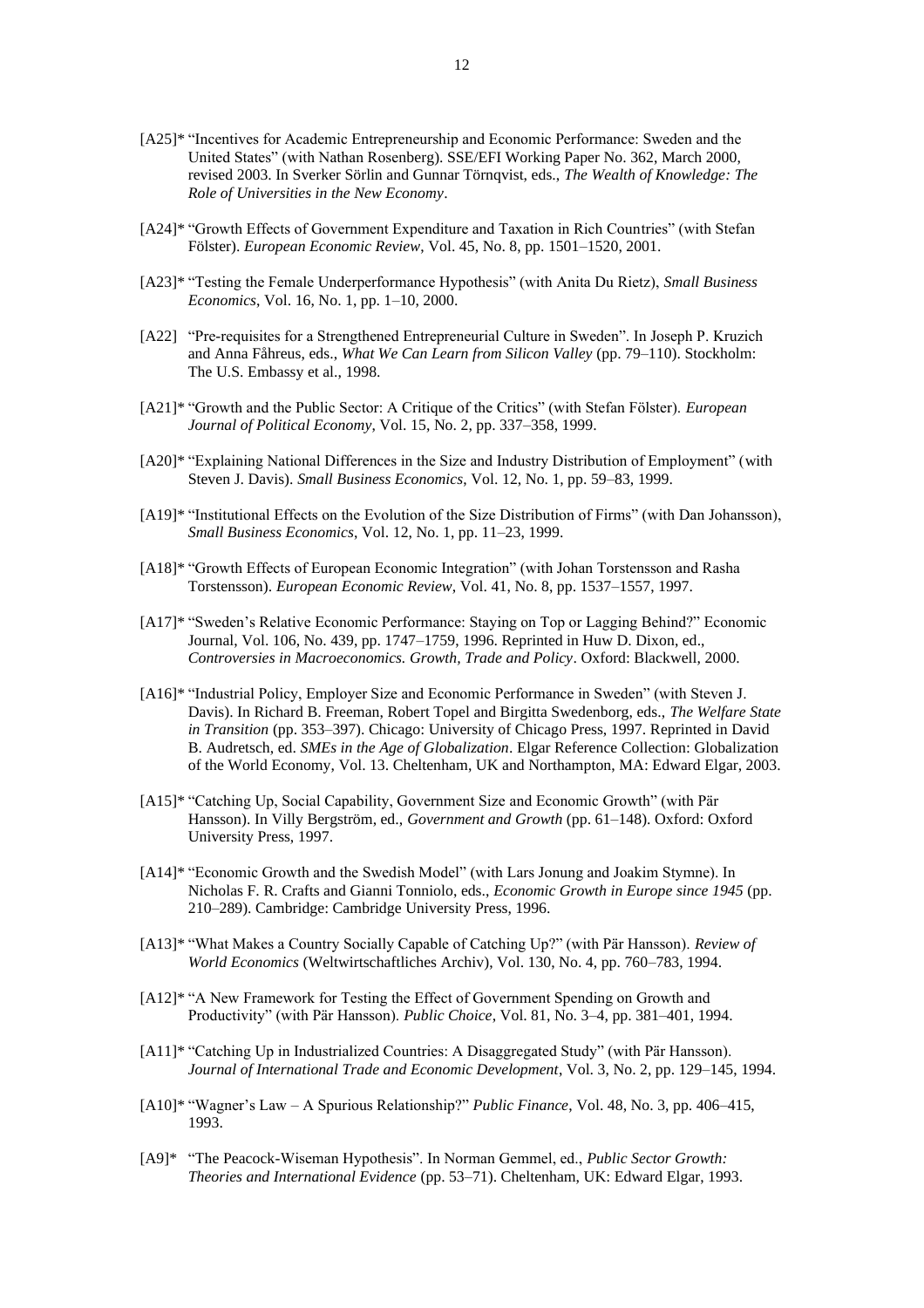- [A8] "Do Rich Countries Grow More Slowly?" (with Pär Hansson). *Skandinaviska Enskilda Banken Quarterly Review*, Vol. 21, No. 1–2, pp. 3–12, 1992.
- [A7] "Did the Devaluations of 1981 and 1982 Induce a Structural Shift in the Swedish Economy?" *Skandinaviska Enskilda Banken Quarterly Review*, Vol. 19, No. 4, pp. 90–98, 1990.
- [A6]\* "Sweden: Monetary and Financial System". In Peter Newman, Murray Milgate and John Eatwell, eds., *The New Palgrave Dictionary of Money and Finance* (pp. 622–624). London: Macmillan, 1992.
- [A5]\* "Peacock and Wiseman's Displacement Effect: A Reappraisal and a New Test". *European Journal of Political Economy*, Vol. 6, No. 3, pp. 245–260, 1990.
- [A4]\* "Swedish Government Growth: A Disequilibrium Analysis". In Johan A. Lybeck and Magnus Henrekson, eds., *Explaining the Growth of Government* (pp. 93–132). Amsterdam: North-Holland, 1988.
- [A3]\* "Editors' Introduction and Summary" (with Johan A. Lybeck). In Johan A. Lybeck and Magnus Henrekson, eds., *Explaining the Growth of Government* (pp. 3–28). Amsterdam: North-Holland, 1988.
- [A2]\* "Explaining the Growth of Government in Sweden: A Disequilibrium Approach" (with Johan A. Lybeck). *Public Choice*, Vol. 57, No. 3, pp. 213–232, 1988.
- [A1] "Exchange Controls and Liberalized Forward Trading". *Skandinaviska Enskilda Banken Quarterly Review*, Vol. 16, No. 4, pp. 100–105, 1987.

## **[B] Articles in Swedish**

- [B126] "Ägarbeskattning, kontrollägande och marknadsnotering av svenska företag" (Owner-Level Taxation and Controlling Ownership of Swedish Public Firms). *Ekonomisk Debatt*, Vol. 50, No. 2, pp. 58–70, 2022.
- [B125] "Den svenska skolans silverålder" (The Silver Age of Swedish Education), (with Johan Wennström). *Kvartal*, Vol. 7, March 21, 2022.
- [B124] "Jobbskapande och produktivitet i små kontra nya företag Global Award for Entrepreneurship Research 2020 till John Haltiwanger" (Job Creation in Small versus New Firms – John Haltiwanger is the Recipient of the 2020 Global Award for Entrepreneurship Research) (with Martin Andersson, Sarah Jack, Mikael Stenkula, Karin Thorburn, Karl Wennberg and Ivo Zander). *Ekonomisk Debatt*, Vol. 49, No. 7, pp. 5–15, 2021.
- [B123] "Investeringarna i Norrland, vätgasstålet och hur EU:s nya miljöpolitik leder till miljönationalism" (Fossil-Free Steelmaking and Why the EU's Environmental Policy Fosters Environmental Nationalism) (with Christian Sandström and Carl Alm). *Ekonomisk Debatt*, Vol. 49, No. 6, pp. 50–55, 2021.
- [B122] "Ägarbeskattningen och börsföretagens kontrollägande: Från stiftelseägande till kontrollägande via direktägda holdingbolag" (Owner-Level Taxation and the Control of Swedish Public Firms: From Family Foundations to Wholly-Owned Holding Companies). In Ronald J. Gilson, Mats Isaksson, Erik Lidman Johan Munck, and Erik Sjöman, eds., *Festskrift till Rolf Skog – Festschrift in Honour of Rolf Skog* (pp. 533–551). Stockholm: Norstedts, 2021.
- [B121] "Så blir EU mer innovativt och entreprenöriellt" (Making the EU More Innovative and Entrepreneurial), (with Niklas Elert). Stockholm: Tankesmedjan Frivärld, 2021.
- [B120] "Bättre grundförutsättningar för ett entreprenöriellt, innovativt och uthålligt EU" (Improved Framework Conditions for a More Innovative, Entrepreneurial, and Sustainable EU), (with Niklas Elert). In Antonina Bakardjieva Engelbrekt, Anna Michalski and Lars Oxelheim, eds.,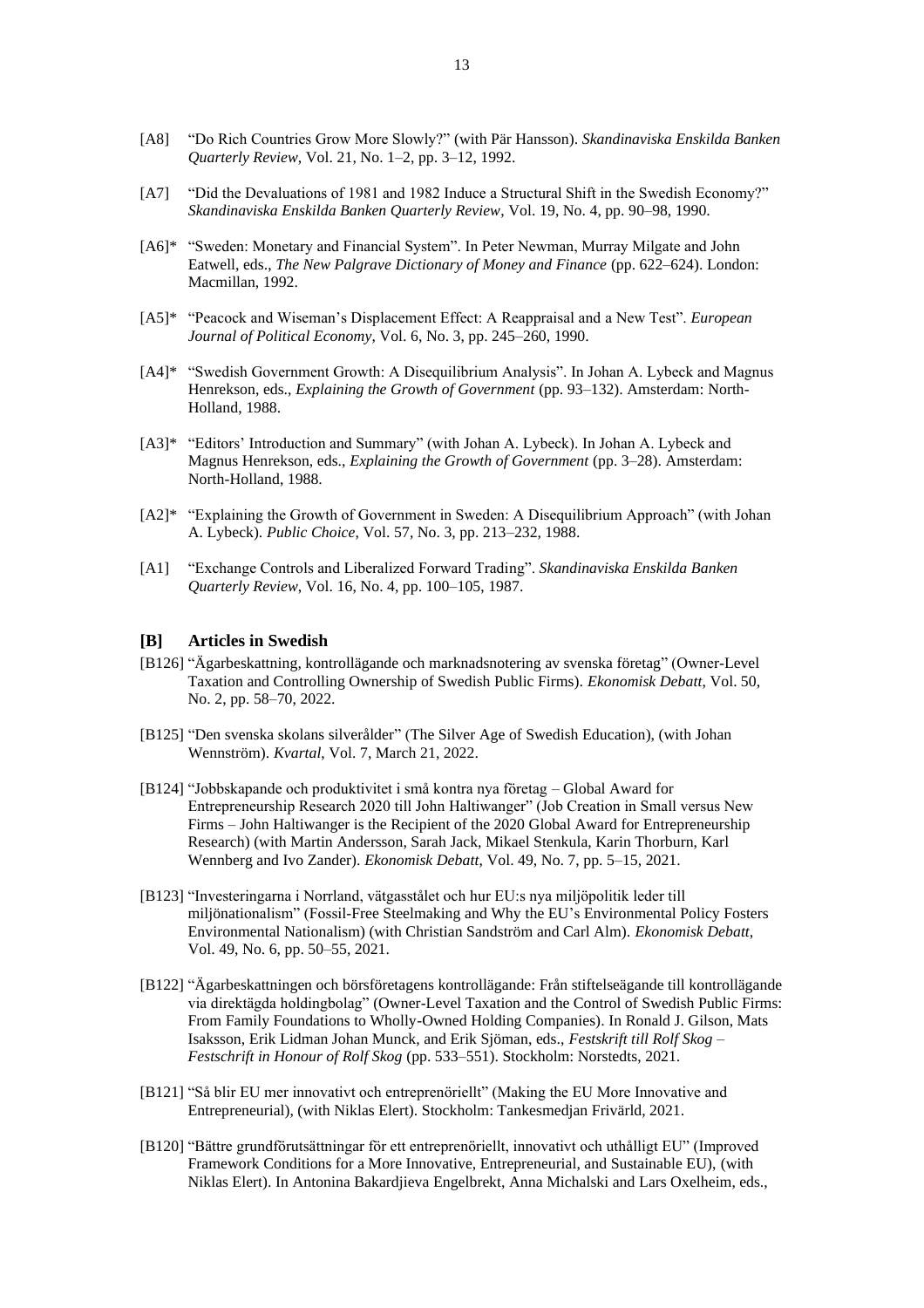- [B119] "Assar Lindbeck och IFN en sextioårig relation" (Assas Lindbeck and IFN: A Sixty-Year Relationship), (with Ulf Jakobsson). *Ekonomisk Debatt*, Vol. 49, No. 2, pp. 34–40, 2021.
- [B118] "Forskaren Assar Lindbeck en bibliometrisk analys" (Assar Lindbeck A Bibliometric Analysis). *Ekonomisk Debatt*, Vol. 49, No. 2, pp. 53–61, 2021.
- [B117] "Skolans relativistiska kunskapssyn omöjliggör likvärdighet, urholkar tilliten och bäddar för nepotism och korruption" (The View of Knowledge Fuels Inequality, Undermines Trust and Paves the Way for Nepotism and Corruption). In Mats Ögren and Zoran Alagic, eds., *Likvärdig skola – en ödesfråga för Sverige* (pp. 208–222). Stockholm: Natur & Kultur.
- [B116] "Topp fem-publiceringar av Sverigebaserade forskare 1989–2019" (Top Five Publications by Swedish-Based Economists, 1989–2019), (with Hedda Nielsen). *Ekonomisk Debatt*, Vol. 48, No. 3, pp. 49–61, 2020.
- [B115] "IFN:s forskningsprogram Entreprenörskapets ekonomi 2009–2019" (The IFN Research Program the Economics of Entrepreneurship 2009–2019), (with Lars Persson). In Magnus Henrekson, ed., *IFN 1939–2019 – 80 år av ekonomisk forskning* (pp. 111–124). Stockholm: Ekerlids Förlag, 2019.
- [B114] "80 år med IFN Dåtid, nutid, framtid" (80 Years with IFN Past, Present and Future). In Magnus Henrekson, ed., *IFN 1939–2019 – 80 år av ekonomisk forskning* (pp. 7–28). Stockholm: Ekerlids Förlag, 2019.
- [B113] "Är en gemensam flyktingpolitik önskvärd?" (Should the European Union Have a Common Refugee Policy?), (with Tino Sanandaji and Özge Öner). *Kvartal*, Vol. 4, pp. 1–9, 2019.
- [B112] "Vem publicerar i topp-5 och vad betyder det för europeisk nationalekonomi?" (Who Publishes in the Top Five and What are the Implications for European Economics?), (with Simon Ek). *Ekonomisk Debatt*, Vol. 47, No. 5, pp. 27–39, 2019.
- [B111] "Flyktingkrisen och nationalstatens återkomst: Har EU en gemensam flyktingpolitik?" (The Refugee Crisis and the Reinvigoration of the Nation State: Does the European Union Have a Common Refugee Policy?), (with Tino Sanandaji and Özge Öner). In Antonina Bakardjieva Engelbrekt, Anna Michalski and Lars Oxelheim, eds., *EU och nationalstatens återkomst: Europaperspektiv 2019* (pp. 93–124). Stockholm: Santérus Förlag.
- [B110] "Innovation och entreprenörskap för ökat välstånd hur kan det åstadkommas" (Innovation and Entrepreneurship for Increased Social Welfare – How Can It Come about?). In Johan Eklund and Pernilla Norlin, ed. *Festskrift till Pontus Braunerhjelm* (pp. 65–80). Stockholm: Entreprenörskapsforum, 2018
- [B109] "Lärarnas status kan höjas om vi lär av forskningen" (Making the Teaching Profession Based on Insights from Research). *Kvartal*, Vol. 3, pp. 1–7, 2018.
- [B108] "Born globals fakta och önsketänkande" (Born Globals Facts and Wishful Thinking), (with Shon Ferguson and Louise Johannesson). Stockholm: Karl-Adam Bonniers Stiftelse, 2018.
- [B107] "En kunskapssyn för nepotism och korruption" (A View of Knowledge Encouraging Nepotism and Corruption). *Kvartal*, Vol. 1, pp. 1–4, 2018.
- [B106] "Citeringar att mäta och att mäta rätt" (Citations An Evaluation of Three Different Measures), (with Simon Ek). *Ekonomisk Debatt*, Vol. 46, No. 1, pp. 33–46, 2018.
- [B105] "Därför har skolvalet blivit ett misslyckande" (Why School Competition and School Choice Have not Boosted Student Achievements). *Kvartal*, Vol. 4, pp. 1–11, 2017.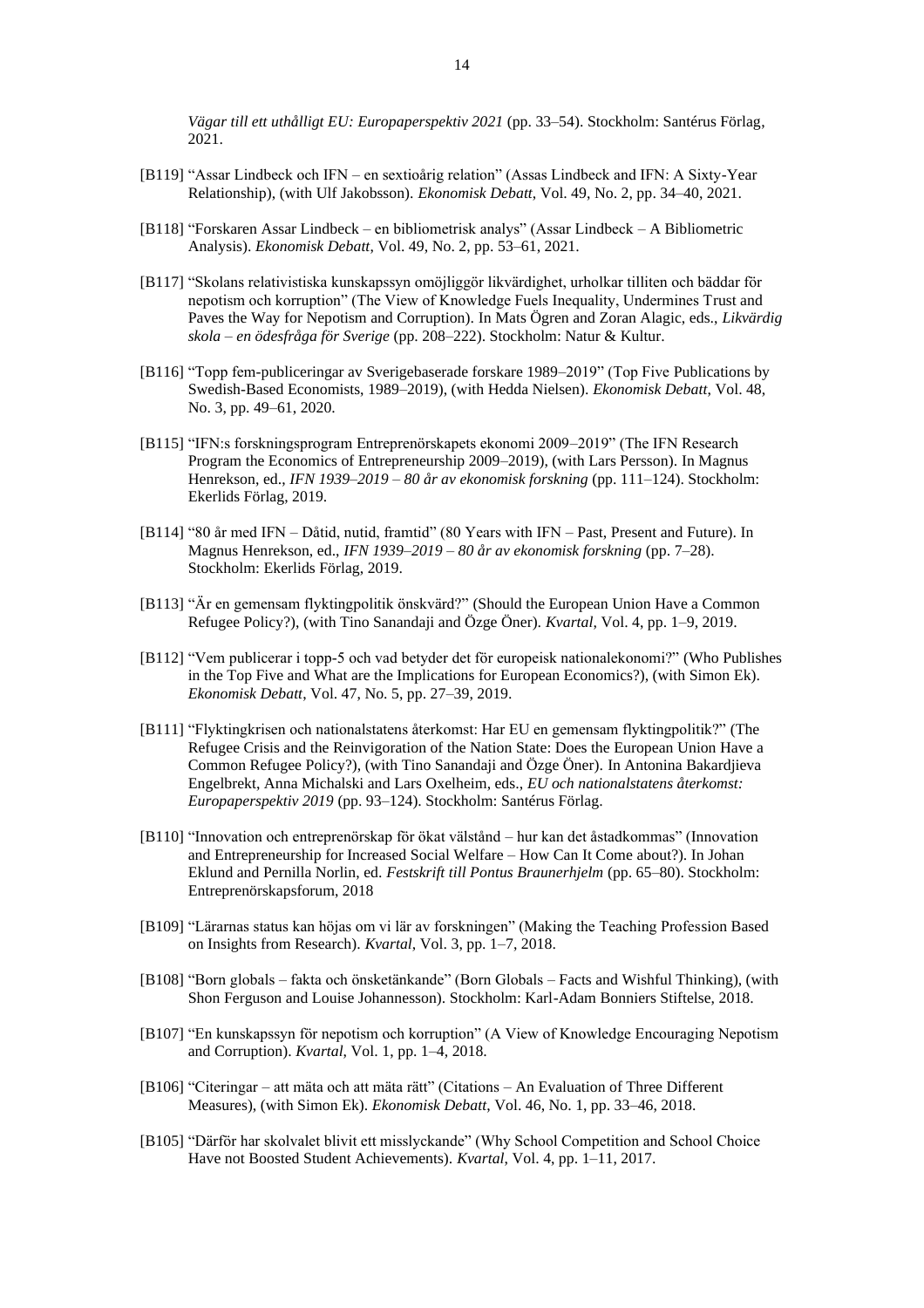- [B104] "Skolan behöver ett paradigmskifte" (Raising School Results Requires a Paradigm Shift), (with Inger Enkvist, Martin Ingvar and Ingrid Wållgren). In Magnus Henrekson, ed., *Kunskapssynen och pedagogiken – varför skolan slutade leverera och hur det kan åtgärdas* (pp. 176–206). Stockholm: Dialogos, 2017.
- [B103] "Kunskapssynen och pedagogiken: Implikationer för elever, lärare och samhälle" (with Inger Enkvist, Martin Ingvar and Ingrid Wållgren). In Magnus Henrekson, ed., *Kunskapssynen och pedagogiken – varför skolan slutade leverera och hur det kan åtgärdas* (pp. 150–175). Stockholm: Dialogos, 2017.
- [B102] "Kunskapssyn och tongivande pedagogiska teorier i litteraturen på de svenska lärarutbildningarna" (with Hugo Fiévet). In Magnus Henrekson, ed., *Kunskapssynen och pedagogiken – varför skolan slutade leverera och hur det kan åtgärdas* (pp. 210–245). Stockholm: Dialogos, 2017.
- [B101] "Skolans problem: fallande kunskaper och flykten från läraryrket" (The Problems of the Swedish School System: Declining Results and Flight from the Teacher Profession) . In Magnus Henrekson, ed., *Kunskapssynen och pedagogiken – varför skolan slutade leverera och hur det kan åtgärdas* (pp. 26–64). Stockholm: Dialogos, 2017.
- [B100] "Institutionella reformer för ett mer innovativt och entreprenöriellt Europa" (Institutional Reform for a More Innovative and Entrepreneurial Europe ), (with Niklas Elert and Mikael Stenkula). *Ekonomisk Debatt*, Vol. 45, No. 5, pp. 33–44, 2017.
- [B99] "Tillväxt utan entreprenörskap?" (Growth without Entrepreneurship?), (with Mikael Stenkula). In *Nationalekonomins frågor* (pp. 435–458). Lund: Studentlitteratur, 2017.
- [B98] "Skatteregler för innovation och entreprenörsdriven tillväxt" (Tax Rules Favoring Innovation and Entrepreneurial Growth). In Arvid Malm, ed. *Skatterna och entreprenörskapet – företagsbyggande, optioner och tillväxt* (pp. 39–58). Stockholm: Entreprenörskapsforum, 2017.
- [B97] "Svenska skolresultat rasar vad vet vi?" (The Knowledge Decline among Swedish Pupils: What Do the Data Show?), (with Sebastian Jävervall). Stockholm: Royal Academy of Engineering Sciences (IVA), 2016.
- [B96] "Ersättningen för entreprenörskap" (Compensation for Entrepreneurship), (with Mikael Stenkula). *Ekonomisk Debatt*, Vol. 44, No. 1, pp. 33–44, 2016.
- [B95] "Från utbildning, forskning och innovation till växande företag och stigande välstånd" (Translating Education, Research and Innovation into Growing Firms and Increased Social Welfare), (with Pontus Braunerhjelm). In Maureen McKelvey and Olof Zaring, eds., *Sveriges entreprenöriella ekosystem – företag, akademi, politik* (pp. 302–315). Stockholm: Vinnova & ESBRI, 2016.
- [B94] "Kapitalägare då och nu förmögenheter, beskattning och samhällets syn" (Entrepreneurial Wealth Currently and Compared to the 1960s and 70s – Size, Taxation and Public Attitudes). In Birgitta Swedenborg, ed., *Svensk ekonomisk politik – då, nu och i framtiden. Vänbok till Hans Tson Söderström* (pp. 159–175). Stockholm: Dialogos Förlag, 2015.
- [B93] "Påverkar skatter på ägarnivån företags och företagares beteende?" (Does Owner-Level Taxation Affect the Behavior of Firms and Entrepreneurs?), (with Tino Sanandaji). *Ekonomisk Debatt*, Vol. 42, No. 7, pp. 45–55, 2014.
- [B92] "75 år med IFN Dåtid, nutid, framtid" (75 Years with IFN Past, Present and Future). In Magnus Henrekson and Göran Albinsson Bruhner, eds., *IFN 1939–2014 – 75 år av ekonomisk forskning* (pp. 7–23). Stockholm: Ekerlids Förlag, 2014.
- [B91] "Sverige kan inte slå sig till ro" (Sweden's Favorable Position Cannot Be Taken for Granted). In Mats Ögren, ed., *Position Sverige* (pp. 147–172). Stockholm: Ekerlids Förlag, 2014.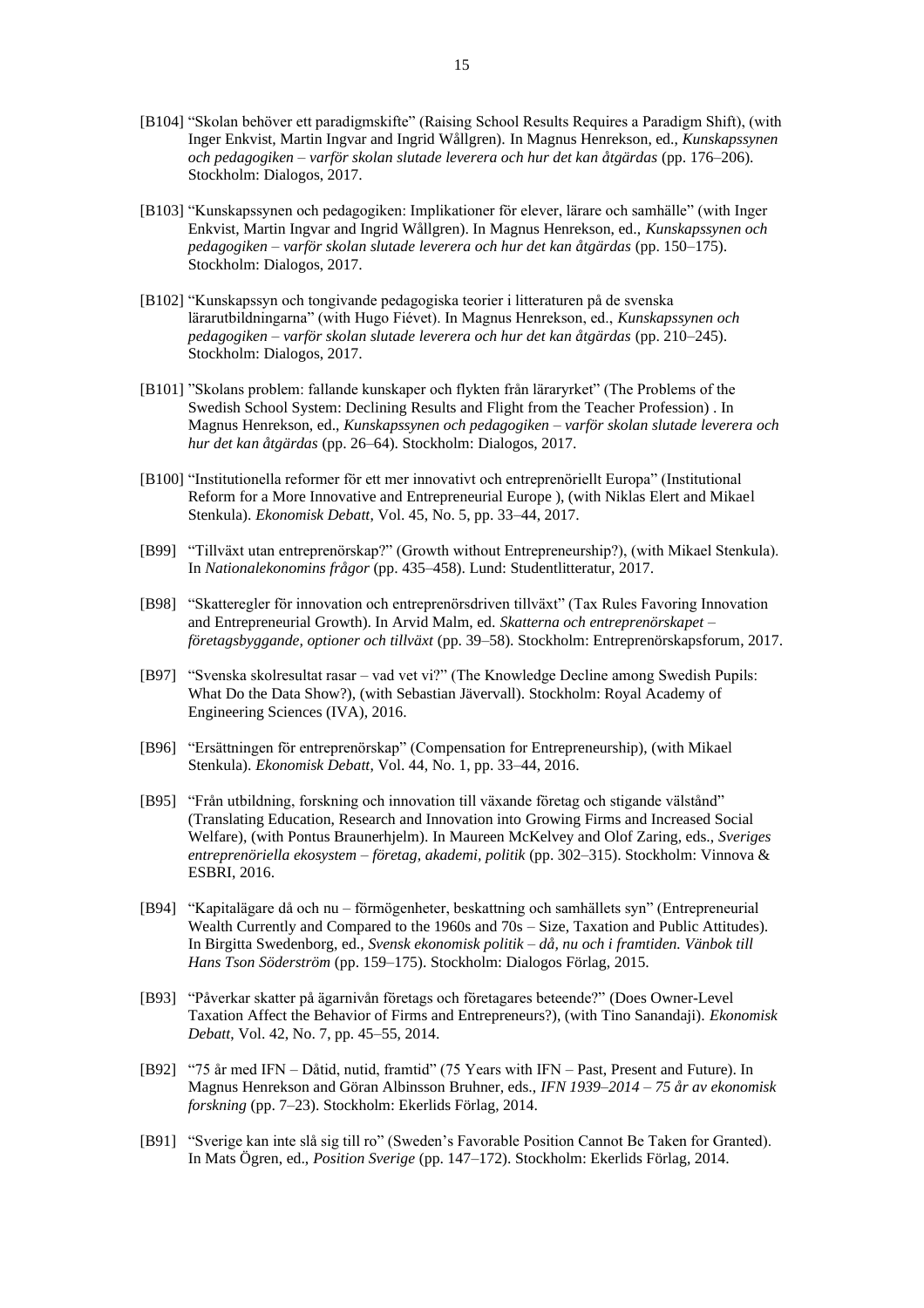- [B90] "Om den känsliga balansen mellan krav och förväntningar på sig själv och andra" (Striking a Balance on Demands and Expectations – on Oneself and on Others). In Carl Uggla, ed., *Till minne av Jacob Palmstierna – en antologi* (pp. 103–123). Stockholm: Ekerlids, 2014.
- [B89] "Beskattning av personaloptioner och innovativt entreprenörskap" (Taxation of Stock Options and Innovative Entrepreneurship: An Expert Report to the Government Commission on Business Taxation), (with Tino Sanandaji). In SOU 2014:40, *Neutral bolagsskatt – för ökad effektivitet och stabilitet* (pp. 735–766). Företagsskattekommitténs slutbetänkande. Stockholm: Ministry of Finance and Fritzes, 2014.
- [B88] "Kapitalskatter och företagande" (Entrepreneurship and Capital Taxation: Expert Report to the Government Commission on Business Taxation), (with Tino Sanandaji). In SOU 2014:40, *Neutral bolagsskatt – för ökad effektivitet och stabilitet* (pp. 673–734). Företagsskattekommitténs slutbetänkande. Stockholm: Ministry of Finance and Fritzes, 2014.
- [B87] "Utbilda för arbete" (Do We Have the Wherewithal to Combat Social Exclusion?). Axess, Vol. 13, No. 1, 2014. Also published in Kurt Almqvist and PJ Anders Linder, eds., *Från idyll till idéer* (pp. 33-42). Stockholm: Axel och Margaret Ax:son Johnsons stiftelse, 2015.
- [B86] "Superentreprenörskap och de globala obalanserna" (Superentrepreneurship and the Global Imbalances), (with Tino Sanandaji). In Antonina Bakardjieva Engelbrekt, Lars Oxelheim and Thomas Persson, eds., *Europa och de globala obalanserna: Europaperspektiv 2014 – Årsbok för Europaforskning* (pp. 81–108). Stockholm: Santérus Förlag, 2014.
- [B85] "Ett skatteparadis för de redan rika" (A Tax Haven for the Already Wealthy). In Mats Bergstrand, ed., *En skattereform för 2000-talet – elva röster om hur Sverige får ett bättre skattesystem* (pp. 129–151). Stockholm: Politik·Media·Juridik (PMJ), 2014.
- [B84] "Politikens uppgift är att kratta i manegen: Förord till *Innovation och entreprenörskap – politik som hjälper eller stjälper* av Josh Lerner" (pp. 7–20). Lund: Studentlitteratur, 2013.
- [B83] "Entreprenörskap, institutioner och ekonomisk dynamik: Lärdomar från jämförelser mellan Sverige och USA" (Entrepreneurship, Institutions and Economic Dynamism: Lessons from Comparisons of Sweden and the U.S.), (with Pontus Braunerhjelm). In Pontus Braunerhjelm, ed., *Swedish Economic Forum Report 2013: Institutioner och incitament för innovation* (pp. 17–29). Stockholm: Entreprenörskapsforum.
- [B82] "Kapitalskatterna och företagandet" (Capital Taxation and Entrepreneurship). Underlagsrapport från Innovationskraft Sverige. Stockholm: Kungl. Ingenjörsvetenskapsakademien (IVA), 2013.
- [B81] "Optionsskatter och entreprenöriellt företagande" (Stock Option Taxation and Entrepreneurship), (with Tino Sanandaji). Rapport nr 7 i projektet Företagsamt ägande. Stockholm: Svenskt Näringsliv, 2013.
- [B80] "En effektivare innovationspolitik" (Towards a More Efficient Innovation Policy), (with Pontus Braunerhjelm and Klas Eklund), *Ekonomisk Debatt*, Vol. 41, No. 3, pp. 28–38, 2013.
- [B79] "Ett ramverk för innovationspolitiken" (A Framework for Innovation Policy), (with Pontus Braunerhjelm and Klas Eklund), *Ekonomiska Samfundets Tidskrift*, Vol. 65, No. 2, pp. 72–85, 2012.
- [B78] "Optioner, beskattning och innovativt entreprenörskap" (Stock Options, Taxation and Innovative Entrepreneurship), (with Tino Sanandaji). *Ekonomisk Debatt*, Vol. 40, No. 5, pp. 30–43, 2012.
- [B77] "Vinster och privatiseringar i landet Lagom" (Quasi Markets in the Country of the Middle Way), (with Henrik Jordahl). *Respons*, Vol. 1, No. 2, pp. 12–18, 2012.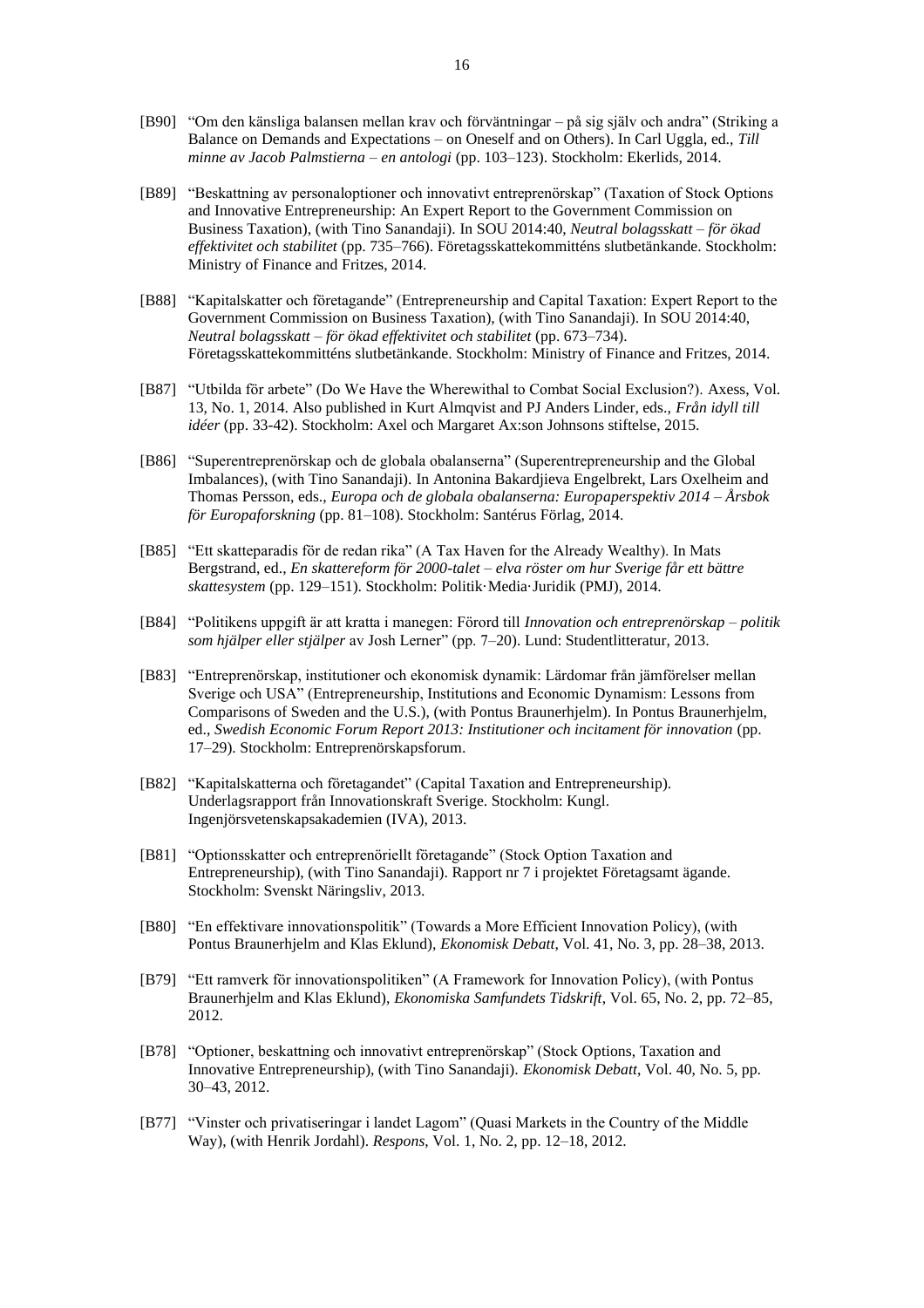- [B76] "Den svenska företagsstrukturen: Utvecklingen i de medelstora företagen efter 1990-talskrisen" (The Size Distribution of Swedish Firms: The Evolution of Medium-Sized Firms since the Early 1990s), (with Dan Johansson and Mikael Stenkula). *Ekonomisk Debatt*, Vol. 40, No. 2, pp. 27–38, 2012.
- [B75] "Det produktiva entreprenörskapets förutsättningar" (The Rules of the Game for Productive Entrepreneurship). In Ebba Sjögren, Johnny Lind, Filip Wijkström and Ilinca Benson, eds., *Industriomvandling och organisationsutveckling. Handelshögskolan i Stockholms årsbok 2011* (pp. 133–149). Lund: Studentlitteratur, 2011.
- [B74] "Globaliseringen och eroderingen av den svenska bolagsstyrningsmodellen" (Globalization and the Erosion of the Swedish Corporate Control Model), (with Ulf Jakobsson). *Ekonomisk Debatt*, Vol. 39, No. 3, pp. 5–20, 2011.
- [B73] "Tillväxt och entreprenörskap i den svenska välfärdsstaten" (Entrepreneurship and Economic Growth in the Swedish Welfare State), (with Klas Eklund). In Lars Hultkrantz and Hans Tson Söderström, eds., *Marknad & Politik* (pp. 45–77), 9th ed. Stockholm: SNS Förlag, 2011.
- [B72] "Servicesamhällets framväxt måste underlättas" (The Housing Market and the Modern Service Economy). In Irene Fällström, ed., *Välfärd att hyra: 13 röster om äldreboomen och hyresrättens möjligheter* (pp. 67–77). Stockholm: Samhällsförlaget.
- [B71] "Fortsätter huvudkontoren att flytta ut?" (Do Corporate Headquarters Continue to Emigrate from Sweden), (with Nina Öhrn). *Ekonomisk Debatt*, Vol. 39, No. 1, pp. 29–38, 2011.
- [B70] "William J. Baumols senaste försök att slå broar mellan entreprenörskapsforskningen och nationalekonomins huvudfåra" (William J. Baumol's Most Recent Attempt to Bridge the Gap Between Entrepreneurship Research and Mainstream Economics), (with Tino Sanandaji). *Ekonomiska Samfundets Tidskrift*, Vol. 63, No. 3, pp. 191–199, 2010.
- [B69] "Håller regeringens jobbstrategi?" (The Job Strategy of the Swedish Government: A Critical Appraisal). *Ekonomisk Debatt*, Vol. 38, No. 2, pp. 66–78, 2010.
- [B68] "Entreprenörskap och ekonomisk politik en översikt" (Entrepreneurship and Economic Policy – A Survey), (with Mikael Stenkula). *IFN:s Nyhetsbrev*, No. 2, 2009. Stockholm: Institutet för Näringslivsforskning, 2009.
- [B67] "Hur kunde Industriens Utredningsinstitut bli så framgångsrikt" (Explaining the IUI Success Story). *Ekonomisk Debatt*, Vol. 37, No. 6, pp. 41–56, 2009.
- [B66] "Från IUI till IFN: omställningen, nuläget och framtiden"(The Transition from IUI to IFN). In Magnus Henrekson, ed., *IFN/IUI 1939–2009. Sju decennier av forskning om ett näringsliv i utveckling* (pp. 444–456). Stockholm: Ekerlids, 2009.
- [B65] "Vilket värde kan Institutet för Näringslivsforskning tillföra Svenskt Näringsliv och andra finansiärer?" (Research at the Research Institute of Industrial Economics: What Are the Benefits?), (with Ulf Jakobsson). In Magnus Henrekson, ed., *IFN/IUI 1939–2009. Sju decennier av forskning om ett näringsliv i utveckling* (pp. 434–443). Stockholm: Ekerlids, 2009.
- [B64] "Inledning IFN/IUI 70 år"(Introduction: IFN/IUI Turns Seventy). In Magnus Henrekson, ed., *IFN/IUI 1939–2009. Sju decennier av forskning om ett näringsliv i utveckling* (pp. 11–32). Stockholm: Ekerlids, 2009.
- [B63] "Forskningsprogrammet Entreprenörskapets ekonomi" (The Research Program The Economics of Entrepreneurship), (with Lars Persson). In Magnus Henrekson, ed., *IFN/IUI 1939–2009. Sju decennier av forskning om ett näringsliv i utveckling* (pp. 472–483). Stockholm: Ekerlids, 2009.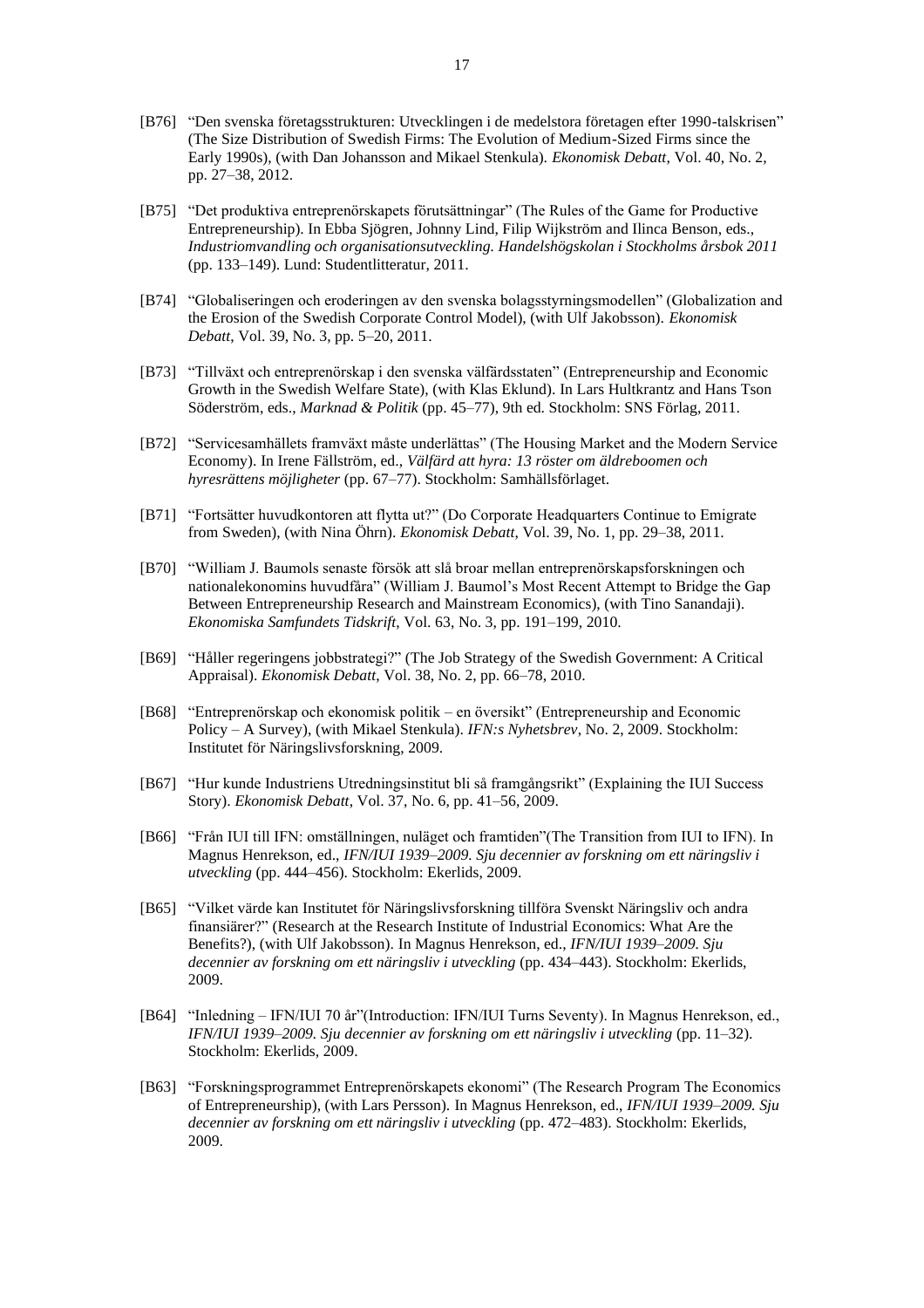- [B62] "Global Award for Entrepreneurship Research: En presentation" (The Global Award for Entrepreneurship Research: A Presentation), (with Pontus Braunerhjelm). *Ekonomisk Debatt*, Vol. 37, No. 1, pp. 19–30, 2009.
- [B61] "Entreprenörskapets villkor och välståndsutvecklingen" (The Rules of the Game for Entrepreneurship and the Growth of Well-Being). In Eric Giertz, ed., *Då förändras Sverige. 25 experter beskriver drivkrafter bakom utvecklingen* (pp. 455–466). Lund: Studentlitteratur, 2008.
- [B60] "Folkhem i brytningstid. En utvidgad kommentar" (The Swedish Model at the Crossroads). In Björn Berge och Anders Björnsson, eds., *Skandinaviska vägval* (pp. 75–96). Stockholm: Atlantis, 2008.
- [B59] "Konkurrens och innovationer drivkrafter och institutioner" (Competition and Innovation Incentives and Institutions), (with Mikael Stenkula). Chapter 4 (pp. 45–60) in *Konkurrensen i Sverige 2007* (the annual report of the Swedish Competition Authority on the competitive situation in the Swedish market). Stockholm: Konkurrensverket/Swedish Competition Authority, 2008.
- [B58] "Betydelsen av entreprenörskap och FoU för Sveriges välfärd och tillväxt drivkrafter och institutioner" (The Role of Entrepreneurship and R&D for Growth and Welfare in the Swedish Economy), (with Mikael Stenkula). *Konkurrensverkets Uppdragsforskningsrapport*, 2007:2. Stockholm: Konkurrensverket/Swedish Competition Authority, 2007.
- [B57] "Företagande och tillväxt i Sverige" (Entrepreneurship and Economic Growth in Sweden). In Lars Hultkrantz and Hans Tson Söderström, eds., *Marknad & Politik* (pp. 98–130), 7th ed. Stockholm: SNS Förlag, 2007.
- [B56] "Vad kan tidigare teknologiska genombrott lära oss om IKT-revolutionen?" (Productivity Effects of the ICT-revolution: Lessons from Earlier Technological Breakthroughs), (with Harald Edquist). *Ekonomiska Samfundets Tidskrift*, Vol. 60, No. 2, pp. 61–71, 2007.
- [B55] "De medelstora företagens utveckling i Sverige efter 1990-talskrisen" (The Development of Medium-sized Firms in Sweden after the Crisis in the Early 1990s), (with Mikael Stenkula). *Arbetsmarknad & Arbetsliv*, Vol. 13, No. 1, pp. 43–54, 2007.
- [B54] "Ny teknik blir gammal innan den får effekt" (New Technology Comes of Age before It Boosts Productivity), (with Harald Edquist). Forskning & Framsteg, Vol. 41, No. 3, pp. 60–63, 2007.
- [B53] "Beskattningen och tillväxtens aktörer" (Taxation and the Agents of Economic Growth), (with Dan Johansson). *Ekonomiska Samfundets Tidskrift*, Vol. 59, No. 3, pp. 133–144, 2006.
- [B52] "Entreprenörskap och företagande Om entreprenörsräntor och tillväxt" (Entrepreneurship and Business Venturing – Entrepreneurial Rents and Economic Growth), (with Mikael Stenkula). Expertrapport till *Kris- och framtidskommissionen*. Stockholm: Svenskt Näringsliv, 2006.
- [B51] "Företagsstruktur och nyföretagande i Sverige" (Firm Structure and New Firm Formation in Sweden), (with Mikael Stenkula). Expertrapport till *Kris- och framtidskommissionen*. Stockholm: Svenskt Näringsliv, 2006.
- [B50] "Den svenska modellen för företagsägande och företagskontroll vid skiljevägen" (The Swedish Model of Corporate Control at the Crossroads), (with Ulf Jakobsson). Rapport till Expertgruppen för Studier i Samhällsekonomi (ESS), Finansdepartementet, Stockholm, 2006.
- [B49] "Tillväxten och sysselsättningen i 90-talskrisens kölvatten" (Growth and Employment in the Wake of the Crisis in the Early 1990s), (with Steven J. Davis). In Richard B. Freeman, Birgitta Swedenborg and Robert Topel, eds., *Att reformera välfärdsstaten. NBER Rapporten II* (pp. 125–140). Stockholm: SNS Förlag 2006.
- [B48] "Hur bör forskningsprestationer mätas? (with Kristin Magnusson and Daniel Waldenström). *Ekonomisk Debatt*, Vol. 34, No. 3, pp. 62–77, 2006.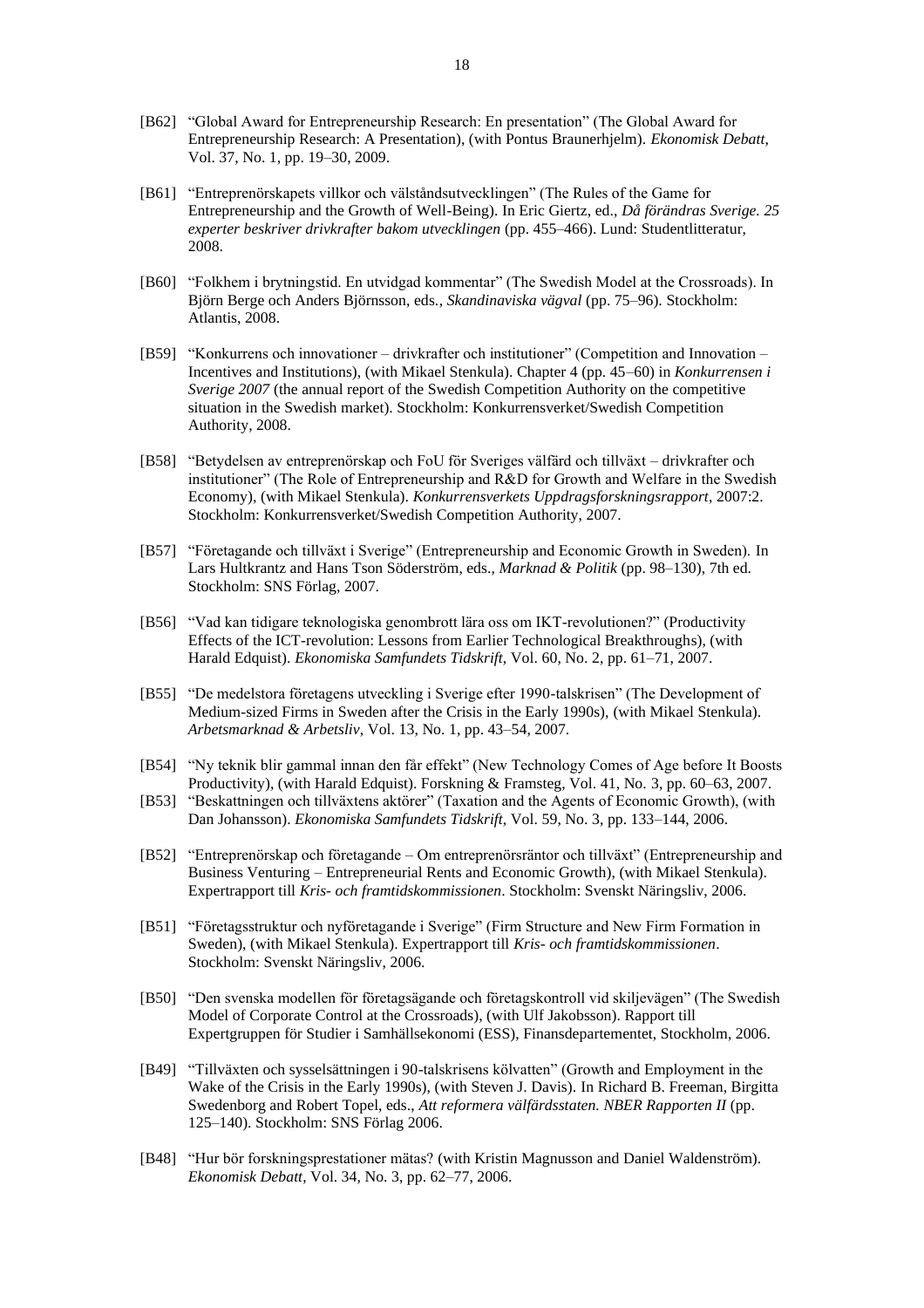- [B47] "Ett åtgärdspaket för stärkt entreprenörskap i högskattestaten". *Ekonomisk Debatt*, Vol. 34, No. 2, pp. 64–67, 2006.
- [B46] "Den nya fondkapitalismen kräver ett förmånligt entreprenörsklimat" (Pension-Fund Capitalism Presupposes a Vibrant Entrepreneurial Culture). In P.-O. Berg and Anna Öhrwall Rönnbäck, eds., *Svensk innovationskraft. Visionen måste vara starkare än motståndet* (pp. 77– 85). Stockholm: Forum for Innovation Management, 2004.
- [B45] "Välfärdsstaten och entreprenörskapet" (Entrepreneurship and the Welfare State). In Hans Tson Söderström and Bo Södersten, eds., *Marknad & Politik* (pp. 205–233), 6th ed. Stockholm: SNS Förlag, 2004.
- [B44] "Entreprenörskapet: Välfärdsstatens svaga länk?" (Entrepreneurship The Weak Link of the Welfare State?), *Ekonomisk Debatt*, Vol. 31, No. 5, pp. 5–17, 2003.
- [B43] "Institutionerna, företagandet och tillväxten " (Institutions, Entrepreneurship, and Economic Growth), (with Dan Johansson). In Dan Johansson and Nils Karlsson, eds., *Tillväxtens kreativa förstörelse – om den svenska tillväxtskolan* (pp. 225–248). Stockholm: Ratio Bokförlag, 2002.
- [B42] "Kommer IKT-revolutionen även att lyfta Europas ekonomier? " (Will the ICT-revolution Boost the European Economies as Well?), (with Harald Edquist). Final chapter in Robert E. Litan and Alice M. Rivlin, *Bortom dot.com-företagen* (pp. 111–142). Stockholm: SNS Förlag, 2002.
- [B41] "Strategier för en framgångsrikare kommersialisering av svensk universitetsforskning" (Strategies for a more Successful Commercialization of Swedish University Research). *Ekonomisk Debatt*, 2002, Vol. 30, No. 2, pp. 159–170, 2002.
- [B40] "Solowparadoxen och den nya ekonomin" (The Solow Paradox and the New Economy), (with Harald Edquist). *Ekonomisk Debatt*, Vol. 29, No. 6, pp. 409–419, 2001.
- [B39] "Ägarpolitik och ägarstruktur i efterkrigstidens Sverige" (Ownership Policy and Ownership Structure in Postwar Sweden), (with Ulf Jakobsson). In Lars Jonung, ed., *Vem skall äga Sverige?* (pp. 21–64). Stockholm: SNS Förlag, 2002.
- [B38] "Den nya ekonomin: Effekter på företags- och belöningsstrukturen" (The New Economy: Effects on Firm Structure and Remunerative Schemes). *Ekonomisk Debatt*, Vol. 28, No. 6, pp. 549–556, 2000.
- [B37] "Strategi för tillväxt i svensk turistnäring?" (A Strategy for Growth in the Swedish Tourism Industry). In *På resande fot. 23 forskare skriver om turism och upplevelser* (pp. 44–52). Stockholm: Sellin & Partners, 2001.
- [B36] "Institutionella förutsättningar för entreprenörskap och företagstillväxt" (Institutional Conditions for Entrepreneurship and Firm Growth). In Per Davidsson, Frederic Delmar and Johan Wiklund eds., *Tillväxt: svensk forskning om företags expansion* (pp.38–82). Stockholm: SNS Förlag, 2001.
- [B35] "Hur skatterna minskar kvinnors ekonomiska makt" (How High Taxes Reduce the Economic Power of Women). *Skatter & Välfärd*, Vol. 4, No. 1, pp. 51–59, 2000.
- [B34] "Företagaren och den svenska modellen" (The Entrepreneur and the Swedish Model). *Ekonomiska Samfundets Tidskrift*, Vol. 53, No. 2, pp. 107–120, 2000.
- [B33] "Från visionen om företag utan ägare till utlandsägda företag" (From Capitalism without Owners to Foreign-Owned Capitalism), (with Ulf Jakobsson). *Ekonomisk Debatt*, Vol. 28, No. 3, pp. 243–258, 2000.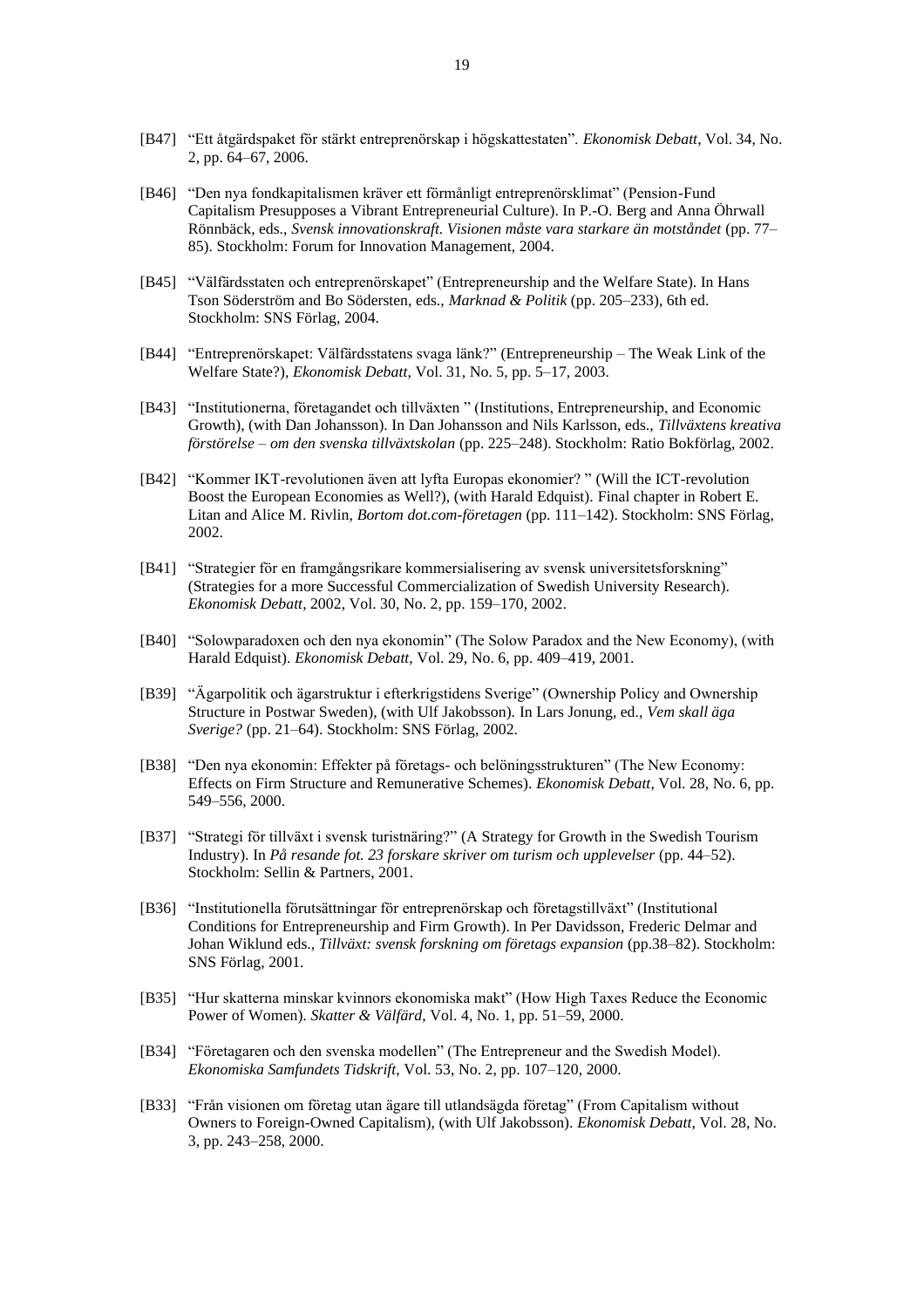- [B32] "Entreprenörskapet som tillväxtmotor i EU" (Entrepreneurship as a Growth Engine in the European Union), (with Dan Johansson). In Ulf Bernitz, Sverker Gustafsson and Lars Oxelheim, eds., *Europaperspektiv 2000* (pp. 91–122). Uppsala: Santérus Förlag, 2000.
- [B31] "Och ändå halkar Sverige efter. Vem är det egentligen som lider av ett objektivitetsproblem?" (And Still Sweden Is Lagging Behind. So Who Suffers from an Objectivity Problem?) *Ekonomiska Samfundets Tidskrift*, Vol. 53, No. 1, pp. 79–88, 2000.
- [B30] "Sveriges ekonomiska tillväxt och samhällsvetenskapernas objektivitetsproblem" (Swedish Economic Growth and Scientific Objectivity in the Social Sciences). *Sociologisk Forskning*, Vol. 36, No. 3, pp. 68–79, 1999.
- [B29] "Drivkrafter för entreprenörskap, nyföretagande och företagstillväxt" (Incentives for Entrepreneurship, New Business Formation and Firm Growth). In Lars Calmfors and Mats Persson, eds., *Tillväxt och ekonomisk politik* (pp. 373–400). Lund: Studentlitteratur.
- [B28] "Tjänstesektorn och jämställdheten bland näringslivets högre chefer" (The Economic Power of Females, the Service Sector, and the Taxation of Labor). *Kvinnovetenskaplig Tidskrift*, Vol. 20, No. 3, pp. 49–62, 1999.
- [B27] "Företags- och sysselsättningsstrukturen: Endast Sverige snapsglas har, eller?" (The Size Distribution of Firms and Employment: Is Sweden a European Outlier?), (with Dan Johansson). *Ekonomisk Debatt*, Vol. 27, No. 3, pp. 139–149, 1999.
- [B26] "Så olika och ändå så lika slutreplik till Holmlund och Kolm" (So Different and Yet so Much Alike – Final Reply to Holmlund and Kolm). *Ekonomisk Debatt*, Vol. 26, No. 8, pp. 633–641, 1998.
- [B25] "Från en ond cirkel för tjänstesektorn till en utvidgad marknadssektor" (From a Vicious Circle for the Service Sector to an Extended Market Sector). *Arbetsmarknad & Arbetsliv*, Vol. 4, No. 4, pp. 305–321, 1998.
- [B24] "Högre sysselsättning genom en utvidgad marknadssektor" (Increased Employment through an Extended Market Sector). *Ekonomisk Debatt*, Vol. 26, No. 7, pp. 515–526, 1998.
- [B23] "Spelregler för entreprenörskapet. En analys med utgångspunkt från svenska förhållanden" (Rules of the Game for Entreprenurship. An Analysis Based On Swedish Conditions). *Ekonomiska Samfundets Tidskrift*, Vol. 51, No. 2, pp. 99–111, 1998.
- [B22] "En ond cirkel för tjänstesektorn" (A Vicious Circle for the Service Sector). *Arbetsmarknad & Arbetsliv*, Vol. 4, No. 2, pp. 137–151, 1998.
- [B21] "De nya lättnaderna i dubbelbeskattningen en kritik" (The New Alleviation of Double Taxation of Dividend Payments – A Critique). *Ekonomisk Debatt*, Vol. 26, No. 2, pp. 127–132, 1998.
- [B20] "Sveriges ekonomiska tillväxt i jämförande belysning" (The Swedish Growth Record in a Comparative Perspective). *Statsvetenskaplig Tidskrift*, Vol. 101, No. 1, pp. 66–74, 1998.
- [B19] "På spaning efter de mellanstora företagen" (In Search of the Medium-Sized Firm), (with Dan Johansson). *Ekonomisk Debatt*, Vol. 25, No. 4, pp. 217–227, 1997. Also published in Bo Persson, ed., *Småföretagande, entreprenörskap och jobben* (pp. 32–47). Stockholm: Rådet för arbetslivsforskning, 1997.
- [B18] "Företagsamhetens förutsättningar jobbens framtid" (Entrepreneurial and Business Conditions: The Key to the Future for the Labor Market). In Stefan Agurén et al., *Företagsamhetens förutsättningar. Strukturrapport 97* (pp. 116–138). Stockholm: SAF, 1997.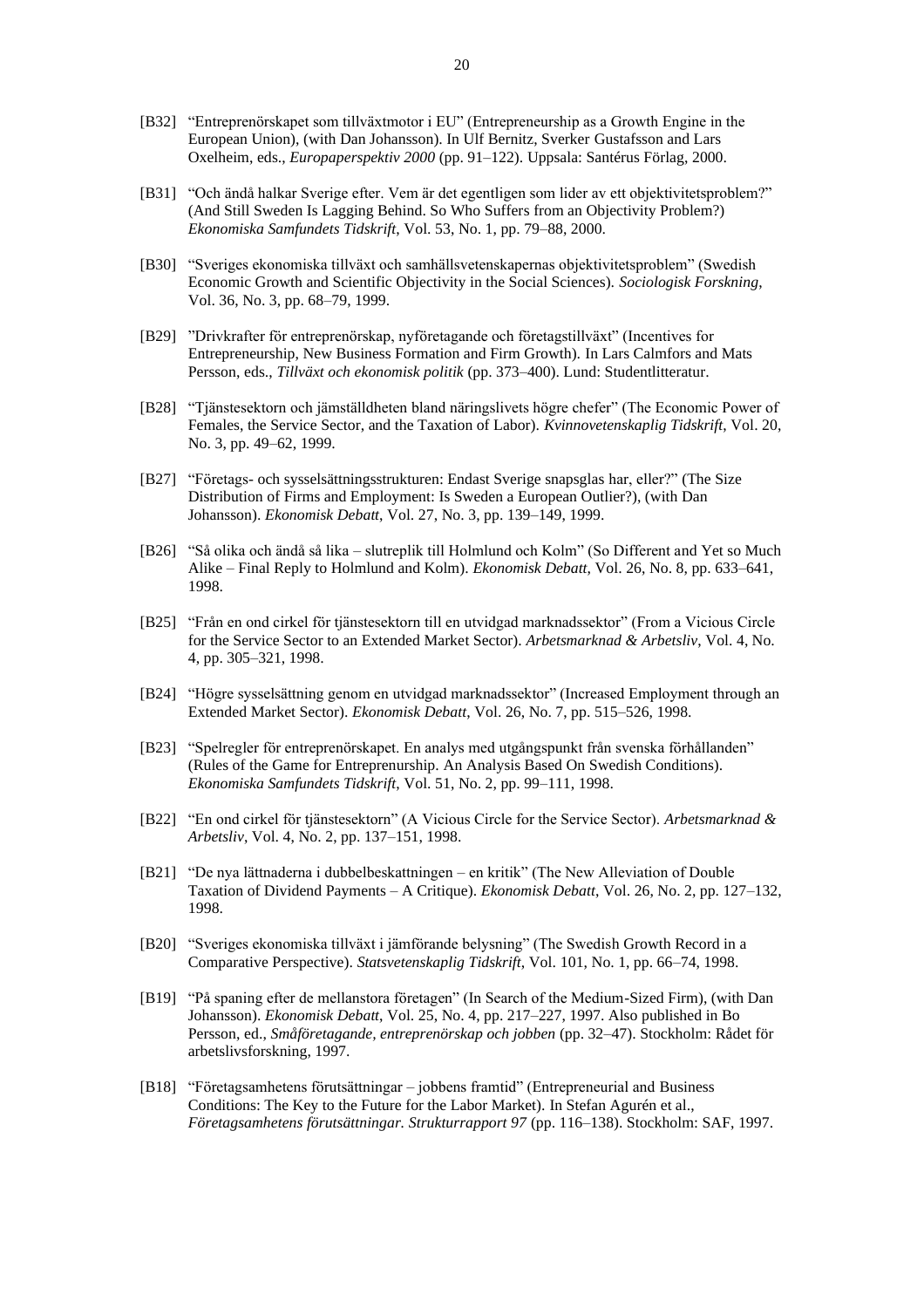- [B17] "Företagandets villkor och sysselsättningen" (Entrepreneurial and Business Conditions and Aggregate Employment). In Jan Herin, ed., *På jakt efter faktor X* (pp. 54–67). Stockholm: SAF, 1996.
- [B16] "Den ekonomiska integrationen i Europa: Har den några långsiktiga tillväxteffekter?" (European Economic Integration: Are There Long-Run Growth Effects?), (with Johan Torstensson and Rasha Torstensson). *Ekonomisk Debatt*, Vol. 24, No. 6, pp. 449–457, 1996.
- [B15] "Skuldsocialisering som krisrecept" (Debt Socialization as a Recipe for Recovery), (with Ulf Jakobsson). *Ekonomisk Debatt*, Vol. 23, No. 6, pp. 485–494, 1995.
- [B14] "Växer fattiga länder ifatt de rika?" (Will Poor Countries Eventually Become Rich Countries?). In Villy Bergström, ed., *Arbetsmarknad och tillväxt. Tio års forskning med facket* (pp. 163– 188). Stockholm: Ekerlids Förlag, 1997.
- [B13] "Har Sverige hamnat i en lågsysselsättningsfälla?" (Is Sweden Caught in a Low-Employment Trap?), (with Lars Hultkrantz). *Ekonomiska Samfundets Tidskrift*, Vol. 47, No. 2, pp. 67–72, 1994.
- [B12] "Humankapital, produktivitet och tillväxt" (Human Capital, Productivity and Economic Growth). Expert Report No. 11 to the Swedish Government Commission on Economic Policy, SOU 1993:16, *Nya villkor för ekonomi och politik* (pp. 349–396). Stockholm: Allmänna Förlaget.
- [B11] "Jämställdhet ur incitamentsperspektiv" (Gender Equality: An Incentive-Based Analysis). *Ekonomisk Debatt*, Vol. 21, No. 1, pp. 63–67, 1993.
- [B10] "Drivkrafter för kompetensutveckling och tillväxt" (Incentives for Learning and Growth). In Jan Herin, ed., *Lönebildning i förändring* (pp. 81–112). Stockholm: SAF, 1992.
- [B9] "Korpis tredje väg ännu en återvändsgränd" (Korpi's Third Way Yet Another Dead-End Street). *Ekonomisk Debatt*, Vol. 20, No. 7, pp. 587–591, 1992.
- [B8] "Vad förklarar den offentliga sektorns utveckling" (Explaining the Development of the Public Sector). In B. Södersten, ed., *Den offentliga sektorn* (pp. 89–136). Stockholm: SNS Förlag, 1992.
- [B7] "Hur hög skall arbetslösheten få bli?" (Rising Unemployment: What is a Tolerable Level?), (with Lars Hultkrantz). *Ekonomisk Debatt*, Vol. 19, No. 4, pp. 301–303, 1991.
- [B6] "Den svenska tillväxten: Blir vi omsprungna eller bara upphunna?" (Swedish Economic Growth: Are We Lagging Behind or Are Others Just Catching Up?), (with Pär Hansson). *Ekonomisk Debatt*, Vol. 19, No. 3, pp. 261–266, 1991. Reprinted in Walter Korpi, *Halkar Sverige efter? Sveriges ekonomiska tillväxt 1820–1990 i jämförande belysning*. Stockholm: Carlssons, 1992.
- [B5] "Devalveringarnas effekter på den svenska ekonomins struktur" (The Effect of Devaluations on the Structure of the Swedish Economy). In Lars Jonung, ed., *Devalveringen 1982. Rivstart eller snedtändning?* (pp. 44–90). Stockholm: SNS Förlag, 1991.
- [B4] "Psykologi och nationalekonomi" (Psychology and Economics). *Ekonomisk Debatt*, Vol. 17, No. 3, pp. 196–202, 1989.
- [B3] "Riksbankspolitiken" (Central Bank Policy). *Ekonomisk Debatt*, Vol. 16, No. 5, pp. 349–357, 1988.
- [B2] "Varför växer den offentliga sektorn nya rön" (Why Does Government Grow New Evidence), (with Johan A. Lybeck). *Ekonomisk Debatt*, Vol. 14, No. 8, pp. 641–644, 1986.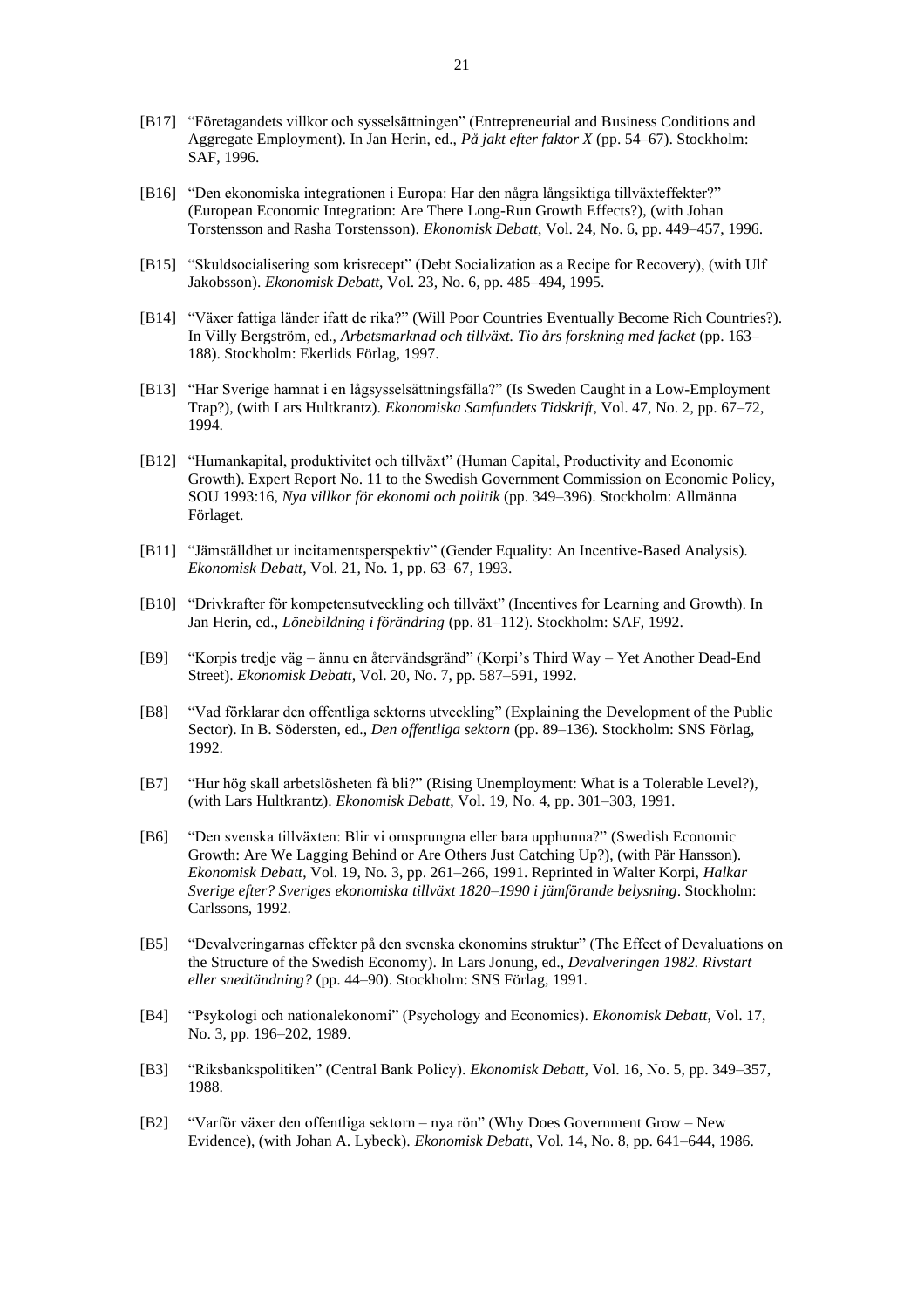[B1] "De svenska devalveringarna och exportföretagens prisbeteende" (Swedish Devaluations and the Pricing Behavior of Exporting Firms). *Ekonomisk Debatt*, Vol. 13, No. 1, pp. 60–64, 1985.

## **[C] Books**

- [C27] *Dumbing Down: The Crisis of Quality and Equity in a Once-Great School System—and How to Reverse the Trend* (with Johan Wennström). Cham, CH: Palgrave Macmillan.
- [C26] *Ett ramverk för innovationspolitiken: Hur göra Sverige mer entreprenöriellt?* 2<sup>nd</sup> revised edition (A Framework for Innovation Policy: Making Sweden More Entrepreneurial), (with Pontus Braunerhjelm and Klas Eklund). Stockholm: Samhällsförlaget, 2020.
- [C25] *The Entrepreneurial Society: A Reform Strategy for the European Union* (with Niklas Elert and Mark Sanders). Cham, CH and New York, NY: Springer, 2019.
- [C24] *Institutional Reform for Innovation and Entrepreneurship: An Agenda for Europe* (with Niklas Elert and Mikael Stenkula). New York, NY: Springer, 2017.
- [C23] *Entrepreneurship: Definition, Function and Policy* (with Mikael Stenkula). Lund: Studentlitteratur, 2016.
- [C22] *Entreprenörskap – vad hur och varför* (Entrepreneurship: What, How and Why), (with Mikael Stenkula). Lund: Studentlitteratur, 2016.
- [C21] *Universitetsreform! Så kan vi rädda och lyfta den högre utbildningen* (University Reform: How to Improve Swedish Higher Education), (with Anders Björnsson, Patrik Engellau, Inger Enkvist, Jonas Nycander and Gösta Walin). Rapport till Expertgruppen för studier i offentlig ekonomi (ESO). Stockholm: Samhällsförlaget, 2015.
- [C20] *Företagandets förutsättningar – en ESO-rapport om den svenska ägarbeskattningen* (Entrepreneurship and the Taxation of Business Ownership), (with Tino Sanandaji). Rapport till Expertgruppen för studier i offentlig ekonomi (ESO). Stockholm: Ministry of Finance and Fritzes, 2014.
- [C19] *Ett ramverk för innovationspolitiken: Hur göra Sverige mer entreprenöriellt?* (A Framework for Innovation Policy: Making Sweden More Entrepreneurial), (with Pontus Braunerhjelm and Klas Eklund). Stockholm: Samhällsförlaget, 2012.
- [C18] *Varför går det bra för Sverige? Om sambanden mellan offentlig sektor, ekonomisk frihet och ekonomisk utveckling* (Government Size, Economic Freedom and Economic Growth: Explaining Sweden's Recent Success), (with Andreas Bergh). Stockholm: Ivrig Förlag och Fores, 2012.
- [C17] *Government Size and Implications for Economic Growth* (with Andreas Bergh). Washington, DC: AEI Press, 2010.
- [C16] *Globaliseringen och den svenska ägarmodellen* (Globalisation and the Swedish Corporate Control Model). Expert Report No. 19 to the Swedish Globalisation Council (Globaliseringsrådet), (with Ulf Jakobsson). Stockholm: Regeringskansliet och Utbildningsdepartementet, 2008.
- [C15] *Entreprenörskap* (Entrepreneurship), (with Mikael Stenkula). Stockholm: SNS Förlag, 2007.
- [C14] *Ägarbeskattningen och företagandet: Om skatteteorin och den svenska policydiskussionen* (Ownership Taxation and Entrepreneurship. The Theory of Corporate Taxation and the Swedish Policy Discussion), (with Tino Sanandaji). Stockholm: SNS Förlag, 2004.
- [C13] *Vägar till ökad jämställdhet i svenskt näringsliv* (Towards Increased Gender Equality in Swedish Industry). Stockholm: SNS Förlag, 2004.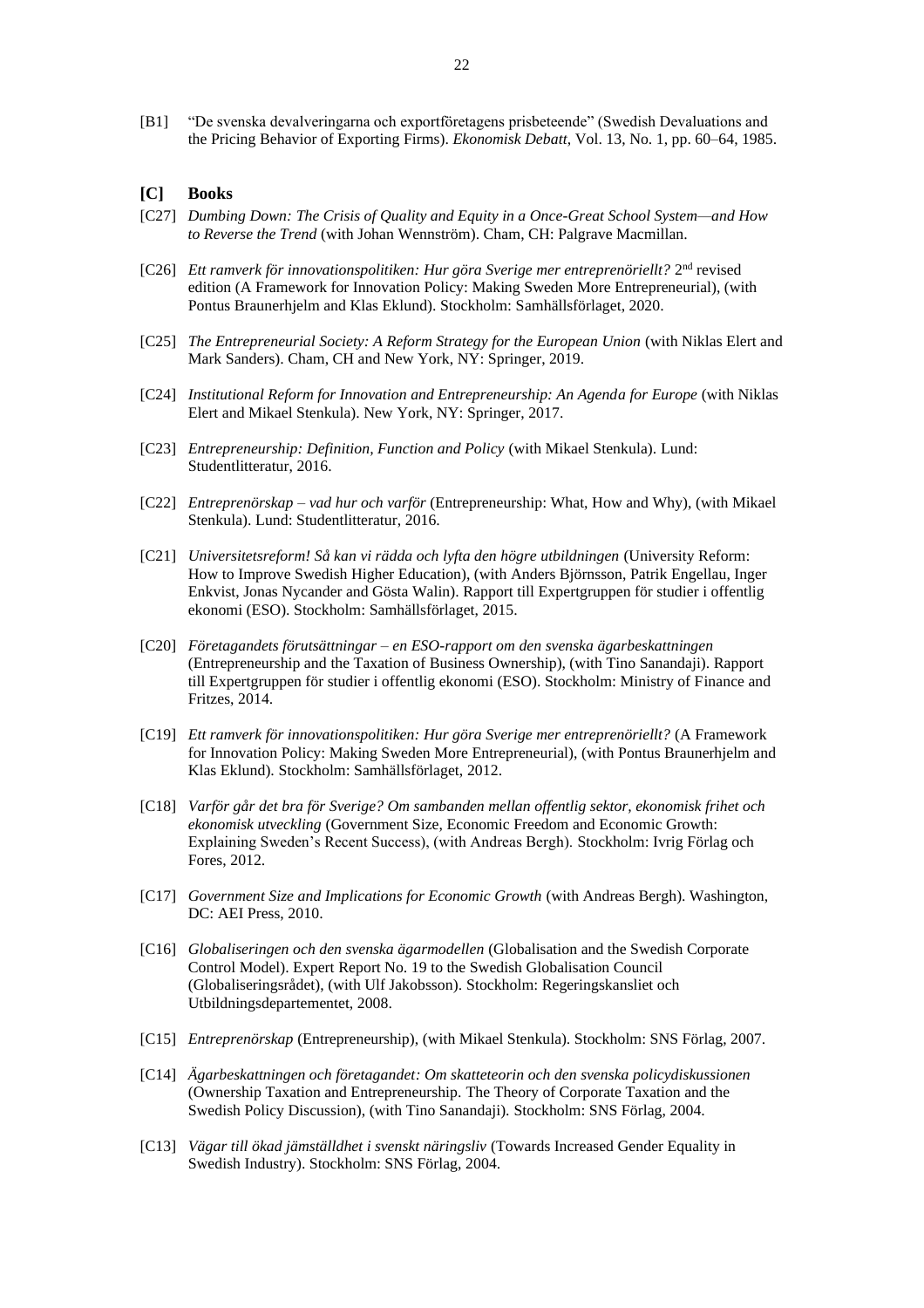- [C12] *Betydelsen av innovationssystem: Utmaningar för samhället och för politiken* (The Importance of Systems of Innovation: Challenges for Politics and Society), (with Thomas Andersson and Ola Asplund). Stockholm: VINNOVA, 2002.
- [C11] *Akademiskt entreprenörskap: Universitet och näringsliv i samverkan* (Academic Entrepreneurship. The University/Industry Interface), (with Nathan Rosenberg). Stockholm: SNS Förlag, 2000.
- [C10] *Företagaren i välfärdssamhället* (The Entrepreneur in the Welfare State). Annual report of the SNS Policy Group 1998 (with Lars Bergman, Pontus Braunerhjelm, Stefan Fölster and Ulf Jakobsson). Stockholm: SNS Förlag, 1998.
- [C9] *Företagandets villkor: Spelregler för sysselsättning och tillväxt* (Entrepreneurial and Business Conditions: Rules of the Game for Employment and Growth), (in collaboration with Steven J. Davis). Stockholm: SNS Förlag, 1996.
- [C8] *Välfärdsland i ofärdstid* (The Crisis of the Swedish Welfare State). Annual report of the SNS Policy Group 1994 (with Lars Hultkrantz, Ingemar Ståhl, Lars Söderström and Hans Tson Söderström). Stockholm: SNS Förlag, 1994.
- [C7] *Sveriges tillväxtproblem: En analys med särskild tonvikt på humankapitalets roll* (Sweden's Growth Problem: An Analysis Emphasizing the Role of Human Capital). Stockholm: SNS Förlag, 1992.
- [C6] *Bruk och missbruk av sjukförsäkringen* (Use and Abuse of the Sickness Insurance System), (with Kari Lantto and Mats Persson). Stockholm: SNS Förlag, 1992.
- [C5] *Tillväxt utan gränser* (Disinflation, Integration and Growth. The Swedish Economy 1992 and Beyond). Annual report of the SNS Policy Group 1992 (with Ulf Jakobsson, Mats Persson and Hans Tson Söderström). Stockholm: SNS Förlag, 1992.
- [C4] *Räntebildningen i Sverige* (Swedish Interest Rate Formation). Second revised and extended edition. Stockholm: SNS Förlag, 1991.
- [C3] *An Economic Analysis of Swedish Government Expenditure*. Aldershot: Avebury, 1992. (A slightly revised edition of my Doctoral Dissertation, University of Gothenburg, 1990.)
- [C2] *Räntebildningen i Sverige* (Swedish Interest Rate Formation). Stockholm: SNS Förlag, 1988.
- [C1] *Swedish Public Sector Growth: A Quantitative Analysis*. Licentiate Dissertation. Department of Economics, University of Gothenburg, 1987.

### **[D] Edited books and journals**

- [D13] *IFN 1939–2019 – 80 år av ekonomisk forskning*. Stockholm: Ekerlids Förlag, 2019.
- [D12] "Financial and Institutional Reforms for an Entrepreneurial Society" (with Claire Economidou, Luca Grilli and Mark Sanders). A Special Issue of *Small Business Economics*, Vol. 51, No. 2, 2018.
- [D11] *Kunskapssynen och pedagogiken – Varför skolan slutade leverera och hur det kan åtgärdas*. Stockholm: Dialogos, 2017.
- [D10] *Swedish Taxation: Developments since 1862* (with Mikael Stenkula). New York: Palgrave Macmillan, 2015.
- [D9] *IFN 1939–2014 – 75 år av ekonomisk forskning* (with Göran Albinsson Bruhner). Stockholm: Ekerlids Förlag, 2014.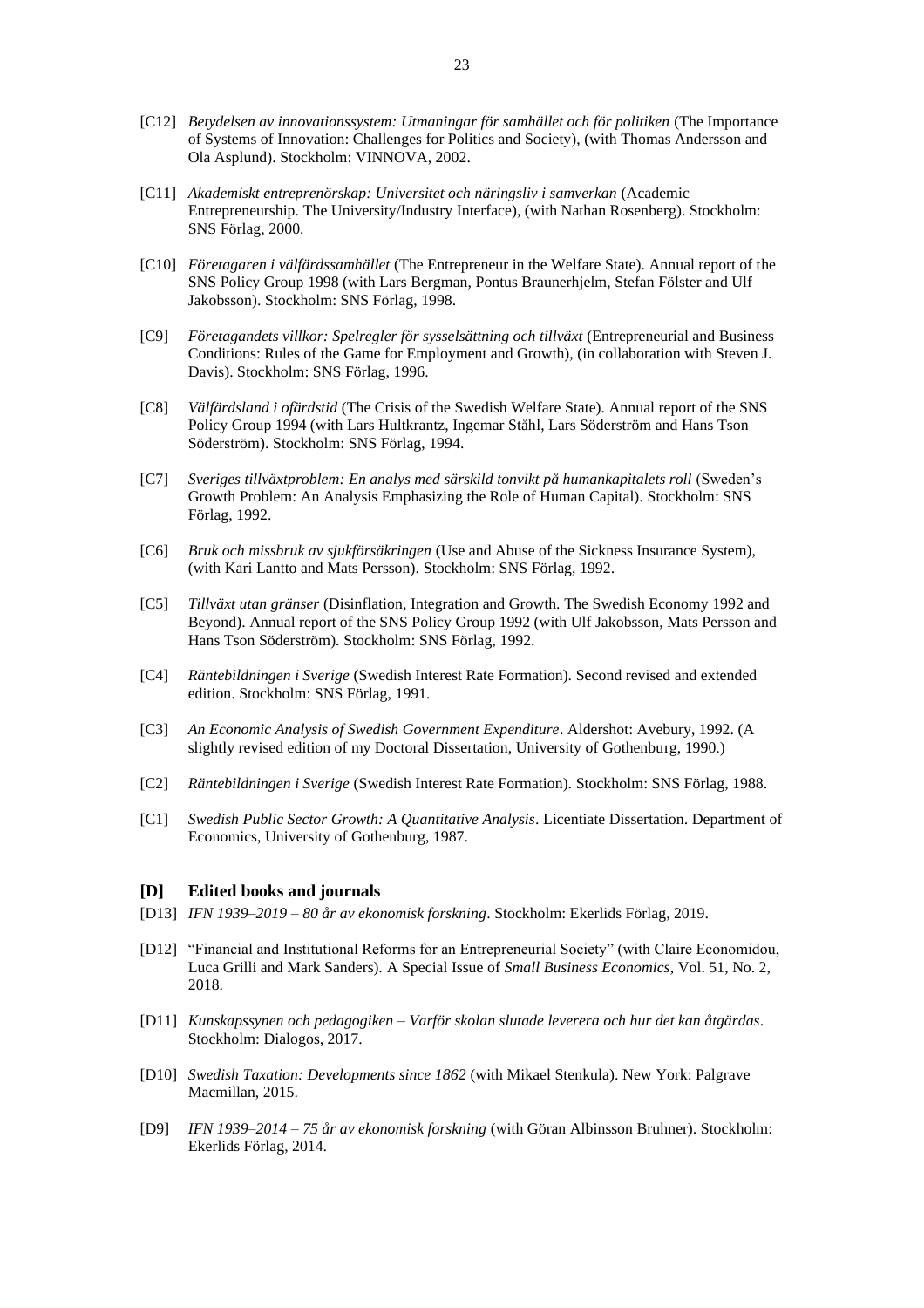- [D8] *Institutet för Näringslivsforskning – Publikationer 1939–2013* (with Johanna Chamberlain). Stockholm: Ekerlids Förlag, 2014.
- [D7] "Entrepreneurship, Industrial Development and Growth" (with Pontus Braunerhjelm). A Special Section in *Industrial and Corporate Change*, Vol. 22, No. 1, 2013.
- [D6] *Institutional Entrepreneurship*. The International Library of Entrepreneurship Series 35 (with Tino Sanandaji). Cheltenham, UK and Northampton: Edward Elgar, 2012.
- [D5] *IFN/IUI 1939–2009. Sju decennier av forskning om ett näringsliv i utveckling*. Stockholm: Ekerlids, 2009.
- [D5] *The Political Economy of Entrepreneurship, Volume II*. The International Library of Entrepreneurship Series 23 (with Robin Douhan). Cheltenham, UK and Northampton, MA: Edward Elgar, 2008.
- [D4] *The Political Economy of Entrepreneurship, Volume 1*. The International Library of Entrepreneurship Series 23 (with Robin Douhan). Cheltenham, UK and Northampton, MA: Edward Elgar, 2008.
- [D3] *Entrepreneurship in Business and Research: Essays in Honour of Håkan Lindgren* (with Mats Larsson and Hans Sjögren). Stockholm: Probus Förlag and Institute for Research in Economic History, 2001.
- [D2] *Ekonomisk Debatt* (with Bo Sandelin), Vol. 19 and 20, 1991–92.
- [D1] *Explaining the Growth of Government* (with Johan A. Lybeck). Amsterdam: North-Holland, 1988.

#### **[E] Encyclopedic or polemic articles, popular essays, printed lectures** *et cetera*

- [E100] "Svar till Johan Prytz och Johannes Westberg" (with Johan Wennström). *Kvartal*, Vol. 7, April 26, 2022.
- [E99] "Slutreplik om vätgasstålsatsningen i Norrland" (with Christian Sandström and Carl Alm). *Ekonomisk Debatt*, Vol. 50, No. 2, pp. 75–77, 2022.
- [E98] "Commentary: How Labor Market Institutions Affect Job Creation and Productivity Growth". *IZA World of Labor*[, https://wol.iza.org/opinions/how-do-labor-market-institutions-affect-job](https://wol.iza.org/opinions/how-do-labor-market-institutions-affect-job-creation-and-productivity-growth)[creation-and-productivity-growth,](https://wol.iza.org/opinions/how-do-labor-market-institutions-affect-job-creation-and-productivity-growth) December, 2021.
- [E97] "In Defense of Good Power". *Quillette*, October 3, 2021.
- [E96] "Ett värdigt liv" (A Dignified Life). *Axess*, Vol. 20, No. 7, pp. 42–45, 2021.
- [E95] "Ett omtumlande men produktivt år" (A Dramatic Yet Highly Productive Year). *IFN:s årsbok 2020*. Stockholm: Research Institute of Industrial Economics (IFN), 2021.
- [E94] "Estimating Entrepreneurship: Do Current Metrics Work?" (with Tino Sanandaji). *Research Outreach*, Issue 119, pp. 138–141, 2020.
- [E93] "Assar Lindbecks betydelse för svensk nationalekonomi och samhällsdebatt kan inte överskattas" (Assar Lindbeck's Contributions to Swedish Economics and Policy Debate Cannot Be Overestimated). *Ekonomisk Debatt*, Vol. 48, No. 6, pp. 3–7, 2020.
- [E92] "Belöna den goda makten" (Allocate Power Bottom-Up to Those Who Advance the Greater Good). *Axess*, Vol. 19, No. 7, pp. 12–15, 2020.
- [E91] "No Todo Emprendimiento es Productivo" (Not All Entrepreneurship is Productive). *Foro*, Vol. 4, No. 5, pp. 8–14, 2020.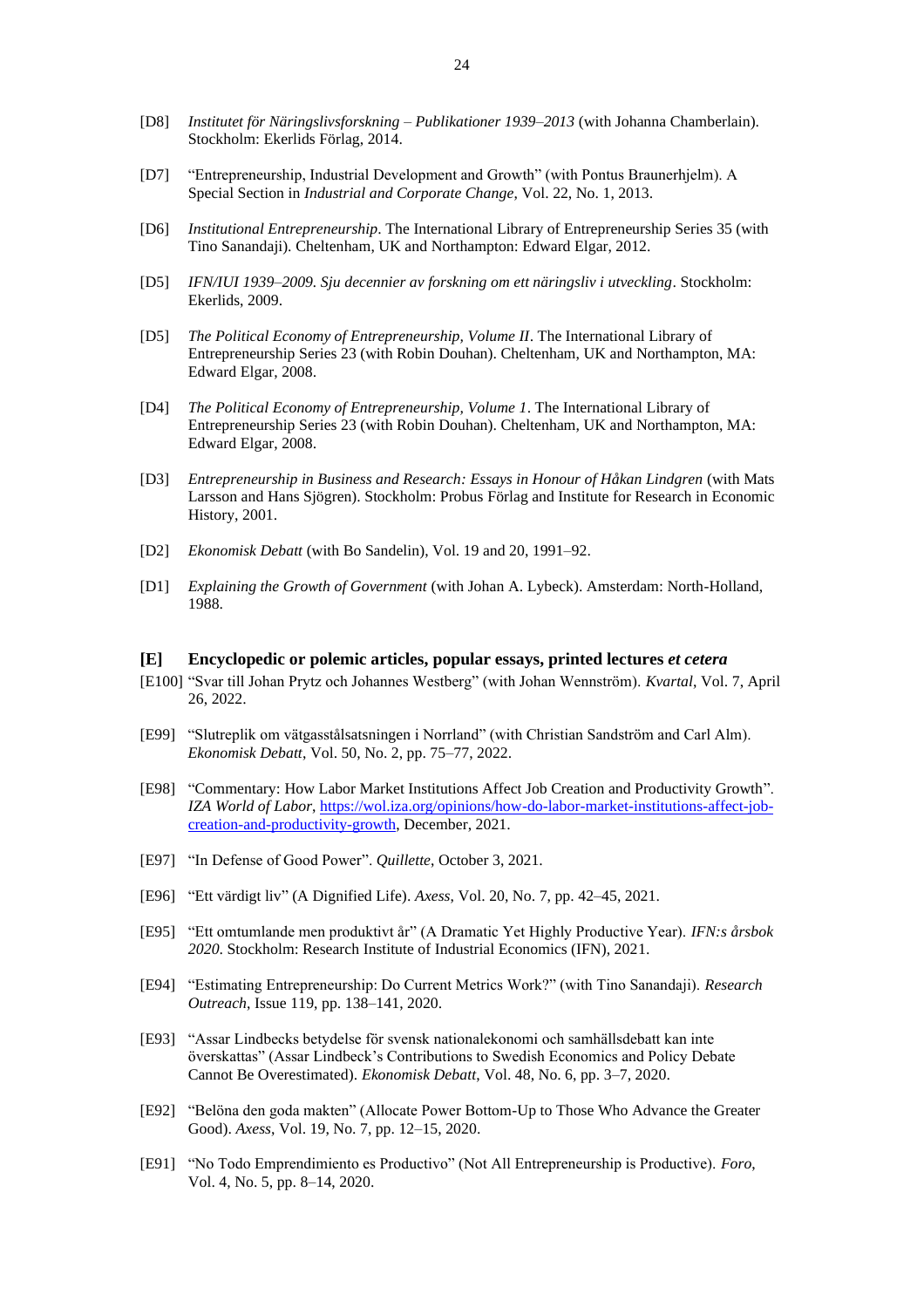- [E90] "Rädda i grunden sunda företag under corona- krisen genom att staten agerar som ett avbrottsförsäkringsbolag" (The State Should Save Viable Firms during the Corona Crisis by Acting as the Insurance Company of Last Resort), (with Tommy Furland). Stockholm: Swedish Entrepreneurship Forum, 2020.
- [E89] "Vd har ordet: Åttio framgångsrika år" (IFN in Retrospect: Eighty Successful Years). *IFN:s årsbok 2019*. Stockholm: Research Institute of Industrial Economics (IFN), 2020.
- [E88] "Därför kan vi inte längre lita på Pisa" (Why We Cannot Trust Pisa Any Longer), (with Johan Wennström). Why School Competition and School Choice Have Not Boosted Student Achievements). *Kvartal*, Vol. 6, pp. 1–3, December 17, 2019.
- [E87] "Förord". In Benny Carlson and Mats Lundahl, *Ett forskningsinstitut expanderar – IUI från 1950 till 1966* (pp. 9–11). Stockholm: Ekerlids Förlag, 2019.
- [E86] "Förord". In Gabriel Heller-Sahlgren and Nima Sanandaji, *Glädjeparadoxen – historien om skolans uppgång, fall och möjliga återupprättelse* (pp. 9–11). Stockholm: Dialogos, 2019.
- [E85] "Det mest produktiva året i vår historia" (The Most Productive Year in IFN's History). *IFN:s årsbok 2018*. Stockholm: Research Institute of Industrial Economics (IFN), 2019.
- [E84] "En bättre skola kräver ny kunskapssyn" (Improved School Results Requires a Different View of Knowledge), (with Inger Enkvist). *Sans*, No. 1, January–March, pp. 80–86, 2019.
- [E83] "'Post-Truth' and the Decline of Swedish Education" (with Johan Wennström). *Quillette*, September 18, 2018.
- [E82] "Så får vi rättvisa betyg" (Making Swedish Grades Fair and Comparable). *Axess*, Vol. 17, No. 6, pp. 24–27, 2018.
- [E81] "Svar till Dan Collberg på vår artikel 'Skolan behöver ett nytt paradigm'" (Reply to Dan Colberg's Comment on The Swedish School System Needs a Paradigm Shift), (with Inger Enkvist and Martin Ingvar). *Sans*, No. 3, July–September, pp. 89–91, 2018.
- [E80] "Nya tider ny forskning" (New Times New Research). *IFN:s årsbok 2017*. Stockholm: Research Institute of Industrial Economics (IFN), 2018.
- [E79] "Citeringar en jämförelse av tre olika mått" (Citations An Evaluation of Three Different Measures), (with Simon Ek). IFN Policy Paper No. 81. Stockholm: Research Institute of Industrial Economics, 2018.
- [E78] "Skolan behöver ett nytt paradigm" (The Swedish School System Needs a Paradigm Shift), (with Inger Enkvist and Martin Ingvar). *Sans*, No. 1, January–March, pp. 30–37, 2018.
- [E77] "Sök sanningen!" (Search for the Truth!). *IFN:s årsbok 2016*. Stockholm: Research Institute of Industrial Economics (IFN), 2017.
- [E76] "Inga pappas pojkar" (The Social Background of Swedish Elite Executives). *Axess*, Vol. 16, No. 1, pp. 14–16, 2017.
- [E75] "Institutional Reform for Enhanced Innovation and Entrepreneurship in Europe" (with Niklas Elert and Mikael Stenkula). Policy Brief submitted to the European Commission as part of the European Union's Horizon 2020 research and innovation programme under grant agreement No 649378. Utrecht and Stockholm: Financial and Institutional Reforms for the Entrepreneurial Society (FIRES).
- [E74] "Jan Wallander In Memoriam" (with Hans Tson Söderström). *Ekonomisk Debatt*, Vol. 44, No. 8, pp. 76–82, 2016.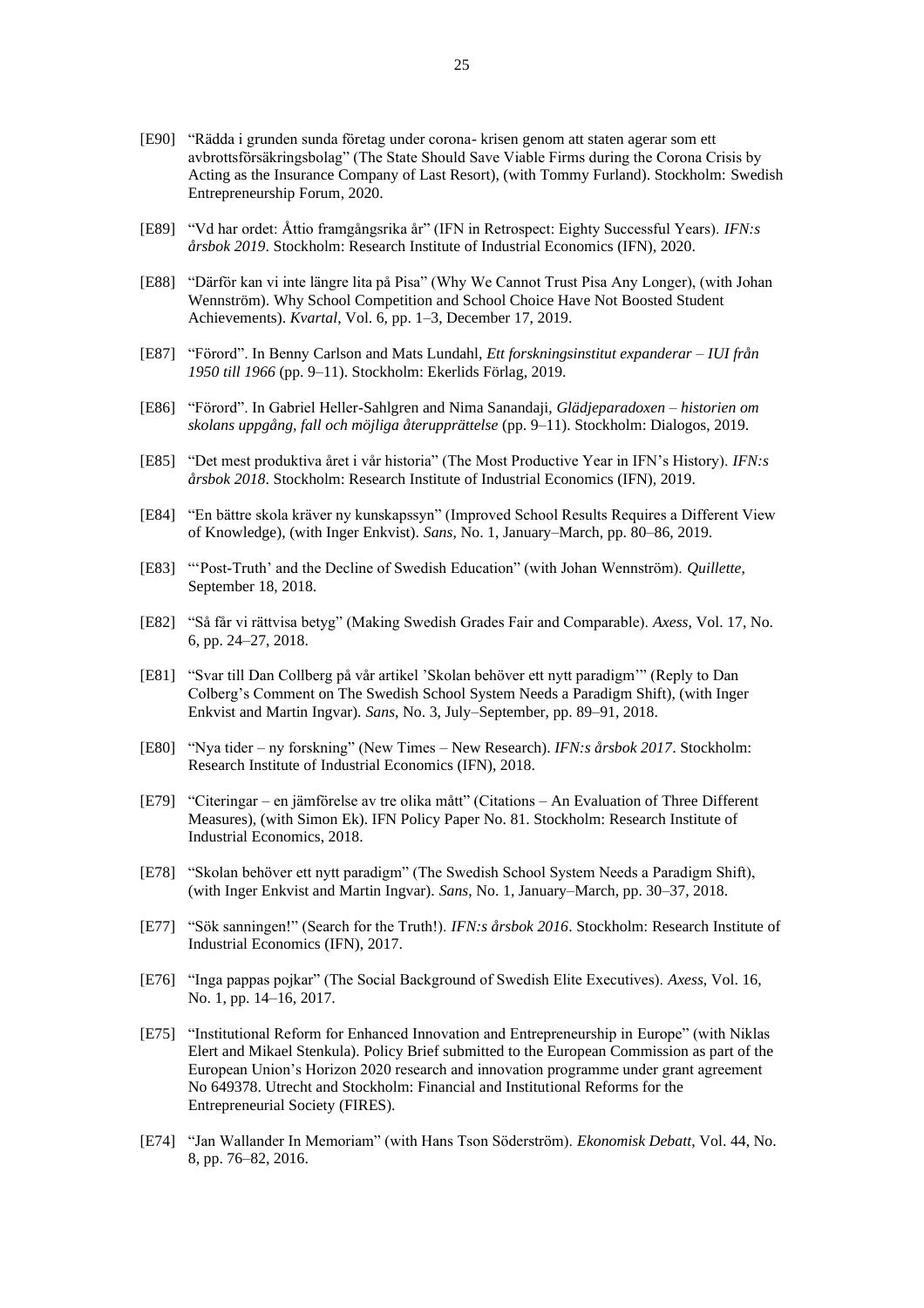- [E73] "Svårt att veta när det svenska skolraset började" *IVA Aktuellt*, nr 5, pp. 28–29, 2016.
- [E72] "The Institutional Evolution of Labour Market Institutions in Europe and Entrepreneurship" (with Gerarda Westerhuis). Policy Brief submitted to the European Commission as part of the European Union's Horizon 2020 research and innovation programme under grant agreement No 649378. Utrecht and Stockholm: Financial and Institutional Reforms for the Entrepreneurial Society (FIRES).
- [E71] "Entrepreneurship: Definition, Function and Policy" (with Mikael Stenkula). *IFN Newsletter*, No. 1, 2016. Stockholm: Research Institute of Industrial Economics.
- [E70] "Svenska synen på rättvisa bromsar framtidsföretagen". *Dagens Samhälle: Perspektiv*, No. 17, p. 10, 2016.
- [E69] "Vd har ordet". *IFN:s Årsbok*. Stockholm: Research Institute of Industrial Economics (IFN), 2005–2006, 2007, 2008, 2009, 2010, 2011, 2012, 2013, 2014, 2015.
- [E68] "Så illa är det inte" (It is not that Bad After All). *Axess*, Vol. 14, No. 7, pp. 39–42, 2015.
- [E67] "Policies Promoting Innovation, Entrepreneurship and Firm Growth in Knowledge-Intensive Industries". In Vladimir V. Okrepilov, ed., *Proceedings from the Conference Strategic Priorities in the Economic Development of Russia and the European Countries: Prospects for Integration* (St. Petersburg, 3 April 2014), (pp. 25–43). St. Petersburg: St. Petersburg State Polytechnical University, 2015.
- [E66] "Sänkt skattetryck förklarar Sveriges positiva utveckling" (A Lowered Aggregate Tax Ratio Explains Sweden's Strong Performance), (with Andreas Bergh). *Dagens Samhälle: Perspektiv*, No. 17, p. 12 2015.
- [E65] "Innovation och entreprenörskap för ökat välstånd. Hur ska det åstadkommas?". *DSM* 69(1), pp. 14–16, 2015.
- [E64] "Ge professorn makten åter" (Power Needs to Be Returned to Faculty), (with Anders Björnsson and Patrik Engellau). *Axess*, Vol. 14, No. 2, pp. 32–35, 2015.
- [E63] "Förord". In Benny Carlson and Mats Lundahl, *Ett forskningsinstitut växer fram – IUI från grundandet till 1950* (pp. 9–12). Stockholm: Ekerlids Förlag, 2014.
- [E62] "Särskilt yttrande av sakkunnige Magnus Henrekson". In SOU 2014:40, *Neutral bolagsskatt – för ökad effektivitet och stabilitet* (pp. 586–589). Företagsskattekommitténs slutbetänkande. Stockholm: Ministry of Finance and Fritzes, 2014.
- [E61] "Foreword". In Tino Sanandaji and Nima Sanandaji, *SuperEntrepreneurs – and How Your Country Can Get Them*. London: Centre for Policy Studies, 2014.
- [E60] "Särskilt yttrande av sakkunnige Magnus Henrekson". In SOU 2012:3, *Skatteincitament för riskkapital. Delbetänkande av Företagsskattekommittén* (pp. 337–339). Stockholm: Finansdepartementet, 2012.
- [E59] "Godtyckliga betyg skadar skolan" (with Örjan Hansson and Jonas Vlachos). *Axess*, Vol. 10, No. 3, pp. 28–29, 2011.
- [E58] "Nationalekonomiska Föreningens förhandlingar nu på nätet" (with Pehr Wissén). *Ekonomisk Debatt*, Vol. 38, No. 8, pp. 86–87, 2010.
- [E57] "Håller regeringens jobbstrategi?". Opposition på finansminister Anders Borgs presentation av Budgetpropositionen 2010 vid Nationalekonomiska Föreningens möte den 22 september 2010. *Ekonomisk Debatt*, Vol. 38, No. 1, pp. 66–78, 2010.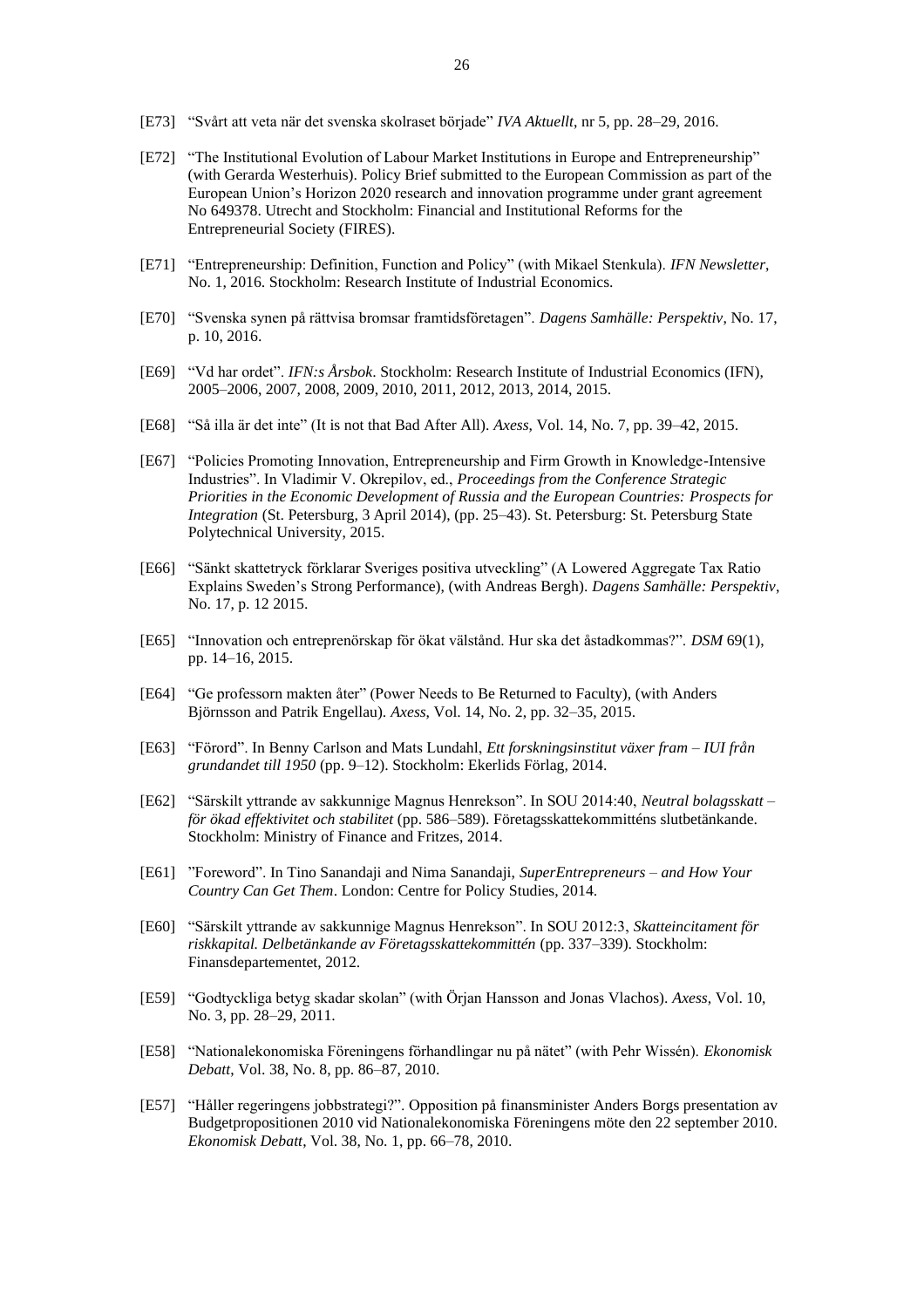- [E56] "Entreprenörskap och ekonomisk politik en översikt" (with Mikael Stenkula). *IFN Nyhetsbrev*, No. 2, 2009. Stockholm: Research Institute of Industrial Economics.
- [E55] "Sänkt skatt på arbete inte nog". *Svensk Linje*, Vol. 66, No. 4, pp. 20–23, 2009.
- [E54] "Utspel: Henrekson & Tåg vill höja teveavgiften" (with Joacim Tåg). *Arena*, No. 5, November, pp. 16–17, 2009.
- [E53] "Robin Douhan In Memoriam". *Ekonomisk Debatt*, Vol. 37, No. 7, pp. 64–66, 2009.
- [E52] "Axel Iveroth och IUI". In Magnus Henrekson, ed., *IFN/IUI 1939–2009. Sju decennier av forskning om ett näringsliv i utveckling* (pp. 182–184). Stockholm: Ekerlids, 2009.
- [E51] "Ett svenskt perspektiv på varför ökad köpkraft inte alltid ger ökat välstånd". *Ekonomiska Samfundets Tidskrift*, Vol. 61, No. 3, pp. 151–153, 2008.
- [E50] "Det krävs insikt i den svenska modellens psyke" (with Johanna Möllerström). *Axess*, Vol. 5, No. 8, pp. 13–15, 2006.
- [E49] "Påtvingad prylmani". *Magasinet Neo*, Vol. 1, No. 5, pp. 50–55, 2006.
- [E48] "LO är mycket mäktigare än det franska facket". I Mats Ögren, red., *Sanningen om Sverige – en antologi om jobben som försvann* (pp. 205–207). Stockholm: Bokförlaget DN, 2006.
- [E47] "Jan Wallander och IUI en osedvanligt lyckad korsbefruktning" (with Björn Hägglund). In Söderström, Hans Tson (ed.), *Decentralisering och incitament i företag. Principiella och praktiska aspekter* (pp. 14–19). Stockholm: SNS Förlag, 2006.
- [E46] "Grandiose Memories of the Future Make Us Discontented with the Present" (with Markus Heilig). *Axess*, Vol. 4, No. 3, april 2005. English Web Edition.
- [E45] "Grandiosa minnen av framtiden gör oss missnöjda med nuet" (with Markus Heilig). *Axess*, Vol. 4, No. 3, pp. 31–35, 2005.
- [E44] "Maktens väsen byter skepnad". *Axess*, Vol. 3, No. 8, pp. 13–15, 2004.
- [E43] "Högtidstal på Handelshögskolans Diplomandhögtid" den 2 april 2004 i Blå Hallen, Stockholms Stadshus.
- [E42] "Kvinnorna och makten". In Eva Norlin, Sten Westerberg and Peter Wolodarski, eds., *Den undflyende sanningen: en vänbok till Åke Ortmark* (pp. 175–184). Stockholm: SNS Förlag, 2004.
- [E41] "The Entrepreneur or the Sports Hero?". *Axess*, Vol. 2, No. 9, December 2003. English Web Edition.
- [E40] "När en entreprenör aldrig blir medaljör förlorar Sverige". *Axess*, Vol. 2, No. 9, pp. 33–35, 2003.
- [E39] "Strukturella utmaningar för den svenska välfärdsstaten". Inlägg vid Nationalekonomiska Föreningens Debatt 2003 om statsbudgeten med finansminister Bosse Ringholm. *Ekonomisk Debatt*, Vol. 31, No. 7, pp. 1–18, 2003.
- [E38] "Synen på hushålls- och hantverkstjänster måste förändras". In Jonas Hellman and Malin Olander, eds., *Arbetar vi för mycket – eller för lite?* Stockholm: United Minds Analys. 2003.
- [E37] "Sjukfrånvaron påverkas av ersättningen" (with Mats Persson). *Välfärd*, No. 1, pp. 18–19, 2003.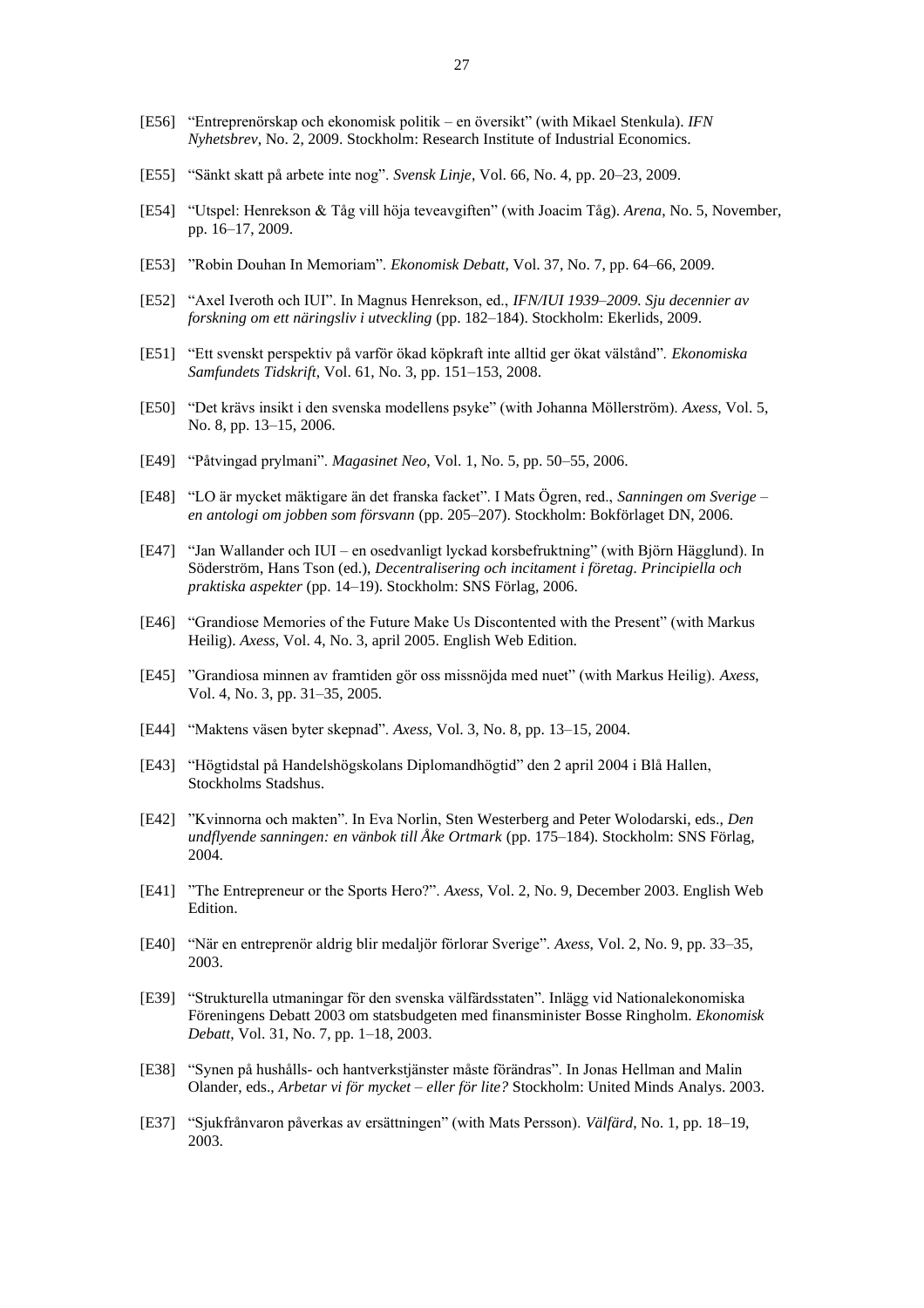- [E36] "IKT-sektorns betydelse för den svenska tillverkningsindustrin Replik till Daniel Lind" (with Harald Edquist). *Ekonomisk Debatt*, Vol. 30, No. 1, pp. 68–70, 2002.
- [E35] "Tillväxtboomen ingen slump". *Liberal Debatt*, No. 3, pp. 18–21, 2000.
- [E34] "När började Sverige släpa efter? Replik till Olle Krantz". *Ekonomisk Debatt*, Vol. 27, No. 4, pp. 355–357, 2000.
- [E33] "Socialt kapital och kluster i stället för goda generella villkor? Replik till Berggren, Brulin och Laestadius". *Ekonomisk Debatt*, Vol. 27, No. 7, pp. 433–437, 1999.
- [E32] "Endast Sverige snapsglas har? Svar till Sven-Olof Lodin" (with Dan Johansson). *Ekonomisk Debatt*, Vol. 27, No. 6, pp. 356–358, 1999.
- [E31] "Skatter och sysselsättning Slutreplik till Anita Nyberg". *Arbetsmarknad & Arbetsliv*, Vol. 5, No. 1, pp. 72–76, 1999.
- [E30] "Entrepreneurship in the Welfare State: Summary and Conclusions" (with Lars Bergman, Pontus Braunerhjelm, Stefan Fölster and Ulf Jakobsson). Stockholm: SNS Förlag, 1998.
- [E29] "Skatterna och sysselsättningen i tjänstesektorn". Speech at Nationalekonomiska Föreningens förhandlingar in Stockholm, May 13, 1998. *Ekonomisk Debatt*, Vol. 26, No. 7, pp. 539–564, 1998.
- [E28] "Principerna för avgifterna i äldreomsorgen". *Skatter & Välfärd*, Vol. 2, No. 2, pp. 4–6, 1998.
- [E27] "Gynna all näringsverksamhet". In *McDonalds eller Losec – vad krävs för tillväxt och sysselsättning?* (pp. 17–19). Rapport nr 1/97. Närings- och handelsdepartementets enhet för Struktur och ägarfrågor, Stockholm.
- [E26] "Entrepreneurial and Business Conditions in Sweden: Implications for Employment". In *Labor Market Policy and Job Creation: Swedish and U.S. Experiences* (pp. 21–25). Stockholm: American Embassy, 1997.
- [E25] "Lönemässiga drivkrafter för kompetensutveckling och produktivitet". In Karin Cedhagen, ed., *Hur löser vi bristen på yrkesutbildad arbetskraft?* (pp. 21–31). Rapport 1996:1. Göteborg: Styrelsen för regional forskning i Västsverige, 1996.
- [E24] "Utbildning för högre produktivitet och löner". In *Hur mottogs förslaget till kompetensförsäkring?* (pp. 36–45). Stockholm: Skandia, 1996.
- [E23] "The Crisis of the Swedish Welfare State" (with Lars Hultkrantz, Ingemar Ståhl, Lars Söderström, and Hans Tson Söderström). SNS Occasional Paper No. 55, 1994.
- [E22] "Svar till Thomas Lindh" (with Lars Hultkrantz, Ingemar Ståhl, Lars Söderström and Hans Tson Söderström). *Ekonomisk Debatt*, Vol. 22, No. 5, pp. 562, 1994.
- [E21] "Tillväxt och offentlig sektor Svar till Agell, Lindh och Ohlsson" (with Lars Hultkrantz, Ingemar Ståhl, Lars Söderström, and Hans Tson Söderström). *Ekonomisk Debatt*, Vol. 22, No. 4, pp. 419–426, 1994.
- [E20] "Tillväxt (ekonomisk ~)". Contribution to *Nationalencyklopedin*. Höganäs: Bra Böckers Förlag, 1994.
- [E19] "Sysselsättningen och välfärdsstaten". *Ekonomisk Debatt*, Vol. 21, No. 5, pp. 427–428, 1993.
- [E18] "Riksbanken" (with Lars Hörngren). Contribution to *Nationalencyklopedin*. Höganäs: Bra Böckers Förlag, 1993.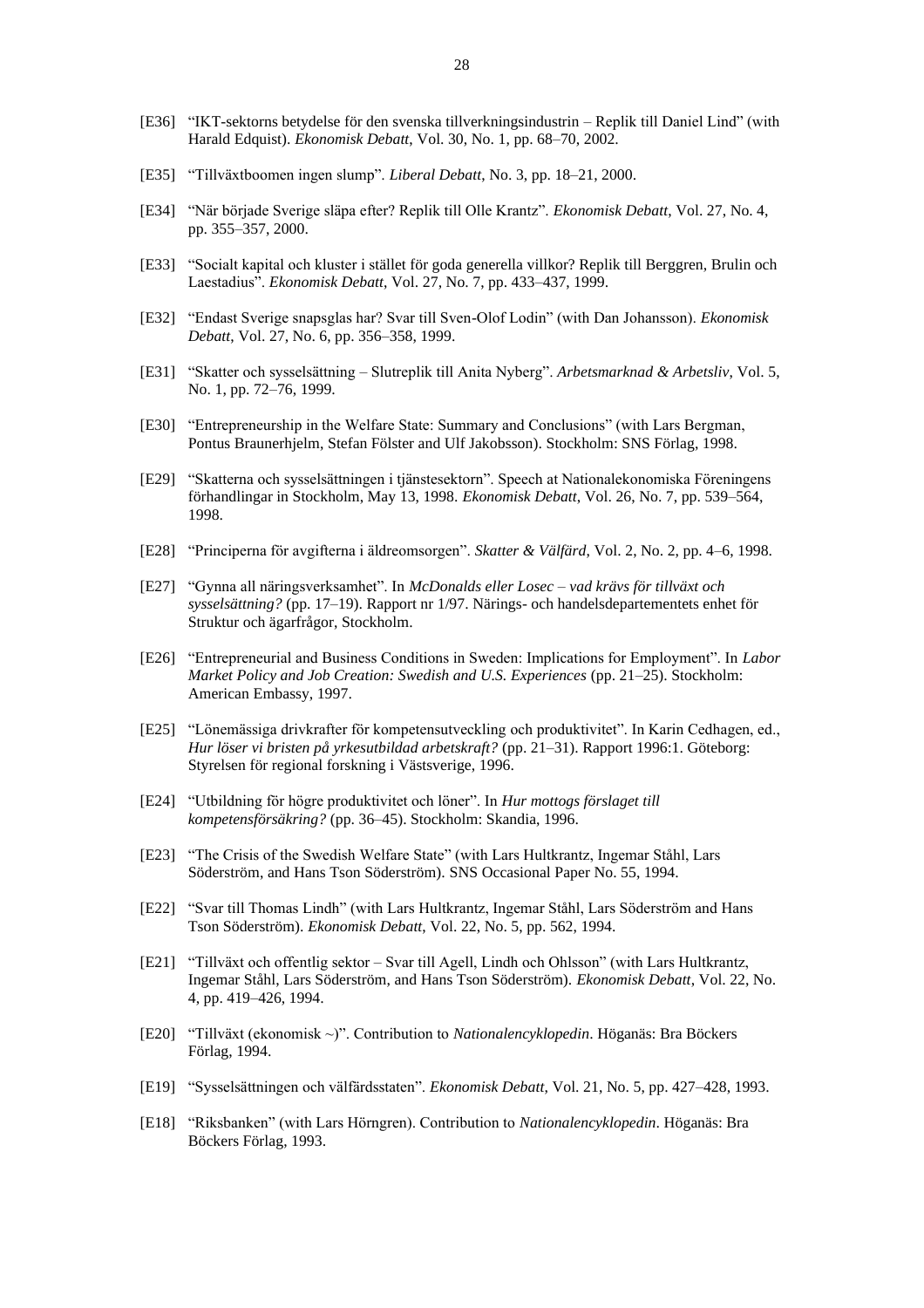- [E17] "Penningpolitik" (with Lars Hörngren). Contribution to *Nationalencyklopedin*. Höganäs: Bra Böckers Förlag, 1993.
- [E16] "Offentlig sektor". Contribution to *Nationalencyklopedin*. Höganäs: Bra Böckers Förlag, 1993.
- [E15] "Möjligheter och begränsningar vid politikrekommendationer" (with Bo Sandelin). *Ekonomisk Debatt*, Vol. 20, No. 8, pp. 611–613, 1992.
- [E14] "Kreditexpansion". Contribution to *Nationalencyklopedin*. Höganäs: Bra Böckers Förlag, 1992.
- [E13] "Disinflation, Integration and Growth: The Swedish Economy 1992 and Beyond" (with Ulf Jakobsson, Mats Persson and Hans Tson Söderström). SNS Occasional Paper No. 37, 1992.
- [E12] "De som investerar i ökad kompetens har också avkastningskrav". *Ekonomisk Debatt*, Vol. 20, No. 5, pp. 347–348, 1992.
- [E11] "Sätt karensen i karantän". *Ekonomisk Debatt*, Vol. 20, No. 1, pp. 3–4, 1992.
- [E10] "Devalveringarnas struktureffekter". In Carlsson, Stig (ed.), *Arbetarrörelsen och den ekonomiska politiken. En vänbok till P-O Edin* (pp. 123–130). Stockholm: Tiden, 1991.
- [E9] "Varför var inte 1981–82 års devalveringar strukturpåverkande? Svar till Roland Spånt". *Ekonomisk Debatt*, Vol. 19, No. 7, pp. 636–637, 1991.
- [E8] "Ny giv nya kort?". *Ekonomisk Debatt*, Vol. 19, No. 6, pp. 475–476, 1991.
- [E7] "Upphinnarfaktorn är irrelevant. Svar till Korpi" (with Pär Hansson). *Ekonomisk Debatt*, Vol. 19, No. 3, pp. 274, 1991.
- [E6] "Förbättra den interna konkurrenskraften!". *Ekonomisk Debatt*, Vol. 19, No. 2, pp. 91–93, 1991.
- [E5] "Ekonomisk Debatt behövs!" (with Bo Sandelin). *Ekonomisk Debatt*, Vol. 19, No. 1, pp. 3–4, 1991.
- [E4] Unsigned contributions to *Nationalencyklopedin*, Höganäs: Bra Böckers Förlag, 1990–95: "finansiell ekonomi", "grå marknad", "hedging", "kapitalkoefficient", "kassareserv", "kassakrav", "kreditmarknad", "kreditmulti-plikator", "kreditransonering", "Krugman, Paul R.", "lagligt betalningsmedel", "lender of last resort", "likviditet", "likviditetskvot", likviditetspreferens", "likvid tillgång", "Lindbeckkommissionen", "långtidsutredning", "marginalränta", "mjukvaluta", "Myhrman, Johan", Mäler, Karl-Göran", "Okun, Arthur M.", "Okuns lag", "penningmarknaden", "penningmängd", "placeringskrav", "placeringsplikt", "realränta", "repa", "reservkvot", "reservvaluta", "ränta", "räntearbitrage", "räntefot", "Sachs, Jeffrey D.", "Schultz, Theodore W.", "Summers, Lawrence H.", "Åberg, Carl Johan", "öppna marknadsoperationer".
- [E3] "Diskontopolitik". Contribution to *Nationalencyklopedin*, Höganäs: Bra Böckers Förlag, 1990.
- [E2] "Centralbank" (with Ingemar Nygren). Contribution to *Nationalencyklopedin*. Höganäs: Bra Böckers Förlag, 1990.
- [E1] "Kapitalmarknaden" (with Håkan Persson). Contribution to *Nationalencyklopedin*. Höganäs: Bra Böckers Förlag, 1987.

#### **[F] Book reviews**

[F6] Edmund Phelps, *Mass Flourishing: How Grassroots Innovation Created Jobs, Challenge, and Change* (Princeton, NJ: Princeton University Press, 2013). *Ekonomisk Debatt*, Vol. 42, No. 1, pp. 54–58, 2014.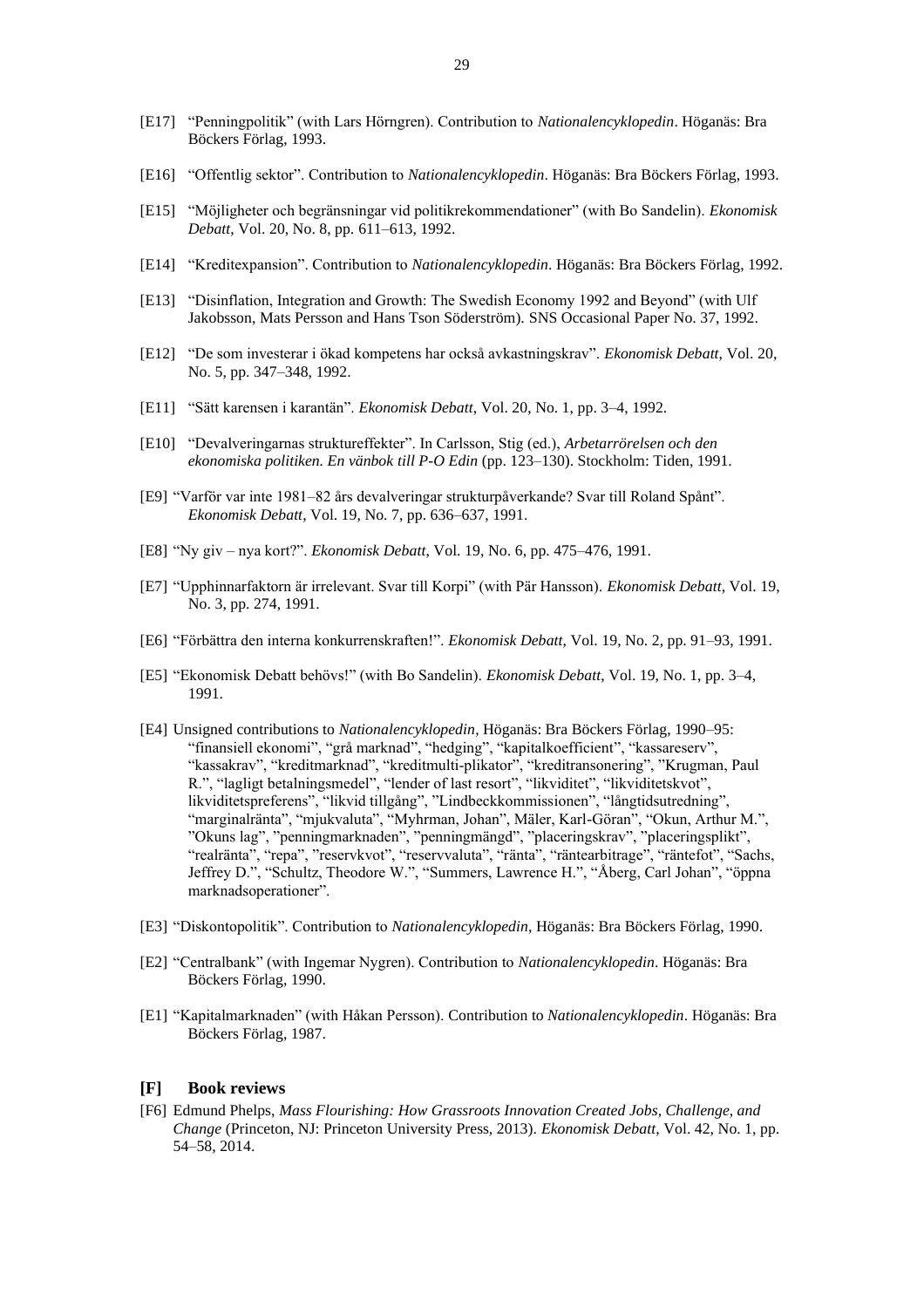- [F5] Joshua Lerner, *The Boulevard of Broken Dreams: Why Public Efforts to Boost Entrepreneurship and Venture Capital Have Failed—and What to Do About It* (Princeton, NJ: Princeton University Press, 2009). *Ekonomisk Debatt*, Vol. 38, No. 3, pp. 66–68, 2010.
- [F4] Richard E. Wagner, *To Promote the General Welfare. Market Processes vs. Political Transfers* (San Francisco: Pacific Research Institute for Public Policy, 1989). *Kyklos*, Vol. 43, No. 3, pp. 537–539, 1990.
- [F3] Paul J. Albanese, ed., *Psychological Foundations of Economic Behavior* (New York: Praeger, 1988). *Kyklos*, Vol. 42, No. 3, pp. 439–443, 1989.
- [F2] *Paul Erdmans Investeringsguide* (Stockholm: Forum, 1985). *Ekonomisk Debatt*, Vol. 14, No. 4, pp. 341–343, 1986.
- [F1] Anders Kvist, Lars Nyberg and Pehr Wissén, *Penningmarknaden* (Stockholm: SNS Förlag, 1985). *Ekonomisk Debatt*, Vol. 14, No. 1, pp. 77–78, 1986.

## **[G] Unpublished (or not yet published) work**

- [G8] "To Be or Not to Be: The Entrepreneur in Endogenous Growth Theory" (with Dan Johansson and Johan Karlsson). IFN Working Paper No. 1385. June 2021. Submitted.
- [G7] "Productive and Destructive Entrepreneurship in a Political Economy Framework" (with Robin Douhan). IFN Working Paper No. 761, September 2008.
- [G6] "Kritisk kommentar till Staffan Jacobssons uppsats 'Universities and Industrial Transformation'" (with Thomas Andersson). Unpublished manuscript. January 2003.
- [G5] "Demand Driven vs. Supply Driven Innovations: U.S. and Swedish Experiences in Academic Entrepreneurship" (with Brent Goldfarb and Nathan Rosenberg). SSE/EFI Working Paper No. 436, 2001.
- [G4] "The Swedish Growth Controversy: Comment on Dowrick". Unpublished manuscript, May 2000.
- [G3] "Gradual Price Adjustment and Economic Policy". Mimeo. Department of Economics, University of Gothenburg, 1984.
- [G2] "Devaluation and the Small Open Economy: The Case of Sweden". Master's thesis. Department of Economics, University of Gothenburg, 1983.
- [G1] "The Small Open Economy and the Current Account". Bachelor's thesis. Department of Economics, University of Gothenburg, 1981.

## **[I] Newspaper articles**

- [I134] "Varning för den misslyckade industripolitikens återkomst" (med Christian Sandström, Karl Wennberg, Amar Bhidé, Anna Brattström, Pontus Braunerhjelm, Sinclair Davidson, Olof Ejermo och Johan Frishammar). *Dagens Nyheter*, 220425.
- [I133] "Hybrit måste vänta" (med Jan Blomgren och Christian Sandström). *Dagens Industri*, 220422.
- [I32] "Till minne: Håkan Mogren" (med Pontus Braunerhjelm, Ulf Jakobsson och Lars Persson). *Svenska Dagbladet*, 220109; *Dagens Nyheter*, 211229.
- [I131] "Bensinen är inte alls särskilt dyr nu". *Expressen*, 211113.
- [I130] "Kompetenta utvärderingar av myndigheter centralt för vårt framtida välstånd" (med Elias Collin, Sven-Olov Daunfeldt, Olof Ejermo, Christian Sandström, Siri Terjesen, Patrik Tingvall och Karl Wennberg). *Dagens Nyheter*, 210607.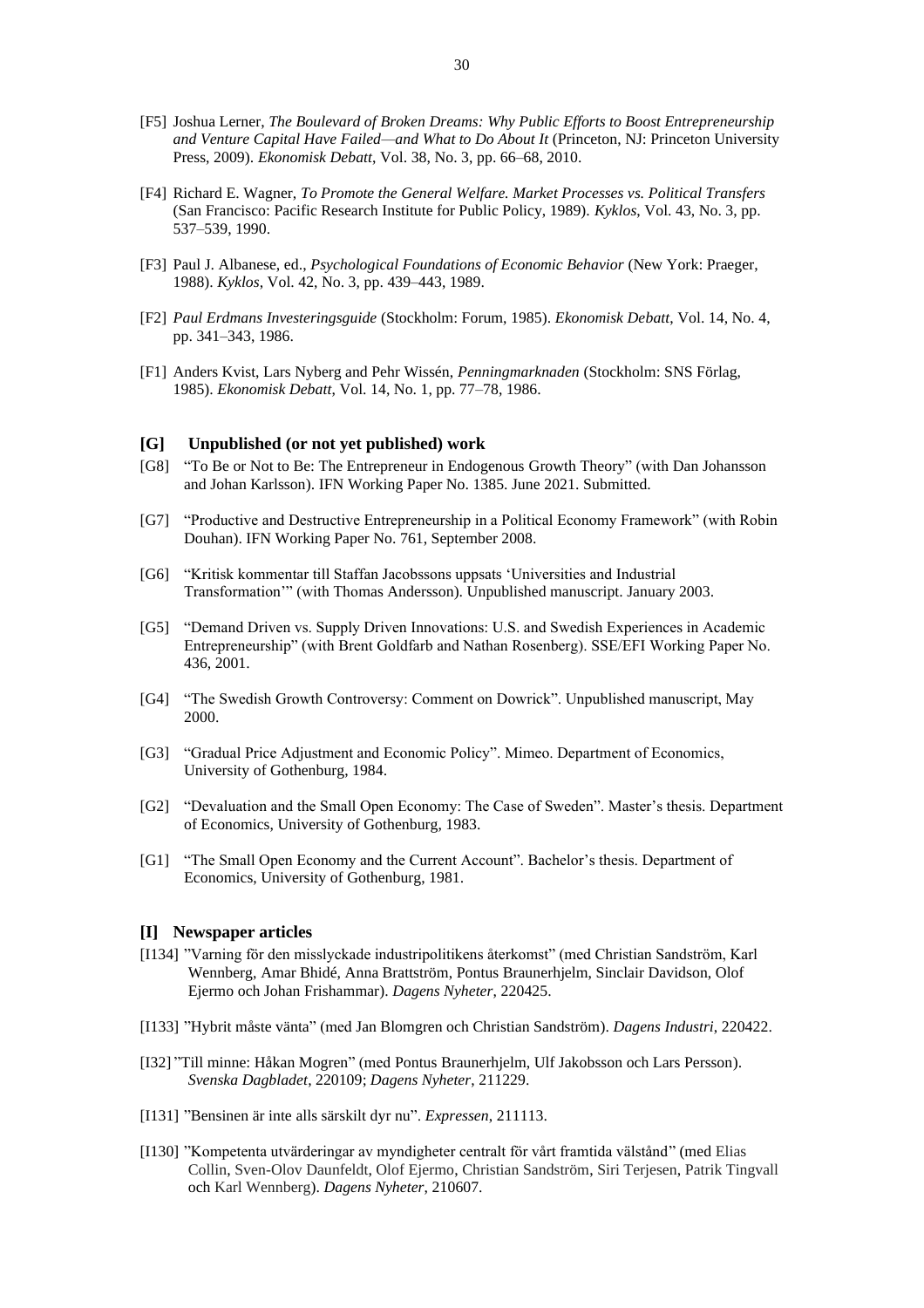- [I129] "Replik/Vätgasstål är en regional lösning på ett globalt problem" (med Christian Sandström och Björn Karlsson). *Dagens Industri*, 210528.
- [I128] "Myndigheternas köpta utvärderingar är opålitliga" (med Elias Collin, Sven-Olov Daunfeldt, Olof Ejermo, Christian Sandström, Siri Terjesen, Patrik Tingvall och Karl Wennberg). *Dagens Nyheter*, 210527.
- [I127] "Slutreplik i Hybritdebatten: Nuvarande politik stjälper snarare än hjälper hållbar utveckling" (med Christian Sandström och Siri Terjesen). *Dagens Industri*, 210412.
- [I126] "Är det gröna stålet verkligen grönt?" (med Christian Sandström och Siri Terjesen). *Dagens Industri*, 210402.
- [I125] "Konkursvåg hotar Sverige" (med Mårten Blix). *Dagens Industri*, 210130.
- [I124] " Statlig innovationsutredning är till ingen nytta den behöver göras om" (med Roger Svensson). *Ny Teknik*, 201208.
- [I123] "Per Molander desinformerar alla företagsstorlekar behövs" (med Pontus Branuerhjelm, Sven-Olov Daunfeldt, Johan Eklund och Karl Wennberg). *Dagens Nyheter*, 201029.
- [I122] "Mina kritiker argumenterar mot en halmgubbe". *Göteborgs-Posten*, 200917.
- [I121] "Flumskolan viktig förklaring till att gängkriminaliteten eskalerar". *Göteborgs-Posten*, 200912.
- [I120] "Till minne: Assar Lindbeck" (med Henrik Horn och Lars Persson). *Dagens Nyheter*, 200912 och Svenska Dagbladet 200921.
- [I119] "Minskande befolkning är inte problemet" (med Malte Andersson m.fl.). *Dagens Nyheter*, 200801.
- [I118] "Lägre skatter främjar sysselsättningen". *Dagens Industri*, 200613.
- [I117] "Svenska skattereformer har lett till att företag anställer". *Entré*, nr 2, s. 24, 2020.
- [I116] "Staten måste ta över hela kostnaden för permitterade medarbetare". *Göteborgs-Posten*, 200421.
- [I115] "Varför tar inte facken strid för jobben?". *Svenska Dagbladet*, 200407.
- [I114] "Storskalig testning kan rädda både liv och ekonomin" (med Mats Bergman och Tove Fall). *Göteborgs-Posten*, 200403.
- [I113] "Så kan krisande företag räddas" (med Tommy Furland). *Kvartal*, Vol. 7, pp. 1–2, April 2, 2020.
- [I112] "Hemmamarknad viktig för välstånd". *Dagens Industri*, 200328.
- [I111] "100 miljarder i månaden kan rädda oss från krasch". *Dagens Nyheter*, 200325.
- [I110] "Slopa flerbarnstillägg för miljöns skull" (med Börje Eriksson m.fl.). *Svenska Dagbladet*, 200131.
- [I109] "A Reform Strategy for an Entrepreneurial Europe" (med Niklas Elert och Mark Sanders). *Encompass Europe*, 191202.
- [I108] "Så kan EU komma på fötter igen" (med Niklas Elert). *Dagens Industri*, 190822.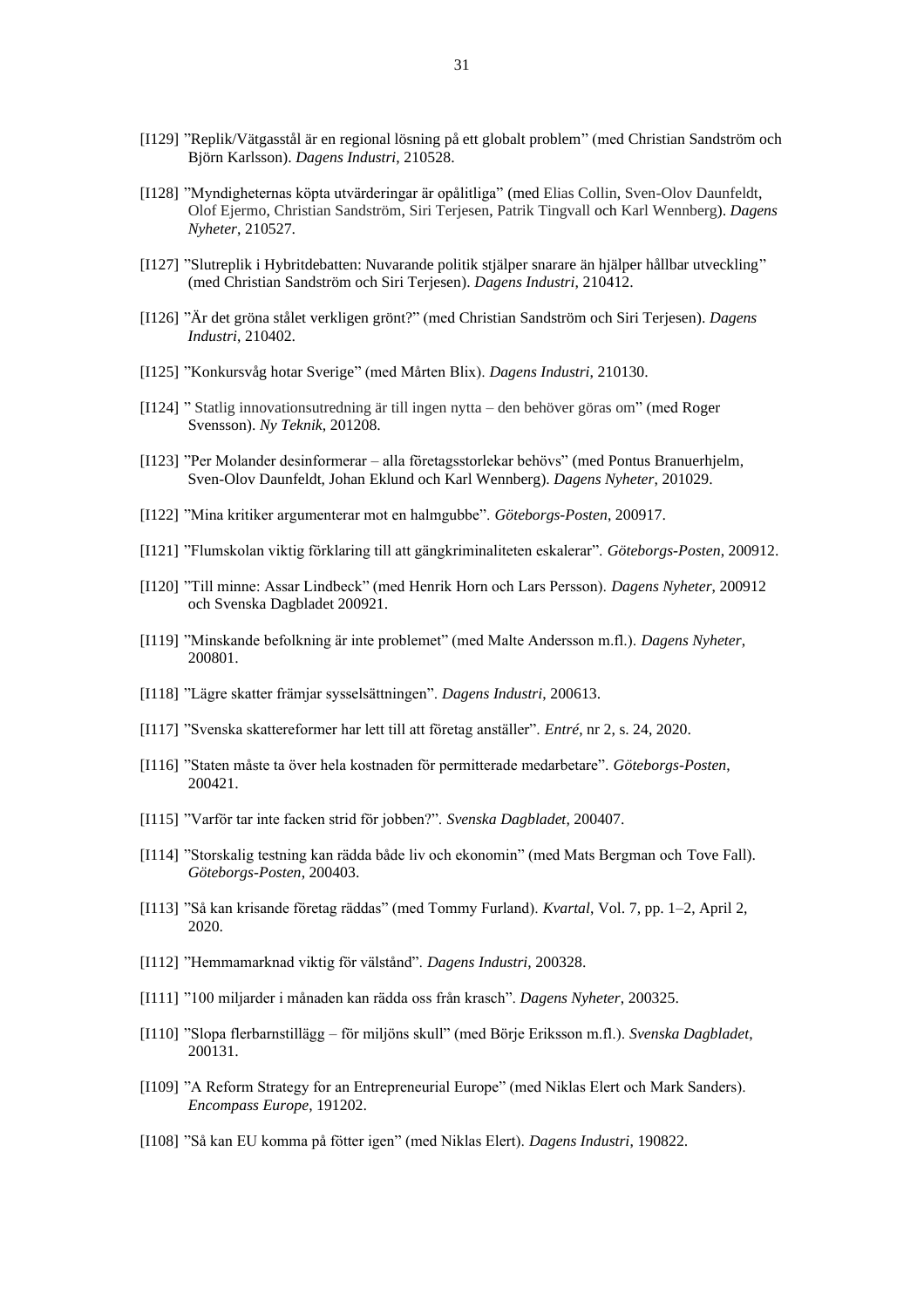- [I107] "S självkritiska omprövning av skolpolitiken är ett föredöme" (med Isak Skogstad). *Dagens Nyheter*, 190212.
- [I106] "Konstruktivismen är utbredd i skolan" (med Inger Enkvist, Martin Ingvar, Per Kornhall, Isak Skogstad och Åsa Wikforss). *Svenska Dagbladet*, 181029.
- [I105] "Ny kunskapssyn avgörande för Sveriges framtid" (med Inger Enkvist, Martin Ingvar, Per Kornhall, Isak Skogstad och Åsa Wikforss). *Svenska Dagbladet*, 181018.
- [I104] "FN bör ha som mål att bromsa folkökningen" (med Frank Götmark m.fl.). *Svenska Dagbladet*, 180722.
- [I103] "Politiken måste gynna entreprenörerna" (med Martin Andersson och Johan Eklund). *Svenska Dagbladet Näringsliv*, 180514.
- [I102] "Färre svenska jobb när företag hetsas att internationalisera" (med Shon Ferguson och Louise Johannesson). *Dagens Nyheter*, 180323.
- [I101] "Kan tjänsteexport ersätta varuexporten?". *Svenska Dagbladet*, 180310.
- [I100] "Att se problemen är inte att vara bakåtsträvare" (med Inger Enkvist, Martin Ingvar och Ingrid Wållgren). *Svenska Dagbladet*, 170828.
- [I99] "Synen på kunskap är svenska skolans största problem" (med Inger Enkvist, Martin Ingvar och Ingrid Wållgren). *Svenska Dagbladet*, 170821.
- [I98] "Alla kan bli vinnare i en globaliserad värld" (med Johan Eklund och Mikael Stenkula). *Göteborgs-Posten*, 170514.
- [I97] "Värna jobbskapande företag" (med Pontus Braunerhjelm, Johan Eklund och Arvid Malm). *Dagens Industri*, 170203.
- [I96] "Jan Wallander till minne" (med Hans Tson Söderström). *Svenska Dagbladet*, 161010; *Dagens Nyheter*, 161018.
- [I95] "Hur man än mäter faller svenska skolresultat kraftigt" (med Sebastian Jävervall). *Dagens Nyheter*, 160924.
- [I94] "Flera fel i välfärdsrapporten" (med Henrik Jordahl). *Dagens Industri*, 160906.
- [I93] "Varför tillåter vi doping i skolan?". *Expressen*, 160425.
- [I92] "Digitalisering minskar skatten" (med Mårten Blix). *Svenska Dagbladet*, 160409.
- [I91] "Utredningen om optioner hör hemma i papperskorgen" (med Pontus Braunerhjelm). *Dagens Industri*, 160407.
- [I90] "Personaloptioner tar från rika och ger till kreatörer". *Dagens Industri*, 160216.
- [I89] "Den låga räntan kan skada svensk ekonomi" (med Mårten Blix). *Svenska Dagbladet*, 151010.
- [I88] "Lööf och Martinssons recept ökar utanförskapet" (med Johan Eklund). *Dagens Nyheter*, 150602.
- [I87] "Risken att kraven sänks måste mötas med kvalitetsgranskning" (med Anders Björnsson, Patrik Engellau, Inger Enkvist, Jonas Nycander och Gösta Walin. *Dagens Nyheter*, 150305.
- [I86] "Universitetsreform behövs för att höja kunskapsnivån" (med Anders Björnsson, Patrik Engellau, Inger Enkvist, Jonas Nycander och Gösta Walin. *Dagens Nyheter*, 150226.
- [I85] "Tvångsamortering fel sätt att minska hushållens skulder". *Dagens Nyheter*, 141217.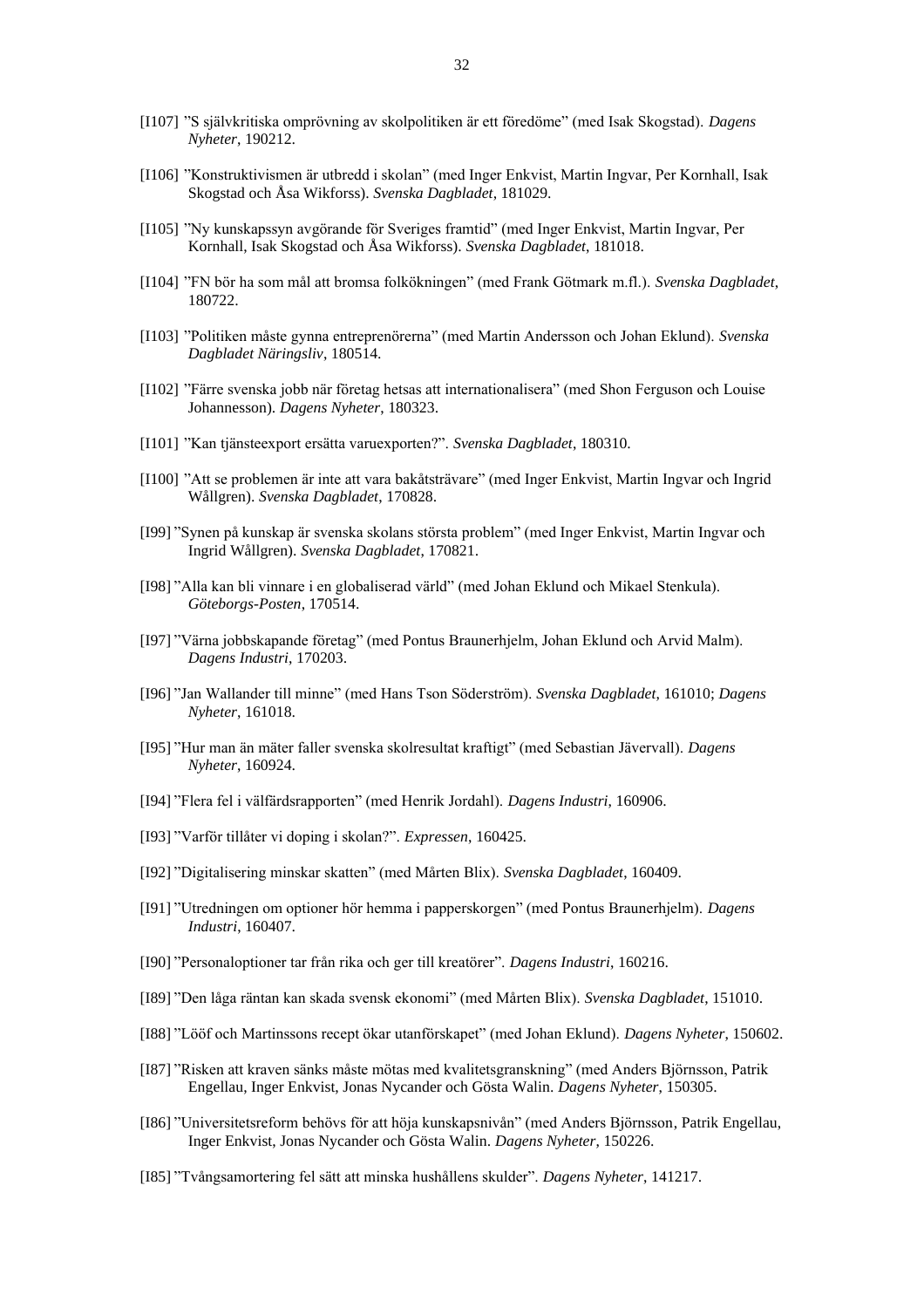- [I83] "Problemet var inte jobben, utan kommunikationen". *Svenska Dagbladet*, 141016.
- [I82] "Allmän värnplikt ger sociala fördelar" (med Anders Wall, Mårten Torson Lindberg och Peder Johnson). *Svenska Dagbladet*, 140914.
- [I81] "AP-fondens kritik leder ingenstans" (med Ulf Jakobsson och Daniel Wiberg). *Dagens Industri*, 140603.
- [I80] "Dagens företagsskatter gynnar de rika och passiva" (med Tino Sanandaji). *Svenska Dagbladet*, 140525.
- [I79] "Skattesystemet ett lappverk en ny stor reform behövs" (med Rune Andersson m.fl.). *Dagens Nyheter*, 140122.
- [I78] "Helhetsbilden viktig för att få f ram fler entreprenörer" (med Pontus Braunerhjelm). *Göteborgs-Posten*, 131126.
- [I77] "Per-Martin Meyerson till minne" (med Göran Albinsson Bruhner). *Dagens Nyheter*, 130901. Även publicerad i Svenska Dagbladet.
- [I76] "Det handlar om mer än utbildning" (med Tino Sanandaji). *Dagens Nyheter*, 130709.
- [I75] "De sju viktigaste åtgärderna för att lösa skolans kris". *Dagens Nyheter*, 130413.
- [I74] "Att spara är billigt". *Dagens Industri*, 130219.
- [I73] "Nyföretagandet missgynnas". *Dagens Industri*, 130118.
- [I72] "Hög ägarskatt stoppar potentiella entreprenörer" (med Tino Sanandaji). *Dagens Nyheter*, 120926.
- [I71] "Så blir Sverige mer innovativt" (med Pontus Braunerhjelm och Klas Eklund). *Svenska Dagbladet*, 120821.
- [I70] "Därför går det bra för Sverige". *Radikalt Forum*, nr 2, maj 2012.
- [I69] "Sveriges goda ekonomi är inte bara alliansens förtjänst" (med Andreas Bergh). *Dagens Nyheter*, 120130.
- [I68] "Goda generella förutsättningar ökar chansen till kluster". *Västsveriges Affärstidning*, 110711.
- [I67] "Utveckling är ständig förbättring". *Svenska Dagbladet*, 110710.
- [I66] "Det är inte passagerarna som styr" (med Ulf Jakobsson). *Dagens Industri*, 110503.
- [I65] "Ett förslag till en ny politik för ägande på börsen" (med Ulf Jakobsson). *Dagens Industri*, 110329.
- [I64] "Jobben kommer och går, men behovet av trygghet består". *Bra Affärer*, nr 1, februari 2011.
- [I63] "Att kunna förändras är viktigare än att bara kunna" (med Pontus Braunerhjelm). *Dagens Industri*, 110127.
- [I62] "Lessons from the Swedish Welfare State" (med Andreas Bergh). *Wall Street Journal*, 100712.
- [I61] "Skapa efterfrågan är viktigast" (med Pontus Braunerhjelm). *Dagens Industri*, 100526.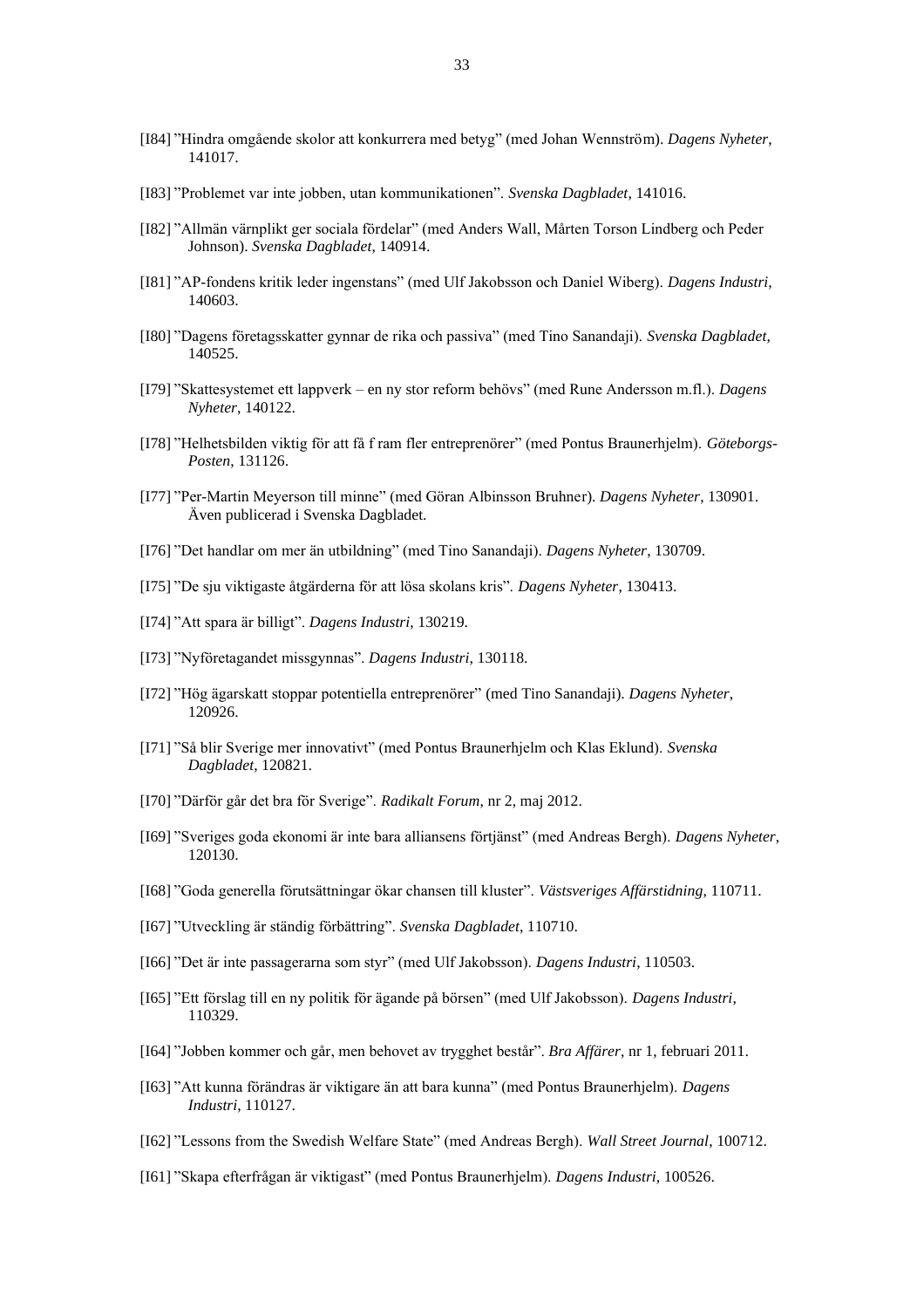- [I60] "Siffran 134 000 miljarder kommer från FN:s värsta scenario" (med Cecilia Boldemann, Stig-Olof Holm och John Tempel). *Dagens Nyheter*, 100316.
- [I59] "Med dagens födelsetal är vi snart 134 000 miljarder" (med Cecilia Boldemann, Stig-Olof Holm och John Tempel). *Dagens Nyheter*, 100314.
- [I58] "A-kasseregler hindrar jobben". *Dagens Industri*, 100225.
- [I57] "Robin Douhan till minne". *Upsala Nya Tidning*, 090827; *Dagens Nyheter*, 090830; *Svenska Dagbladet*, 090913.
- [I56] "Konkurrens om elever ger orättvisa gymnasiebetyg" (med Jonas Vlachos). *Dagens Nyheter*, 090817.
- [I55] "Politikerna skapar marknaden". *Veckans Affärer*, 090618.
- [I54] "Avknoppningar ger fler jobb än många nystartade företag" (med Pontus Braunerhjelm). *Dagens Industri*, 0900514.
- [I53] "Utveckla entreprenörskunskap" (med Pontus Braunerhjelm och Staffan Larsson). *Dagens Industri*, 090129.
- [I52] "Las måste avvecklas för trygghetens skull". *Dagens Nyheter*, 090111.
- [I51] "Globalisering tränger undan den svenska ägarmodellen" (med Ulf Jakobsson). *Dagens Industri*, 080908.
- [I50] "Anställningsskydd håller en miljon i utanförskap" (med Per Skedinger). *Dagens Industri*, 080306.
- [I49] "Regeringens ekonomer förstår sig inte på ekonomi". *Dagens Nyheter*, 070927.
- [I48] "Varför har vi inte råd med det viktigaste?" (med Berthel Nordström). *Entreprenör*, nr 7, 2006.
- [I47] "Sverige behöver filantroper som Bill Gates" (med Pontus Braunerhjelm). *Expressen*, 060825.
- [I46] "Lågavlönade kvinnor betalar Perssons saneringsprogram" (med Alexander Perski). *Dagens Nyheter*, 060816.
- [I45] "Utveckla tjänstesektorn är en överlevnadsfråga". *Dagens Industri*, 060124.
- [I44] "Målet är ett gott samhälle inte att vi skall jobba så mycket som möjligt". *Entreprenör*, nr 3, 2004.
- [I43] "Ju högre tillväxt, desto lägre inkomstskydd rimlig pension kräver stort eget sparande" (med Göran Normann). *Pensioner & Förmåner*, nr 1, januari 2004.
- [I42] "Chockhöjning krävs av pensionssparandet" (med Ann Lindgren och Göran Normann). *Dagens Nyheter*, 031021.
- [I41] "Sista ordet om Vadstena Hospice?". *Östgöta Correspondenten*, 030828.
- [I40] "'Ekonomer om SCB: 'Vi överdrev överskattningen av tillväxten'" (med Christina Håkansson och Ulf Jakobsson). *Dagens Nyheter*, 030717.
- [I39] "'Svensk tillväxt grovt överskattad" (med Christina Håkansson och Ulf Jakobsson). *Dagens Nyheter*, 030703.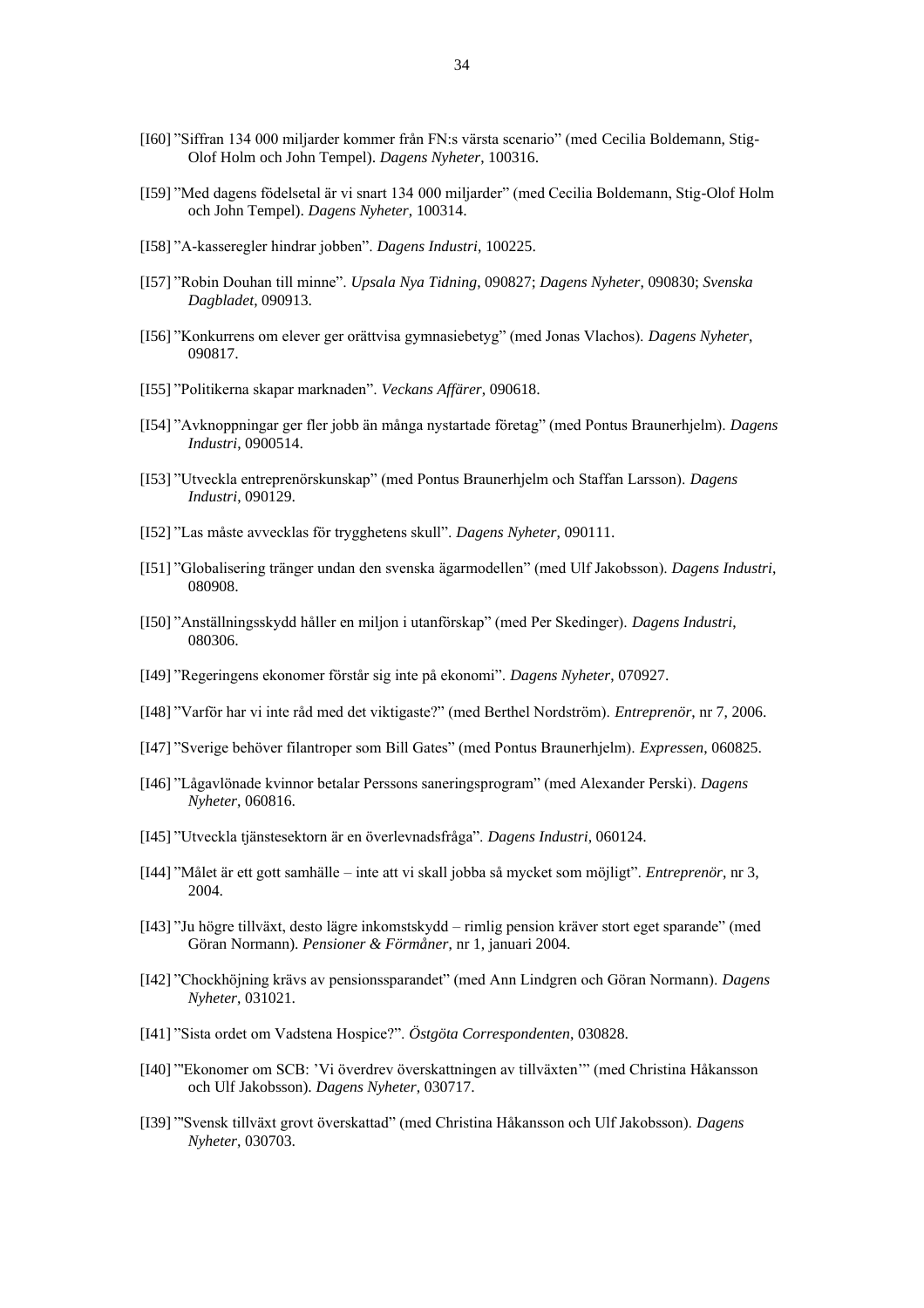- [I37] "Hög avgift slukar stor del av pensionen" (med Daniel Barr, Kjell-Olof Feldt, Thomas Franzén, Mårten Palme och Erik Thedéen). *Dagens Nyheter*, 030518.
- [I36] "Vi arbetar för lite i Sverige". *Dagens Nyheter*, 030317.
- [I35] "'Vi jobbar bara 7 procent av livet'. Ekonomiprofessor vill krossa myten om flitigt arbetande svenskar". *Dagens Nyheter*, 030302.
- [I34] "Vem skall njuta frukten av den svenska forskningen?" (med Thomas Andersson och Ola Asplund). *Dagens Industri*, 021205.
- [I33] "Småföretagspolitiken gynnar de redan rika" (med Zoltan Acs och Stefan Fölster). *Dagens Nyheter*, 021007.
- [I32] "Fler tjänster minskar stress". *Svenska Dagbladet*, 020214.
- [I31] "Äldre ratas och motarbetas på alla plan" (med Ann Lindgren och Marie Söderqvist). *Dagens Nyheter*, 010711.
- [I30] "Välfärdsstaten mot sammanbrott" (med Nils Lundgren). *Dagens Nyheter*, 010415.
- [I29] "Heliga renar stryper turismen". *Dagens Industri*, 001209.
- [I28] "Satsa på entreprenörerna!". *Uppsala Nya Tidning*, 001012.
- [I27] "Mycket forskning men få entreprenörer". *Reuters*, 001006.
- [I26] "Självbelåten Persson på fel väg". *Dagens Nyheter*, 000808.
- [I25] "Produktiv idé upprör statsråd" (med Kjell-Olof Feldt). *Dagens Nyheter*, 000529.
- [I24] "Sänk pensionsåldern hellre än att höja" (med Kjell-Olof Feldt). *Dagens Nyheter*, 000505.
- [I23] "Hushållstjänster ökar jämställdheten". *Sydsvenska Dagbladet*, 990202.
- [I22] "Sänkt skatt på arbete ger fler arbetstillfällen". *Forskning om entreprenörskap & småföretag*, nr 2, 1998.
- [I21] "Dubbel avgift för äldrevård". *Sydsvenska Dagbladet*, 980526.
- [I20] "Sänk skatten på allt arbete!". *Dagens Nyheter*, 980216.
- [I19] "Stor spännvidd bland ekonomer". *Svenska Dagbladet*, 970426.
- [I18] "Riktiga jobb enda lösningen". *Sydsvenska Dagbladet*, 970411.
- [I17] "Omförhandla Dennispaketet" (med Ingemar Ahlstrand, Richard Murray och Mats Persson). *Dagens Nyheter*, 960912
- [I16] "Obegriplig kritik från ekonomkolleger" (med Lars Hultkrantz). *Dagens Nyheter*, 941020.
- [I15] "Arbetslivet ställer orimliga krav…". *LO-Tidningen*, 940415.
- [I14] "Erkänn problemet, Westerberg!" (med Lars Hultkrantz). *Dagens Nyheter*, 940314.
- [I13] "Sysselsättningen och välfärdsstaten" (med Lars Hultkrantz). *Sydsvenska Dagbladet*, 940218